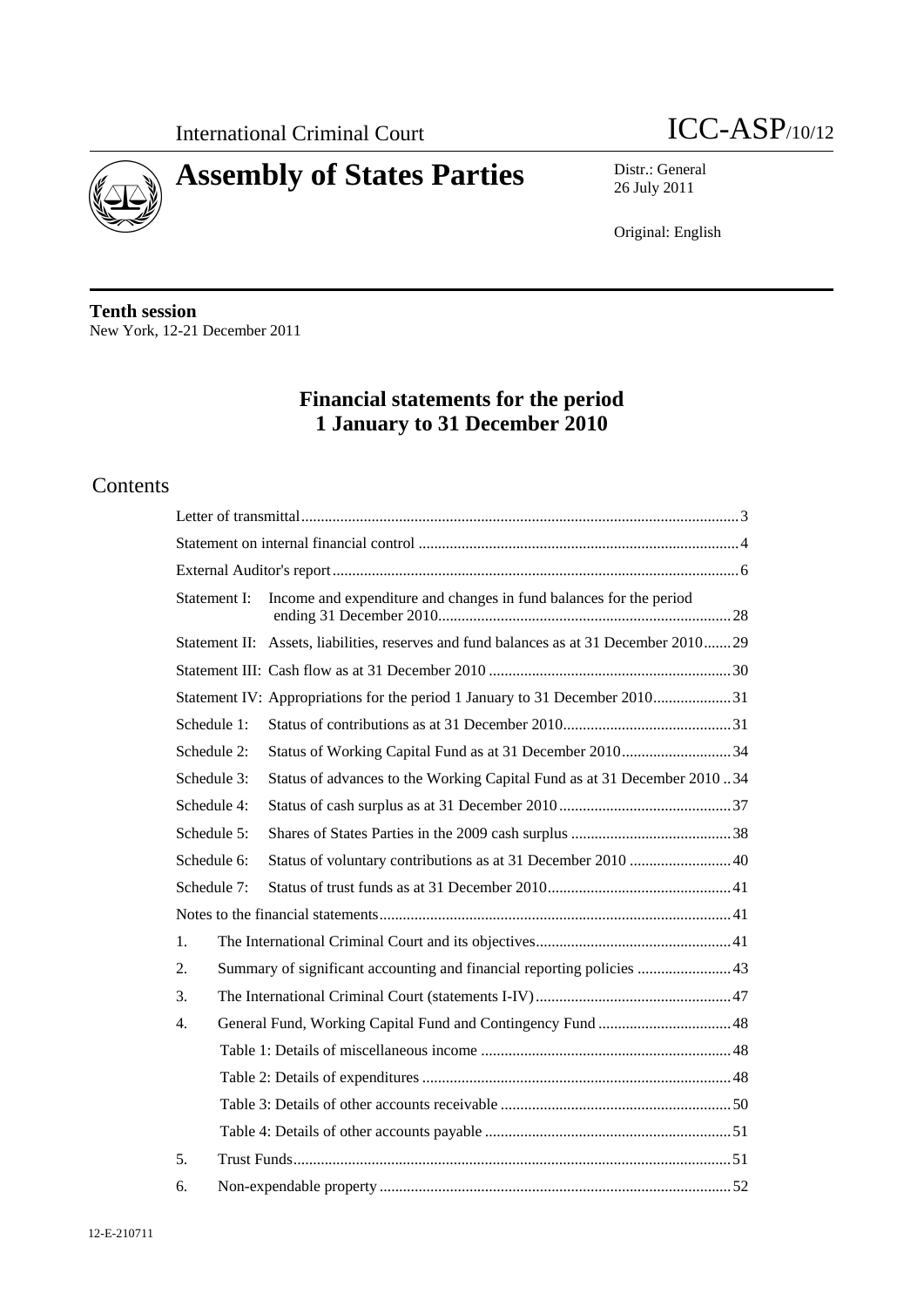|     | Table 6: Summary of non-expendable property funded by other sources53 |  |
|-----|-----------------------------------------------------------------------|--|
| 7.  |                                                                       |  |
| 8.  |                                                                       |  |
| 9.  |                                                                       |  |
| 10. |                                                                       |  |
| 11. |                                                                       |  |
| 12. |                                                                       |  |
| 13. |                                                                       |  |
| 14. |                                                                       |  |
| 15. |                                                                       |  |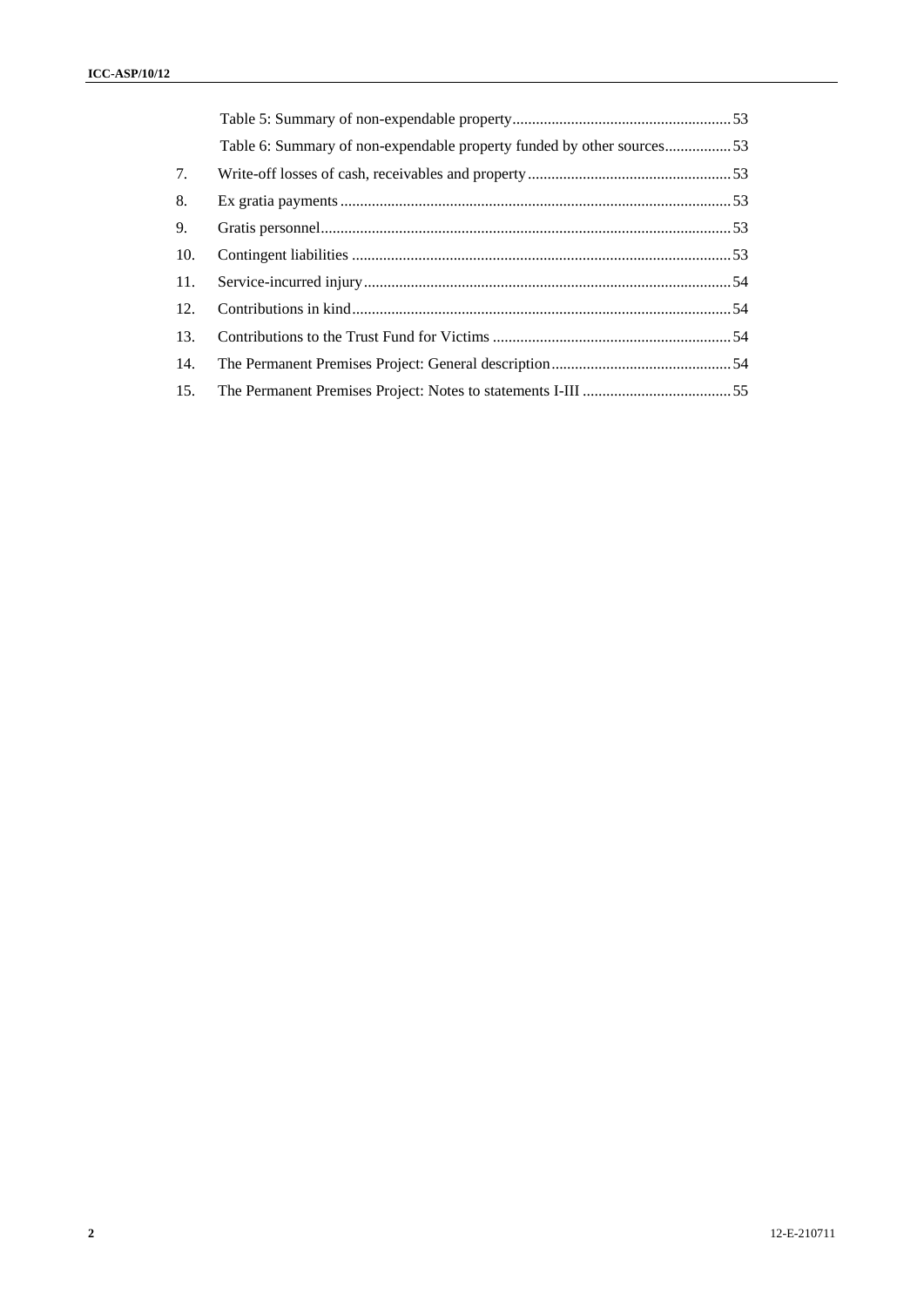# **Letter of transmittal**

31 March, 2011

In accordance with Financial Regulation 11.1, I have the honour to submit the financial statements of the International Criminal Court for the financial period 1 January to 31 December 2010.

> (Signed) Silvana Arbia Registrar

Ms. Helen Feetenby Director National Audit Office 157-197 Buckingham Palace Road London SW1W 9SP United Kingdom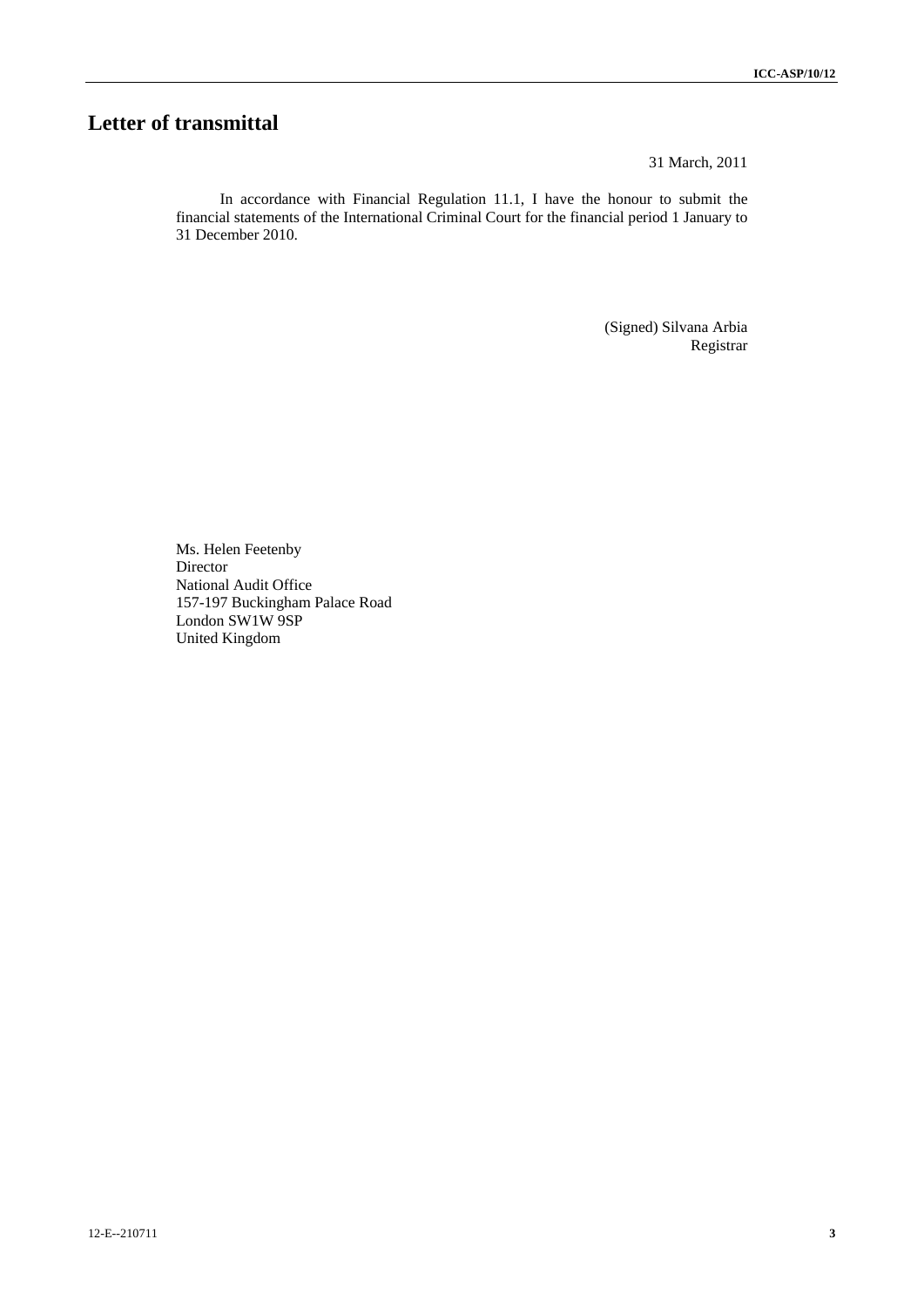# **Statement on internal financial control**

### **Scope of responsibilities**

In accordance with Financial Rule 101.1, the Registrar in her capacity as principal administrative officer of the Court is responsible and accountable for ensuring that the Financial Rules and Regulations are administered in a coherent manner by all organs of the Court, including through appropriate institutional arrangements with the Office of the Prosecutor and without prejudice to the functions and powers of the Prosecutor by virtue of article 42, paragraph 2, of the Rome Statute. Under Rule 111.1 responsibility for the financial statements is assigned to me and I have prescribed and maintained financial and subsidiary records; established appropriate accounting procedures of the Court; and designated the officials responsible for performing accounting functions.

Under the Court's Financial Regulations and Rules, including Regulation 1.4 and Regulation 10, as Registrar I have responsibility for maintaining a sound system of internal financial control. The system of internal financial control provides for effective examination and/or review of financial transactions in order to ensure:

(a) The regularity of the receipt, custody and disposal of all funds and other financial resources of the Court;

(b) The conformity of obligations and expenditures with the appropriations or other financial provisions voted by the Assembly of States Parties, or with the purposes and rules relating to trust funds and special accounts; and

(c) The economic use of resources of the Court.

In accordance with Financial Rule 101.1 c), in the application of the Financial Regulations and Rules, officials shall be guided by the principles of effective financial administration and the exercise of economy.

I am satisfied that appropriate systems of internal financial control have been in place throughout the period.

## **Review of effectiveness of the system of internal financial control**

The effectiveness of the system of internal financial control and of compliance with the Court's Financial Rules and Regulations is informed by a process whereby operational managers (Certifying Officers) within the Court provide a Statement of Assurance to confirm that they have established processes to ensure compliance with the relevant rules and regulations. These assurances confirm that Certifying Officers have complied with financial rules and regulations for their operational areas, and draw attention to any weaknesses or irregularities.1

Furthermore, in 2010 the Office of Internal Audit performed audits of the Procurement Review Committee; the management of petty cash and miscellaneous obligating documents (MODs); and the administration of the Permanent Premises Project, reviewing the financial and operational control frameworks, risk management and governance of these activities.

As a result of its review, Internal Audit provided me with assurance on the effectiveness of controls for the Procurement Review Committee and the management of petty cash and MODs.

However some control weaknesses were noted in the audit of the administration of the Permanent Premises Project. OIA found that:

 $\overline{a}$ 

<sup>&</sup>lt;sup>1</sup> It is noted that the Statements of Assurance for the period which ended on 31 December 2010 have been signed *ex post facto*.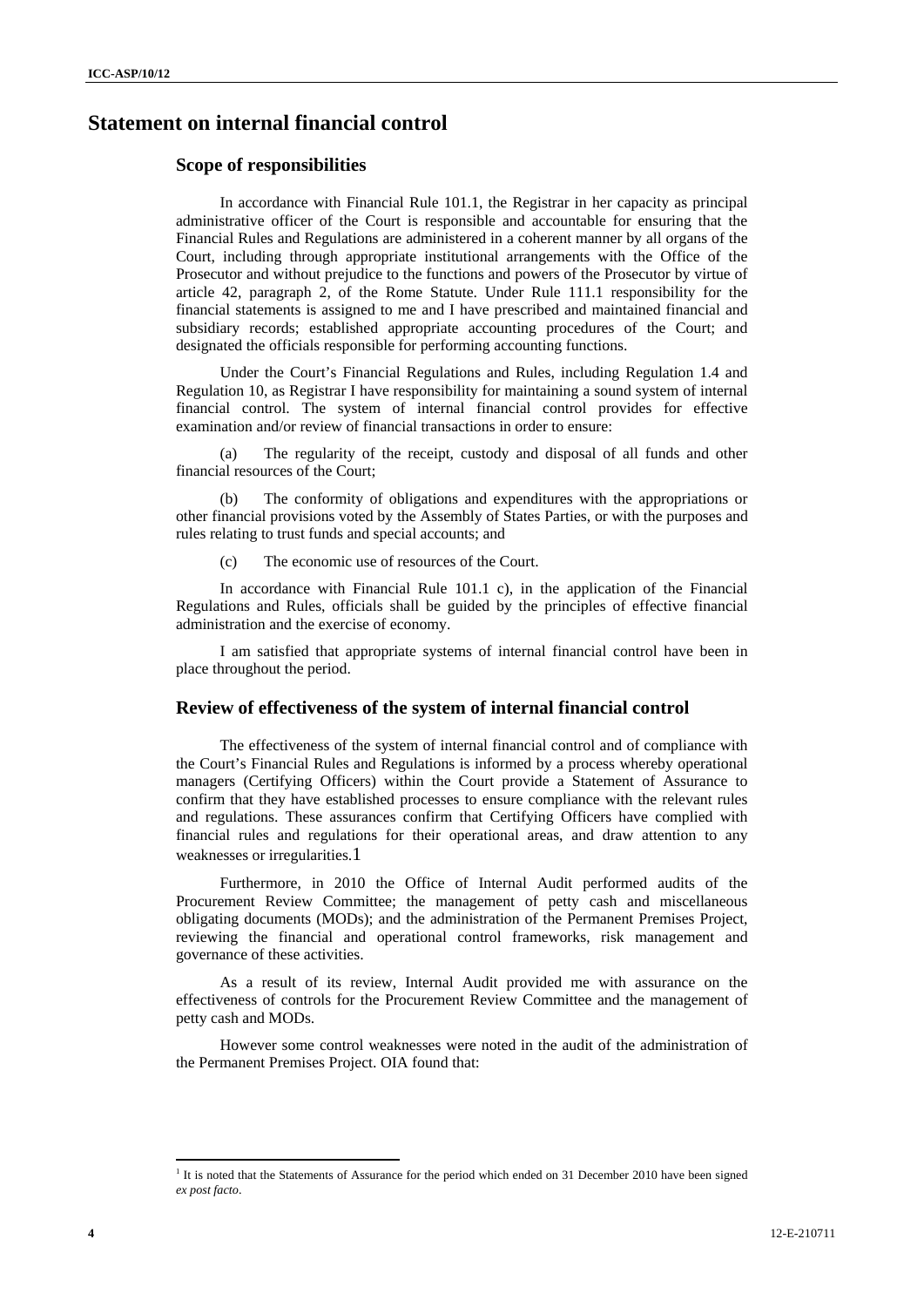(a) The design of the governance structure generally followed good practice. However, implementation of the structure has been problematic in several areas including the definition of the project approach which is not consistent with the ASP's original policy;

(b) The quality and effectiveness of the risk assessment process should be improved in several areas; and

(c) The project's financial processes and controls need to be clarified and adequately documented.

Recognising the above issues, action plans are being set up to resolve them and to further enhance financial control systems and improve practices.

In accordance with Financial Rule 110.1, the Committee on Budget and Finance will receive a report of the Internal Auditor on its activities through the Chair of the Audit Committee.

Although the audit activities undertaken showed some scope for improvement in controls, the overall conclusion from the results of these reviews is that the Court has maintained an adequate framework of internal financial control during the period and that no significant weaknesses have been identified which would impact on the operation of the internal control framework during this period. I am satisfied that I have received the necessary assurances to confirm that an adequate framework of internal financial control was in place during the year and up to the date of signature of this Statement.

Ms. Silvana Arbia Registrar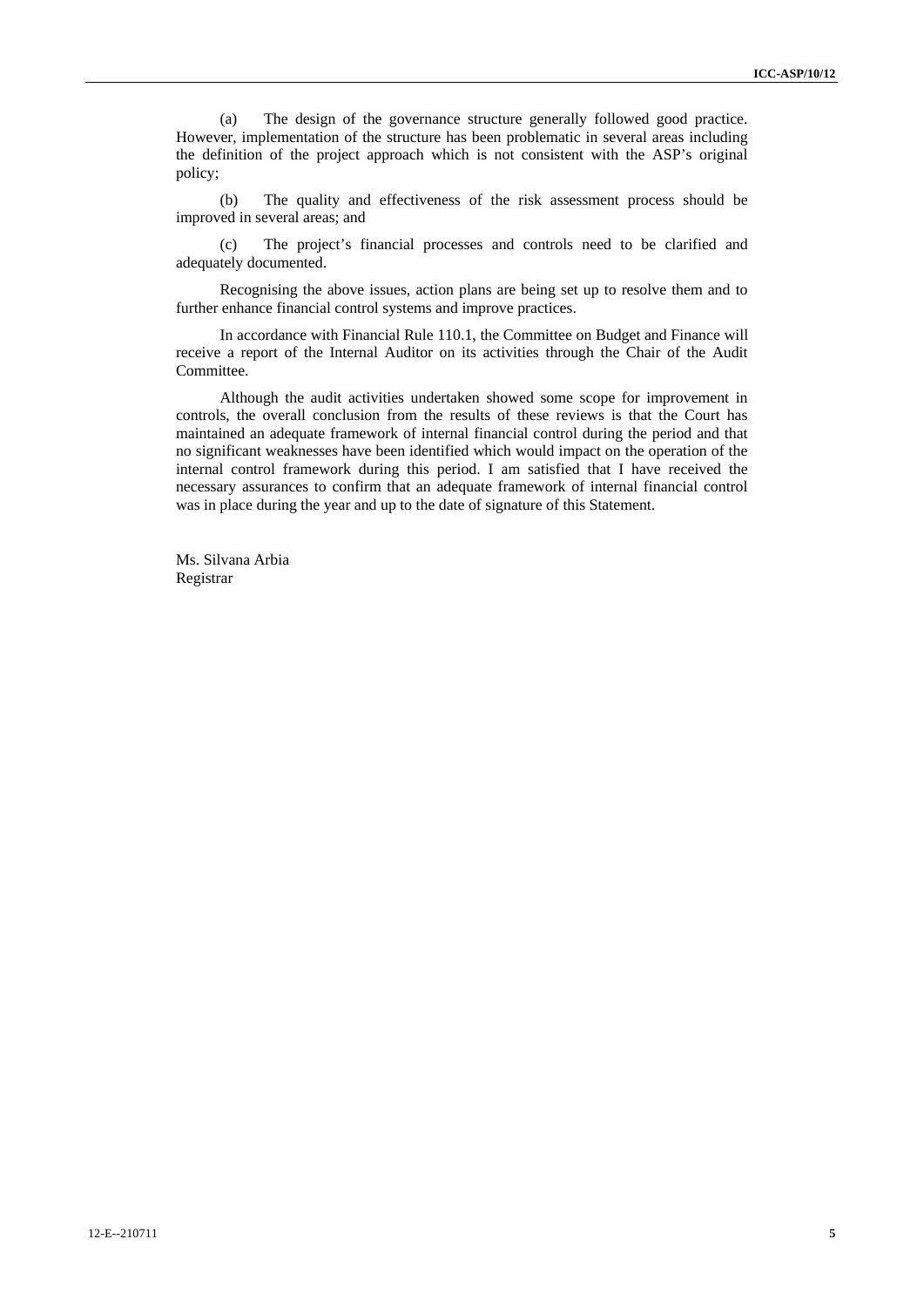# **Independent auditor's opinion and report to the Assembly of States Parties**

I have audited the financial statements of the International Criminal Court for the year ended 31 December 2010. These comprise Statement I, Income and Expenditure and Changes in Fund Balances; Statement II, Assets, Liabilities, Reserves and Fund Balances; Statement III, Cash Flow; Statement IV, Appropriations; Schedules 1 to 7 and the related notes. These financial statements have been prepared under the accounting policies set out within them.

### **The Registrar's responsibility for the financial statements**

The Registrar is responsible for the preparation and fair presentation of the financial statements in accordance with United Nations System Accounting Standards and the requirements of the Financial Regulations as authorised by the Assembly of States Parties. The Registrar is also responsible for such internal control as she determines is necessary to enable the preparation of financial statements that are free from material misstatement, whether due to fraud or error.

### **Auditor's responsibility**

My responsibility is to express an opinion on the financial statements based on my audit in accordance with Regulation 12 of the Financial Regulations. I conducted my audit in accordance with International Standards on Auditing issued by the International Auditing and Assurance Standards Board. Those standards require me and my staff to comply with ethical requirements and to plan and perform the audit to obtain reasonable assurance about whether the financial statements are free from material misstatement.

An audit involves performing procedures to obtain audit evidence about the amounts and disclosures in the financial statements. The procedures selected depend on the auditor's judgment, including the assessment of the risks of material misstatement of the financial statements, whether due to fraud or error. In making those risk assessments, the auditor considers internal controls relevant to the International Criminal Court's preparation and fair presentation of the financial statements, in order to design audit procedures that are appropriate in the circumstances. An audit also includes evaluating the appropriateness of the accounting policies used and the reasonableness of accounting estimates made by the Registrar, as well as the overall presentation of the financial statements.

In addition, I am required to obtain evidence sufficient to give reasonable assurance that the revenue and expenditure reported in the financial statements have been applied to the purposes intended by the Assembly of States Parties and the financial transactions are in accordance with the Financial Regulations.

I believe that the audit evidence I have obtained is sufficient and appropriate to provide a basis for my audit opinions.

# **Opinion on financial statements**

In my opinion:

(a) The financial statements present fairly, in all material respects, the financial position of the International Criminal Court as at 31 December 2010 and the results for the year then ended; and

(b) The financial statements have been properly prepared in accordance with United Nations System Accounting Standards and the Financial Regulations authorised by the Assembly of States Parties.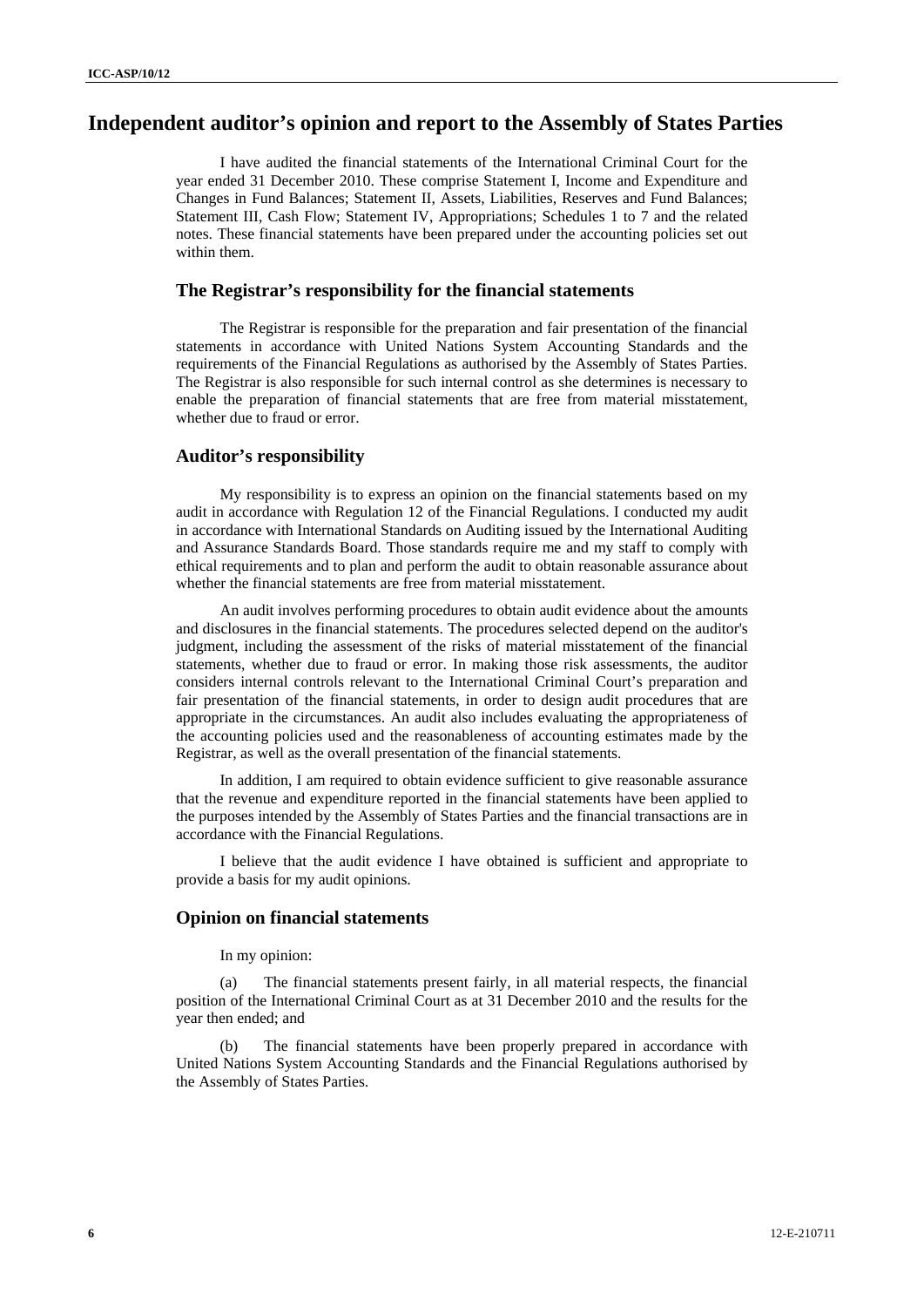# **Opinion on regularity**

In my opinion, in all material respects, the revenue and expenditure have been applied to the purposes intended by the Assembly of States Parties and the financial transactions conform to the Financial Regulations.

# **Matters on which I report by exception**

I have nothing to report in respect of the following:

Under the letter of engagement, I am required to report to you if, in my opinion:

(a) Proper accounting records have not been kept; or

(b) I have not received all of the information and explanations I require for my audit; or

(c) Effective systems of internal control are not in place.

# **External Auditor's Report**

In accordance with Regulation 12 of the Financial Regulations, I have also issued an External Auditor's Report on my audit of the International Criminal Court's financial statements.

> Amyas C E Morse Comptroller and Auditor General United Kingdom External Auditor

National Audit Office 157-197 Buckingham Palace Road Victoria London SW1W 9SP

July 2011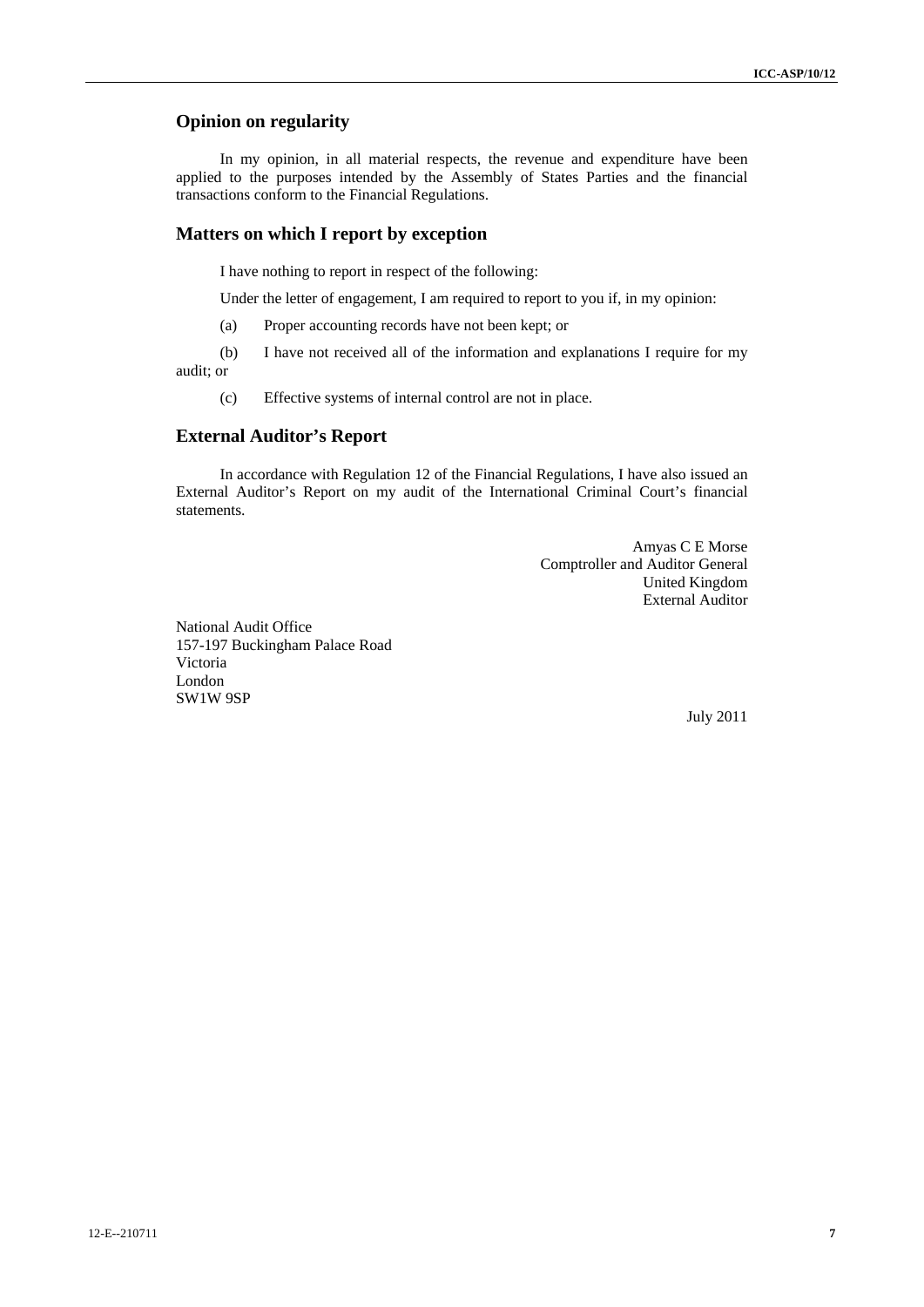# **Report on the 2010 financial statements audit**

The aim of the audit is to provide independent assurance to States Parties; to add value to the Organisation's financial management and governance; and to support the objectives of the Organisation's work through the external audit process.

The Comptroller and Auditor General is the head of the National Audit Office (NAO), the United Kingdom's Supreme Audit Institution. The Comptroller and Auditor General and the NAO are independent of the United Kingdom Government and ensure the proper and efficient spending of public funds and accountability to the United Kingdom's Parliament. We audit the accounts of all central public sector bodies as well as a number of international organisations. The NAO provides external audit services to a number of international organisations, working independently of its role as the Supreme Audit Institution of the United Kingdom.

July 2011

# **Contents**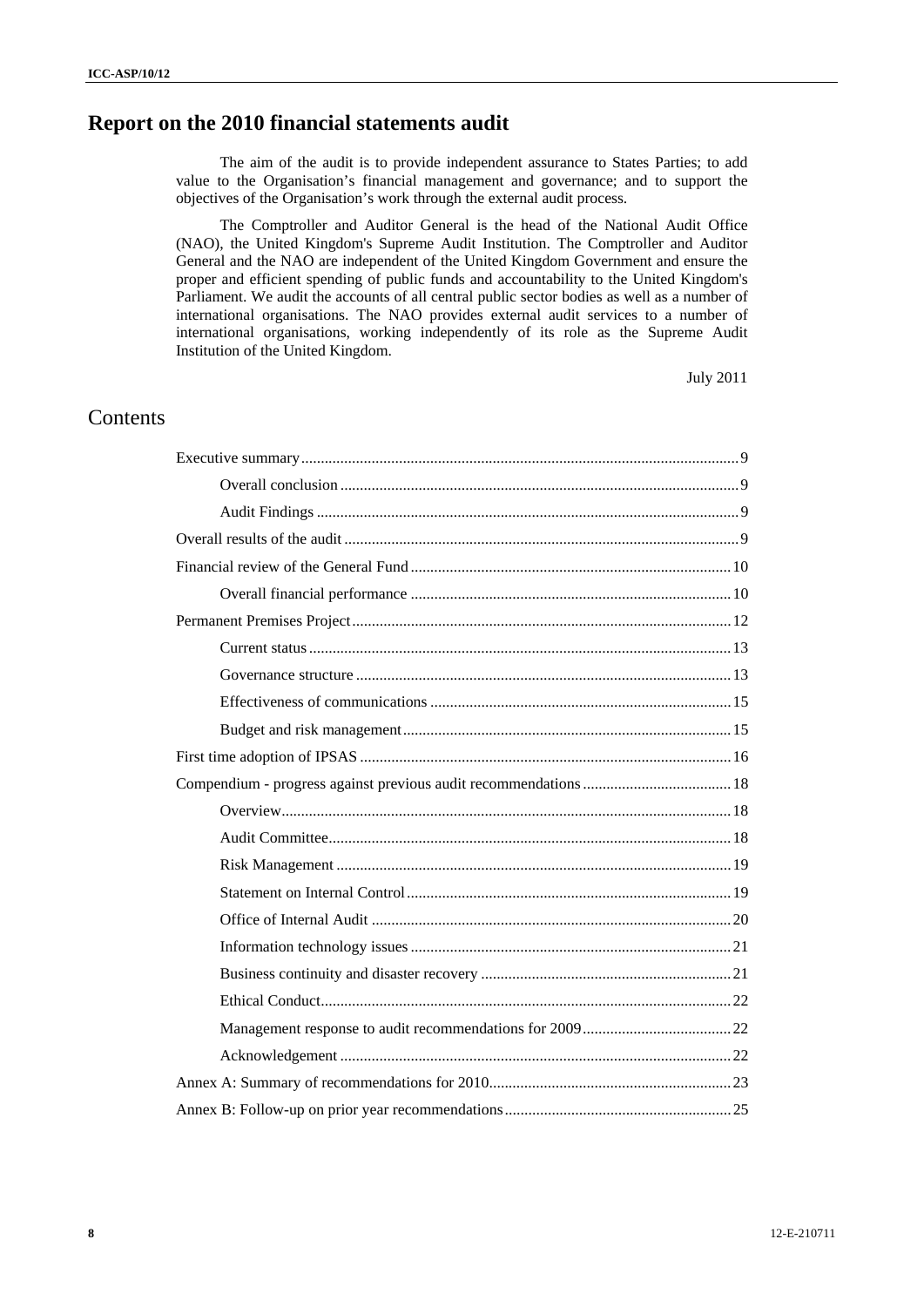# **Executive summary**

# **Overall conclusion**

1. We will be recommending that the External Auditor provides an **unqualified audit opinion** on the 2010 financial statements which present fairly, in all material respects, the financial position of the International Criminal Court ("the Court"), as at 31 December 2010 and the results for the year then ended; and that the financial statements have been properly prepared in accordance with United Nations System Accounting Standards and the Financial Regulations authorised by the Assembly of States Parties.

# **Audit findings**

2. In addition to our comments on the Court's financial performance, our 2010 audit report to the Assembly of States Parties focuses on the Court's progress in respect of the Permanent Premises Project, the plans for the implementation of International Public Sector Accounting Standards, and we have also presented a compendium report on our previous recommendations and the Court's progress in implementing our recurring recommendations.

3. On the Permanent Premises Project, we found that little progress had been made in implementing our 2009 recommendations and further delays in the early stages of the project will present significant risks to the delivery of the project to time and to budget. On the project governance, we have recommended that the Oversight Committee accelerate the implementation of a more effective governance structure to mitigate the risk of the project failing to meet its objectives.

4. On the implementation of IPSAS, we have recommended that the Court accelerate its implementation timetable and in particular, conclude on its accounting polices for property, plant and equipment in 2011 to ensure it captures relevant and timely cost information on the Permanent Premises project and makes appropriate investment decisions on accounting software enhancements.

5. Over a number of years, we have made recommendations in key areas of corporate governance which we consider to be important to protect the reputation of the Court and enhance internal control. A significant number of long standing recommendations remain unaddressed. It is critical that management develop a realistic timetable for the implementation of all previous recommendations and for this to be endorsed and monitored by the Audit Committee.

# **Overall results of the audit**

6. We have audited the financial statements of the Court in accordance with the Financial Regulations and in compliance with International Standards on Auditing.

7. The audit revealed no weaknesses or errors which we consider material to the accuracy, completeness and validity of the financial statements. The audit opinion confirms that these financial statements present fairly, in all material respects, the financial position of the International Criminal Court as at 31 December 2010 and the results for the year then ended; and that the financial statements have been properly prepared in accordance with United Nations System Accounting Standards and the Financial Regulations authorised by the Assembly of States Parties.

8. The audit confirms that, in all material respects, the transactions underlying the financial statements have been made in accordance with the Financial Rules and Regulations and applied to the purposes intended by the Assembly of States Parties.

9. The audit included a general review of the Court's accounting procedures, an assessment of internal controls that impact on our audit opinion; and such tests of accounting records and other supporting evidence as we considered necessary in the circumstances. Our audit procedures are designed primarily for the purpose of forming an audit opinion.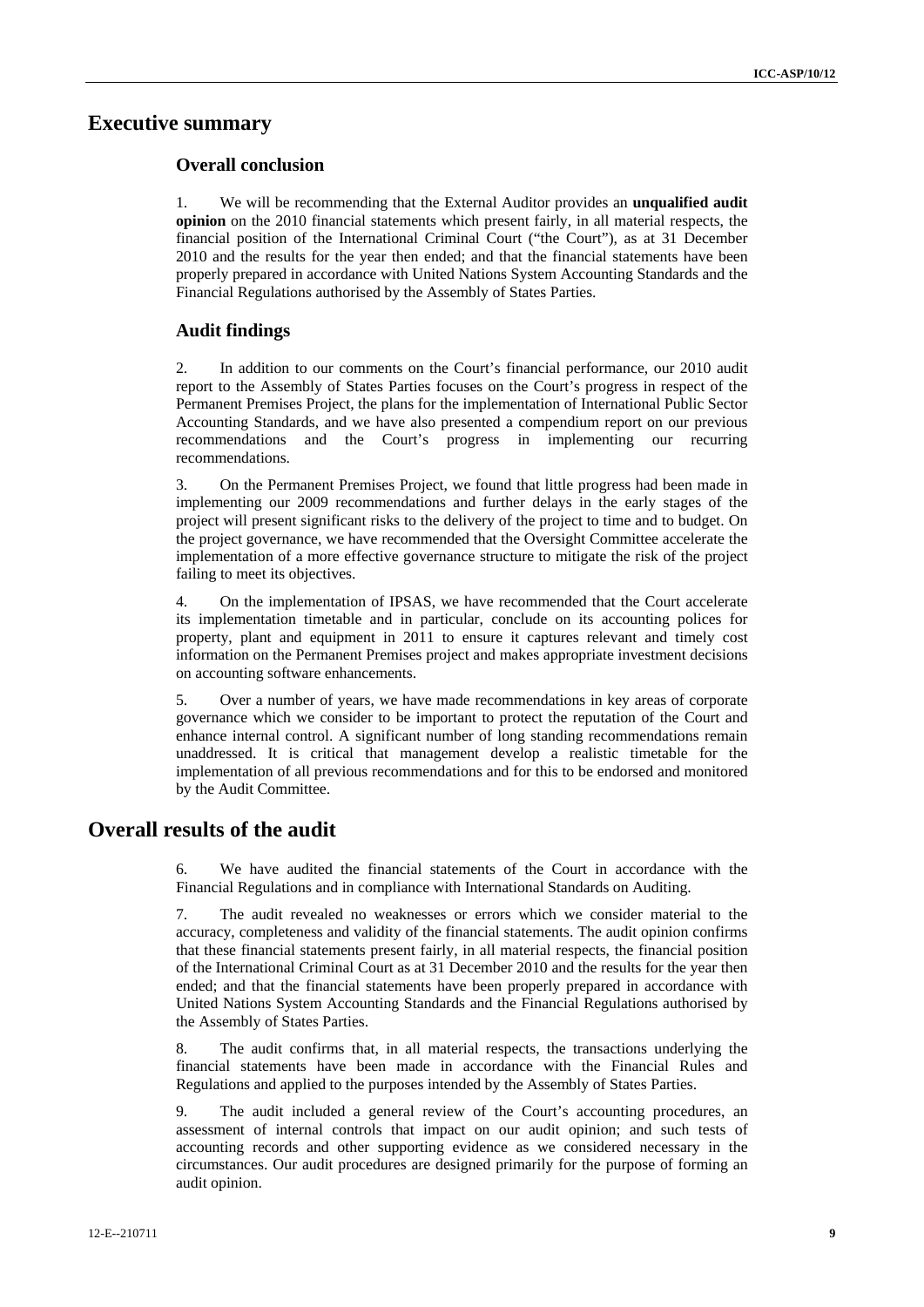10. The audit work did not involve a detailed review of all aspects of the Court's budgetary and financial information systems, and the results should not be regarded as a comprehensive statement on them. Finally, an examination was carried out to ensure that the financial statements accurately reflected the Court's accounting records and were fairly presented.

11. The main observations and recommendations from our audit are set out below. Our recommendations are summarised in **Annex A**. Action taken by management in response to our 2009 recommendations is set out at **Annex B**.

# **Financial review of the General Fund**

# **Overall financial performance**

12. For the first time the Court is reporting a shortfall of income compared with expenditure in its General and Working Capital Funds. The Statement of appropriations (Statement IV) shows total expenditures of  $\text{\textsterling}04.5$  million against the approved budget of  $\in$ 103.6 million, resulting in a budget deficit of  $\in$ 876,000. This deficit has been partially reduced through interest income of  $\epsilon$ 343,000 and other income totalling  $\epsilon$ 121,000, resulting in a retained deficit of  $\bigoplus$  12,000 (2009: surplus  $\bigoplus$  27,000).

#### **Income**

13. Assessed contributions increased by €7.3 million (7.7%). The increase was intended to support the growth of the Court with three trials being envisaged for 2010. The increased contributions were also to support the creation of the African Union Liaison Office, the Independent Oversight Mechanism, and the costs associated with the Court's Review Conference.

#### **Interest income**

14. The Court received interest income of  $\epsilon$ 343,000 in 2010 (2009:  $\epsilon$ 1.3 million) representing a decrease of 73 per cent. This low return was due to reduced cash balances and a continued low interest rate.

#### **Contributions in kind**

15. Significant contributions-in-kind during the period included free rental of the Court's headquarters in The Hague. No value has been attributed to this in kind contribution in the financial statements. As reported in Note 12, the rent free period granted by the host state ends in 2012 and the annual additional future cost of maintaining the current premises, until the permanent premises are finalised will be approximately  $\epsilon$ 6.3 million.

#### **Expenditure**

16. Expenditure increased by 11.4 per cent to  $\in$  04.5 million (2009:  $\in$  93.8 million). Table 2 in the financial statements provides details of the categories of expenditure against the budget. While salaries and other staff related costs of  $\epsilon$ 75.9 million were broadly in line with budget of  $\epsilon/6.3$  million, there was a significant overspend ( $\epsilon/1.8$  million) on contractual services which was partially offset by an under spend of  $\epsilon$ 905,000 in the Court's operating expenses. The increased expenditure is predominately related to a new situation in Kenya which has resulted in additional costs and the parallel trials of Lubanaga and Katanga which have increased the Court's operating overheads which were not foreseen when the budget was set.

17. The staff related costs include €568,000 for the increase in the annual leave accrual. In 2010, the Court changed its accounting policy and recognised the liability it has to its staff for their accrued annual leave. This has resulted in a restatement of the prior year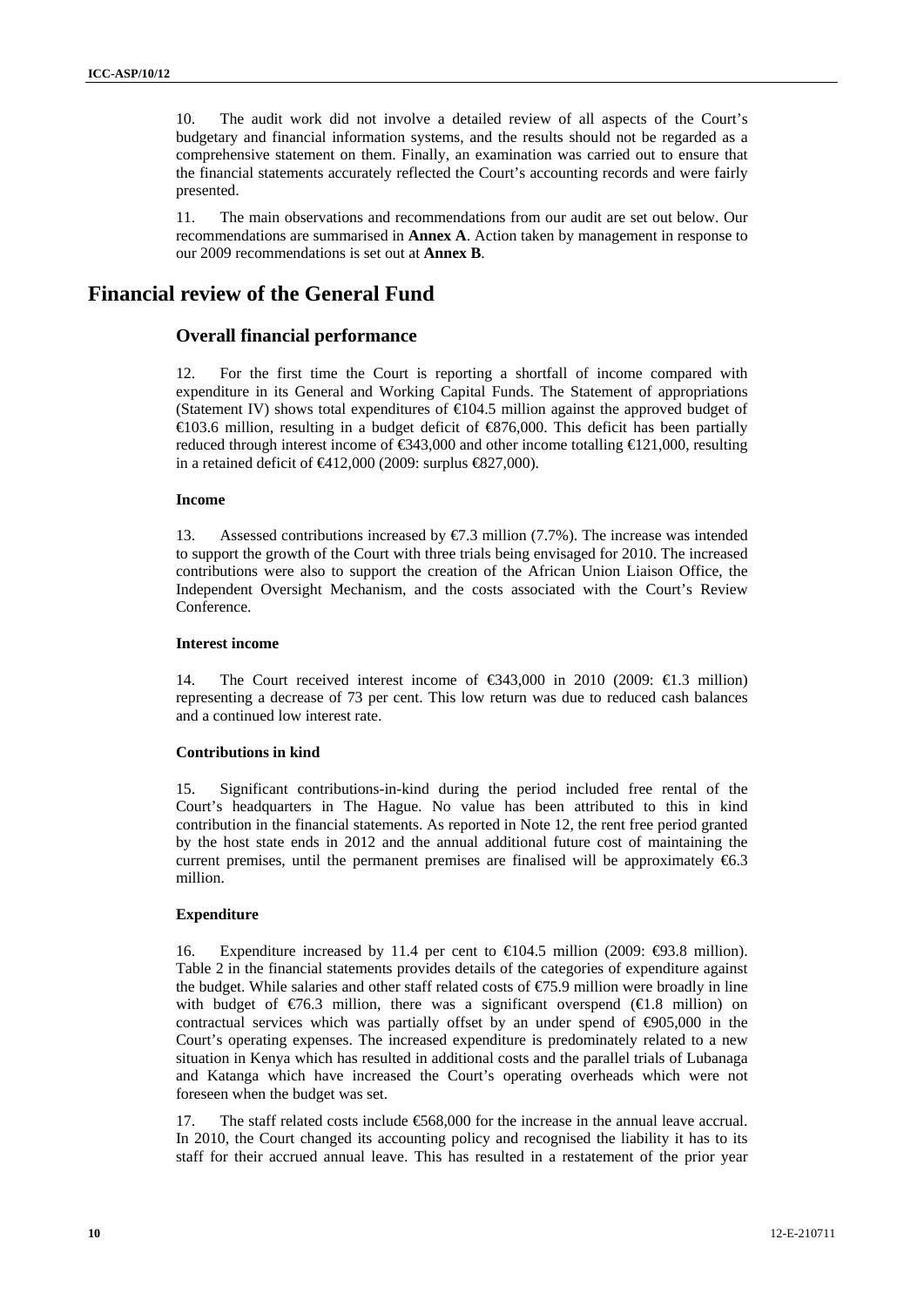financial statements and the recording of the full liability which at 31 December 2010 was €4.1 million (2009: €3.5 million [*restated*]).

18. The staff related costs also include a charge for the increase in the provision for ILO cases ( $\text{\textsterling}30,000$ ) and a new provision for doubtful debt of  $\text{\textsterling}10,000$ . In 2010, five cases were brought before the International Labour Organisation Tribunal by former Court staff members. The Court's legal department have assessed that it is probable that the Tribunal will award damages.

### **Recommendation 1**:

19. We recommend that the Court closely reviews all Tribunal cases to identify any common themes and lessons to be learned in respect of its Human Resources policies*.*

20. The provision for doubtful debt relates to balances advanced to an accused person whose assets were frozen by the Court to cover the costs of legal representation. Management have reached the decision that recovery is unlikely and the Court will continue to pay these legal fees for the foreseeable future.

#### **Assets and liabilities**

21. At 31 December 2010, total reserves and fund balances were €19.5 million (2009: €31.4 million). This reduction retained reserves is mainly attributable an increase in contributions receivable and a decrease in contributions received in advance. This resulted in a negative cash flow of €8.7 million in 2010 which broadly explains the Court's net cash outflow from its operating activities of  $\text{\textsterling}3.7$  million (2009:  $\text{\textsterling}4.5$  million [outflow]).

22. The assessed contributions receivable from States Parties increased by  $\epsilon$ 5.2 million to  $6.2$  million and the contributions received in advance decreased by  $6.6$  million to €41,000. The Court should consider whether these movements represent increased pressure on States Parties' own national budgets and the impact this may have on future funding of the Court. In addition, the reducing reserves and increased monthly expenditure presents a real risk that the Court will not have sufficient accessible resources to meet its expenses as they fall due.

23. The Court has reported a reduction in unliquidated obligations at 31 December 2010 reducing by  $\epsilon 2.0$  million to  $\epsilon 5.7$  million (2009:  $\epsilon 7.7$  million). We have continued to carry out a detailed examination to ensure that funds are being properly obligated for the purposes intended and are supported by valid legal commitments at the year end.

24. The Working Capital Fund remained at  $\epsilon$ . 4 million. In 2010, there was a charge of €412,000 against the Contingency Fund. This was due to additional expenditures that the Court could not absorb in its Regular Budget.

# **Cases of fraud or presumptive fraud**

25. Primary responsibility for the prevention and detection of fraud rests with the Registrar. International Standards on Auditing require us to consider the risk of fraud or presumptive fraud as part of our audit procedures, and our audit provides reasonable assurance in respect of material fraud and error.

26. The ICC does not maintain a centralised register of reported fraud cases. As part of our audit procedures, we have sought individually, for those charged with governance and internal audit, whether they have any knowledge of frauds impacting the Court. The Registrar has confirmed that there were no cases of fraud in the Court for 2010. The Director of the Office of Internal Audit informed us that there was one case of theft of petty cash in the field office identified through audit of petty cash. Our audit did not identify any instances of fraud.

27. There is still no anti-fraud policy at the Court. Court employees do not have a defined procedure for reporting instances or suspicions of fraudulent activities. Within our Ethical Conduct section we have reviewed the progress the Court has made against our previous audit recommendations.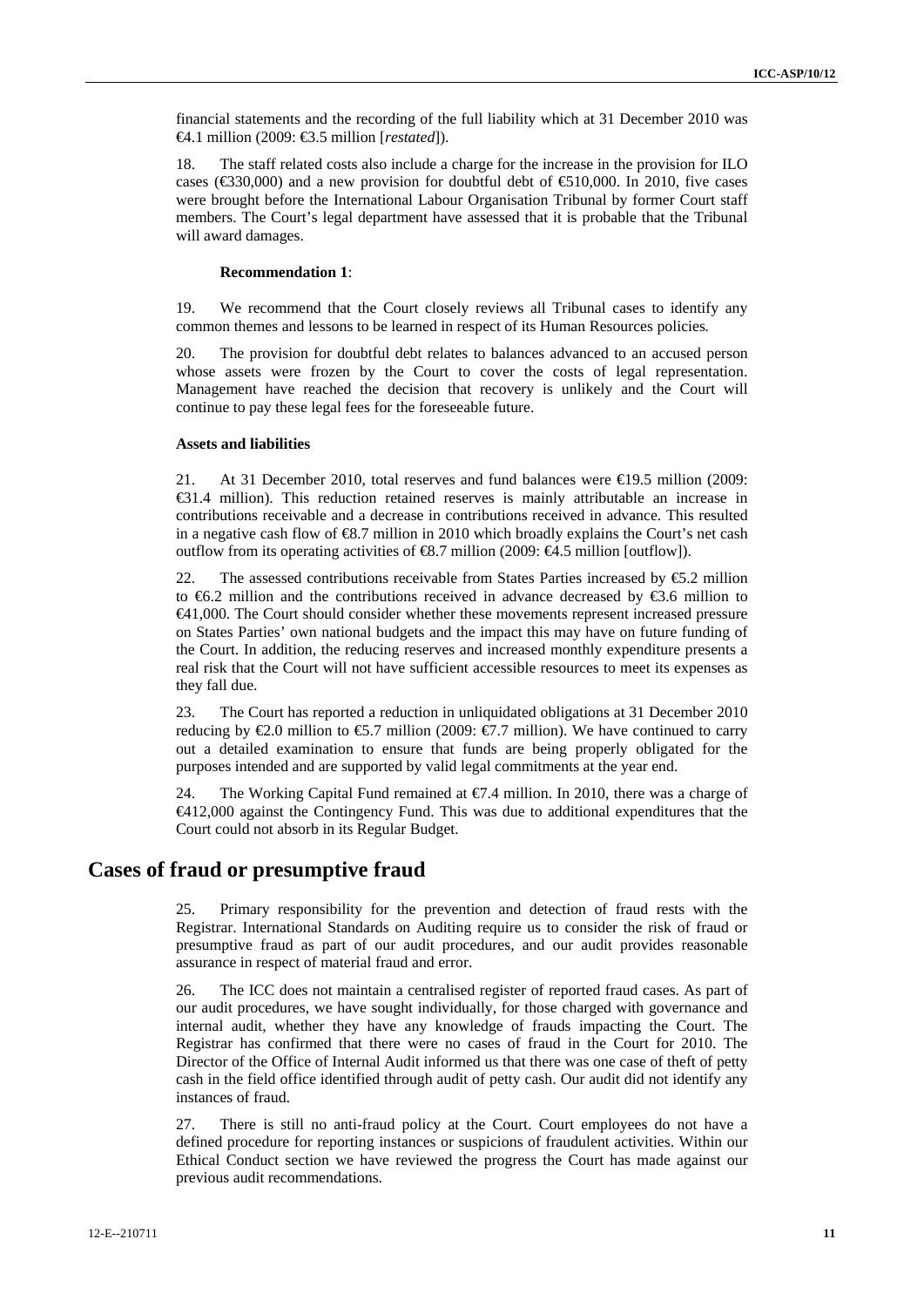# **Losses, write-offs and ex-gratia payments**

28. In accordance with the Financial Rules and Regulations, the Registrar has notified us of write-offs of the amount €13,000 in respect of irrecoverable receivables and a further €217,000 related to irrecoverable Ugandan VAT. Non-expendable property totalling €505,000, at original cost, was written off in year. This related primarily to the write off of a large number of desktop computers.

29. In 2010, damages and costs relating to awards to former employees through the International Labour Organisation Administrative Tribunal amounted to €241,000 and the Permanent Premises project expenditure includes an amount of €1.65 million which was paid as a settlement, following a dispute with an architect, in relation to the design phase of the Permanent Premise construction.

# **Permanent Premises Project**

#### **Background**

30. The Court is accommodated in interim premises provided as a contribution-in-kind by the host State, The Netherlands. In December 2007, the Assembly of States Parties approved the construction of newly built permanent premises for the ICC in The Hague. The new premises will consist of six connected buildings, to include three courtrooms and approximately 1,200 workstations within a total gross floor area of 50,560 square metres. The permanent premises are expected to be fully operational by December 2015 and will cost €190 million.

31. The aim of the Permanent Premises project is to construct permanent premises for the ICC that will:

(a) Reflect the character of the Court;

(b) Accommodate all organs of the Court in one place for at least the next 50 years; and

(c) Be in full conformity with its general functional, organisational, security and other needs.

### **Scope of our audit**

32. In our 2009 report, we identified the following issues:

(a) The reporting and accountability arrangements resulting from the split between the division of responsibilities between the ASP Project Office and the Registry Project Office;

(b) The level of contingency. Some 10 per cent of the Project's contingency had been utilised by April 2010, despite the project not yet having completed the design stage; and

(c) The Project did not have a benefits realisation plan, which will make it harder for States Parties to measure the success of the project and its value for money.

33. We have considered the progress that the Court has made against our 2009 audit findings. It is early for us to form a view on the progress of the project as the project remains at an early stage, activity to date has focused on the finalisation of the Preliminary Design and €6.4 million had been spent by the end of 2010. In particular, we have reviewed progress on: the governance structure; the effectiveness of communications; the budget; and risk management and have highlighted a number of potential risks which could impact on the delivery of the project.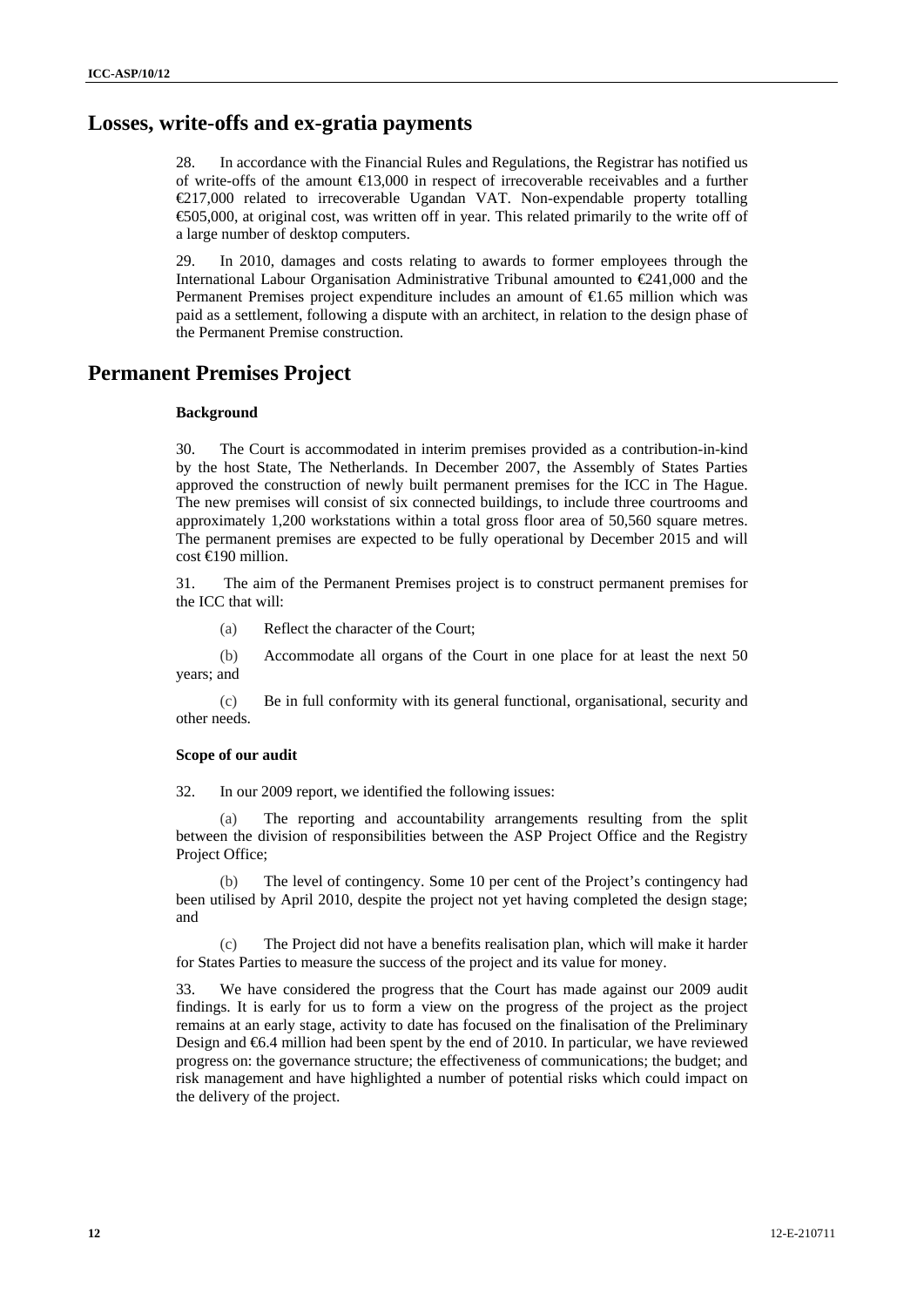# **Current status**

34. The project is expected to be delivered on schedule and within budget, despite delays and changes in requirements over the Preliminary Design stage (Figure 1).

|                                                          | December 2007 Current<br>(Original budget) forecast |              |
|----------------------------------------------------------|-----------------------------------------------------|--------------|
| Total size of buildings                                  | 45,552 $M^2$                                        | 50,560 $M^2$ |
| Fully operational date                                   | 2014                                                | 2015         |
| Total construction cost (Euro<br>million at 2014 prices) | 190                                                 | 190          |

#### **Figure 1:The status of the Permanent Premises Project**

Figure Source: International Criminal Court documents

35. Preliminary Design was approved a month later than planned and under conditions. The delay occurred due to lack of resources in the Court Organisation and changes in requirements which generated €3.3 million additional cost. To offset the additional costs, the Oversight Committee considered a list of items where savings could be found. These included:

- (a) The reduction of scenic lifts from four to two;
- (b) Lower ceilings for the top three floors of the Court room tower; and
- (c) Further optimization of the parking and warehousing space.

36. In November 2010, the Oversight Committee approved the Preliminary Design stage under the condition that the Court and Assembly of States Parties Project Director would jointly review the layout of the court room, the capacity of the conference centre and the need for a second main equipment room and the associated energy requirements.

37. The Final Design stage was originally scheduled to start in November 2010, but did not commence until March 2011. The Court should consider the impact of these delays on the completion of the project as we understand that overruns could cost approximately  $\bigoplus$ million per month. This consists of  $\Theta$ .5 million for operational costs, including fees and extra work plus a further  $\Theta$ .5 million for the monthly rent for the interim premises.

38. The total gross area for the premises has increased by approximately 5,000 square metres since December 2007 as a result of additional requirements in court rooms and logistics areas. The Assembly of States Parties' Project Director considers this is cost neutral, as the design has achieved an efficient ratio between façade and floor space. Although some changes may be inevitable as the project develops, the ASP and the Court must ensure that any changes are kept to a minimum as they can be costly and disruptive to delivery schedules. Significant changes may indicate inadequate definition of the project scope at the outset.

### **Governance structure**

39. To be effective, the project's governance structure should clearly set-out the functions, processes, procedures and responsibilities that define how the project is to be setup, managed and controlled. The governance structure provides the basis for all activities of managing the project and achieving the anticipated outcomes.

- 40. The Permanent Premises project consists of three main stakeholders:
	- (a) The Assembly of State Parties is the project sponsor and developer;
	- (b) The Court is the user organisation; and

(c) The Host state delivers the construction project, provides financing and advice on legal building procedures.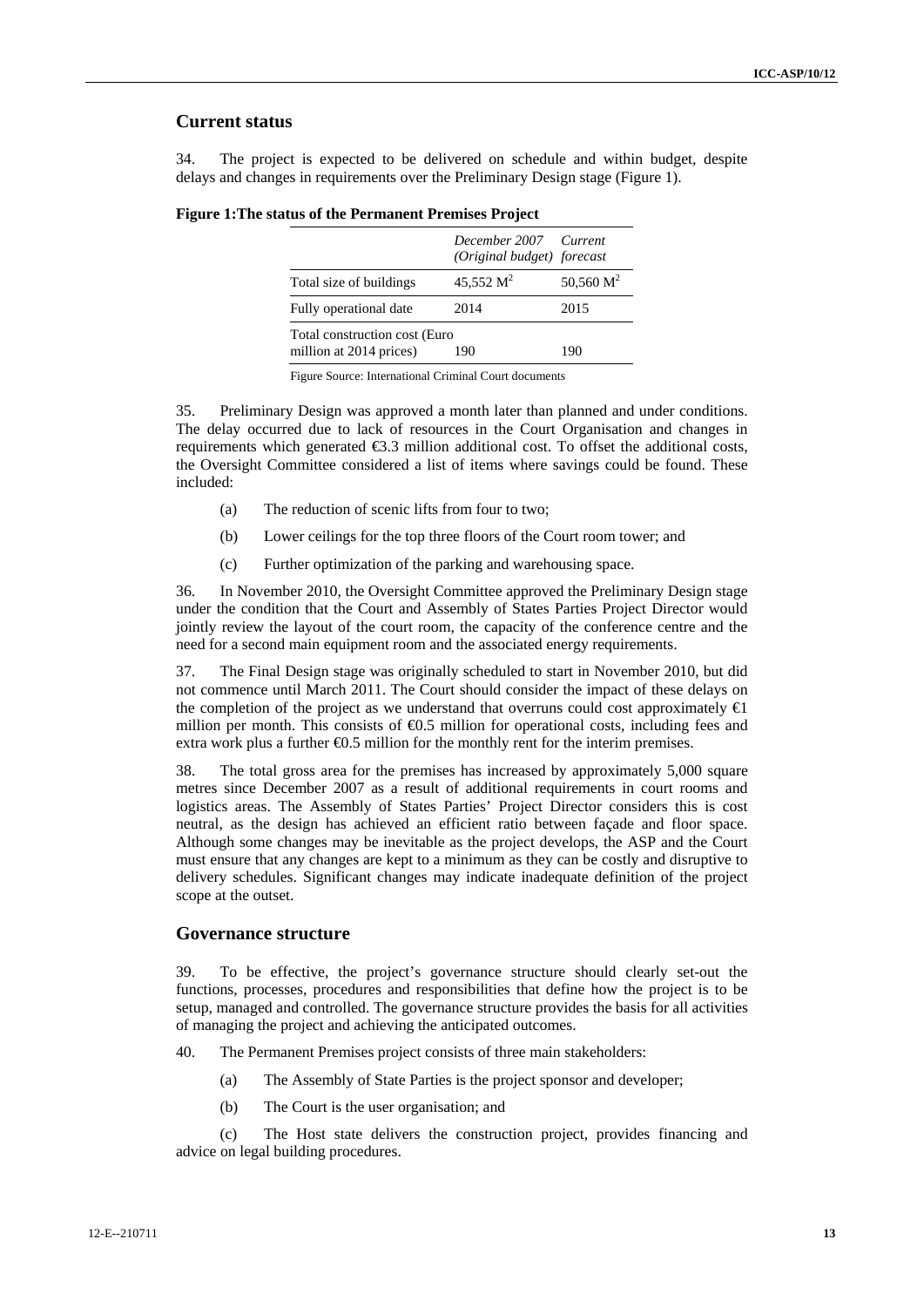41. In approving the project, the Assembly established the following governance arrangements:

(a) The Oversight Committee on Permanent Premises is a standing subsidiary body of the Assembly of States Parties and provides strategic oversight to the project;

(b) The Assembly of States Parties Project Director has final responsibility for the overall management of the project and reports to the Assembly of States Parties through the Oversight Committee. The Project Director's office is responsible for the day-to-day management of the project;

(c) The Court's Project Director is heading the Project Office Permanent Premises and is member of the Project Board. As the key interface between the project and the Court and the focal point for the project;

(d) The Registrar is the principal administrative officer of the Court and therefore responsible for the project within the mandate of the Court and without prejudice to the overall responsibility of the Assembly of States Parties Project Director. The Registrar is directly responsible for administrative and financial aspects of the management of the Assembly of States Parties Project Director's office; and

The Project Board has the mandate to provide a cooperative and consultative structure for the overall management of the project, bringing together the key stakeholders. The Board is chaired by the Assembly of States Parties Project Director and includes representatives of the Court and the Dutch Government as host state.

42. In our 2009 report, we recommended that "*following the initial period of operation, the Oversight Committee should review the governance arrangements relating to the Project, to confirm they are fit for purpose, and provide for full and clear accountability*". In response to that recommendation, and similar internal audit findings, the Oversight Committee commissioned independent experts to review the existing governance arrangements and recommend a new structure which is due to be finalised and approved by the Assembly in 2011-2012. The ICC should consider whether this is too late to make a real difference to the effective delivery of the project and consider accelerating the implementation of the new structure.

#### **Recommendation 2**:

43. We continue to recommend the need for clear accountability structures to be established as soon as possible to ensure adequate project oversight, control and risk management.

44. Successful projects must have common goals and objectives, together with a clear understanding of design, cost and time to completion. Although both the Assembly of States Parties and the Court project teams appreciate the scope of the Permanent Premises project, they have different understanding of how project value is defined in terms of maximizing the value of resources invested. Our audit continues to evidence that there is limited congruence between the Court and Assembly of States Parties teams. Unless addressed, these challenges will put the effectiveness of any governance structure at risk. It is therefore important that the different stakeholder views on the cost, time and quality trade-offs are reconciled. Equally, a one-team mentality should be established to ensure that both teams follow the same approach in delivering the project outcomes. The Project Board should honestly appraise the barriers to effective working and develop a strategy to overcome these.

#### **Recommendation 3**:

45. We recommend that a common set of project objectives and outcomes are agreed, together with a clear view on cost, time and quality.

46. `We noted that there is still no clarity over the roles and responsibilities of the Assembly of States Parties Project Director and the Court in regards to their administrative parts in the project such as finance and procurement. The Assembly of States Parties should formally the administrative responsibilities and delegations of authority for the project.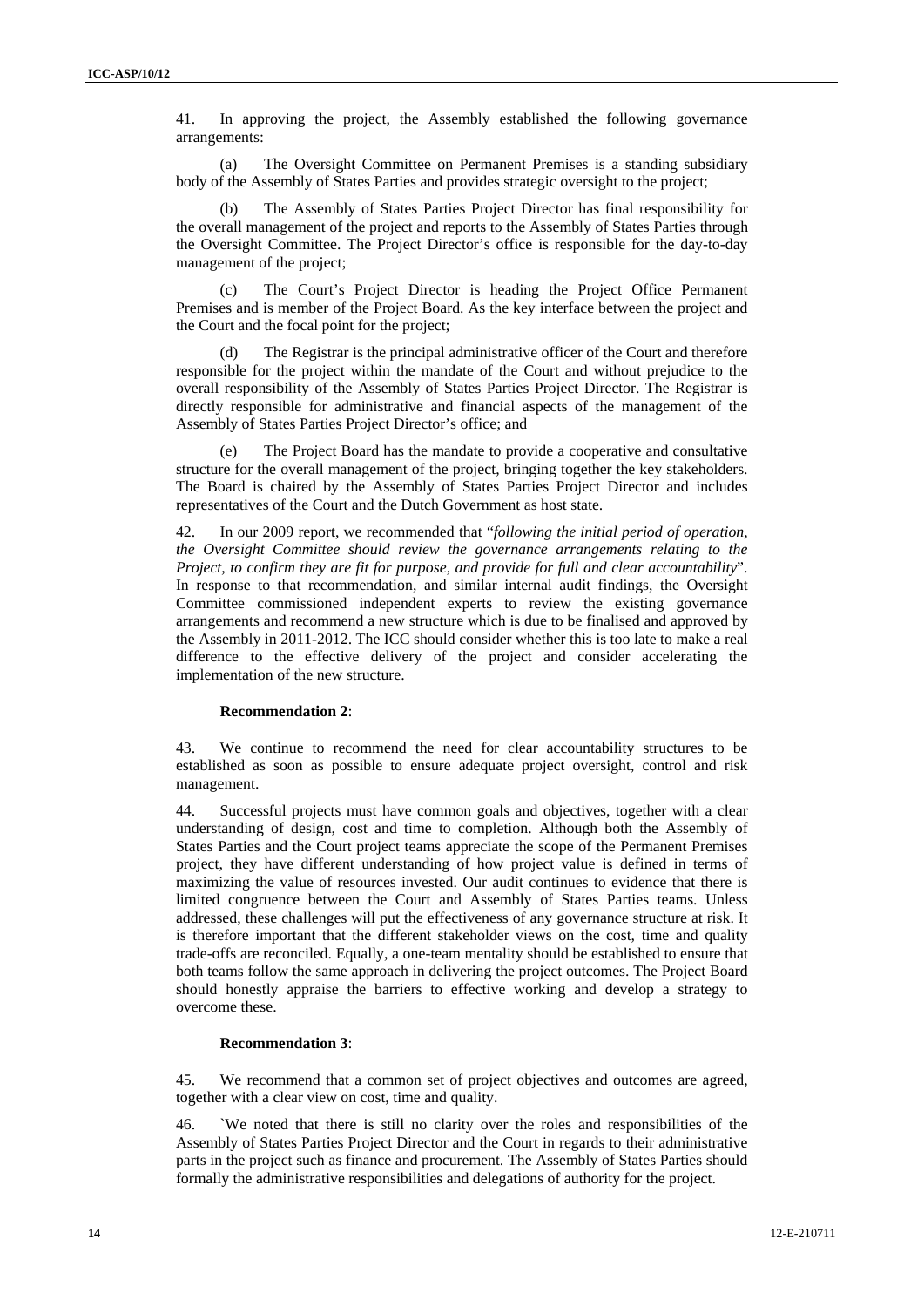# **Effectiveness of communications**

47. A successful project requires a well developed communications strategy which documents how information will be disseminated to, and received from, all stakeholders. Such a strategy is used to establish and manage on-going communications through the project. A communication strategy for the Permanent Premises project was drafted in August 2008 but it has not been updated since.

48. In early 2011, the Assembly of States Parties Project Director resigned from his post with effect on March 2011 and the Committee began a campaign to fill his post. The Committee also decided that in case of delay with the recruitment of the Assembly of States Parties Project Director, they would consider hiring a consultant as an interim solution. We identified, however, some deficiencies in the way which that information was communicated to the stakeholders. Key stakeholders did not feel fully informed about the time frame of the selection process and the implications that any delays might cause in the project timeline. In our discussions we identified concerns that communications between the key stakeholders were deficient and could threaten the achievement of objectives.

# **Budget and risk management**

49. The overall budget for the Permanent Premises project is €190 million at 2014 prices and expenditure to December 2010 was €6.4 million (Figure 2).

50. In February 2011, additional unplanned Design Stage costs of  $\bigoplus$  65 million were incurred, against which the Court received a contribution of  $\bigoplus$  50,000 from the Host State to finance legal advisory services related to architectural selection process, reducing the contingency expenditure to Euro 1.5 million. Without commencing the construction, the project has already consumed 10 per cent of its contingency.

51. Given the delays noted above and the planned changes to the project governance structure, the contingency must be closely monitored to ensure that the overall project costs do not continue to escalate. There remains no guidance on the parameters for the use of the contingency and there remains a difference of views on how this can be used.

52. The project's budget does not include the full project costs. In particular, loose furniture, user equipment, together with operational costs (i.e. cost of moving) are excluded from the total project cost. The separation of these costs from the main project budget can make the identification of the aggregate costs hard. We would encourage a full cost budget for the project to be developed for Assembly of States Parties' approval.

#### **Recommendation 4**:

53. We recommend that as a matter of priority a full appraisal of non structural costs is undertaken to identify any previously unrecognised overheads. Additional costs identified, not budgeted for, should be presented to the Assembly of States Parties for approval.

| <b>Figure 2: Cost of the Permanent Premises project</b> |  |  |  |  |
|---------------------------------------------------------|--|--|--|--|
|---------------------------------------------------------|--|--|--|--|

| Costs                                            | Actual expenditure (2008-2010)<br>(Euro million at 2014 prices) | Total budget approved<br>(Euro million at 2014 prices) |
|--------------------------------------------------|-----------------------------------------------------------------|--------------------------------------------------------|
| Construction costs                               | $\theta$                                                        | 114.9                                                  |
| Other costs:                                     |                                                                 |                                                        |
| Escalation (cost increases)                      | $0^{(b)}$                                                       | 29.4                                                   |
| Fees (designers, engineers, consultants)         | 3.3                                                             | 18.5                                                   |
| Project Management fees                          | 1.6                                                             | 5.3                                                    |
| Permits and dues (including consultancy permits) | 0.0                                                             | 3.5                                                    |
| Integrated specialised features                  | 0.0                                                             | 1.1                                                    |
| Financial contingency                            | $1.5^{(a)}$                                                     | 17.2                                                   |
| <b>Grand</b> total                               | 6.4                                                             | 190                                                    |

(a) The Court received Euro 150,000 from the host State to finance legal advisory services related to architectural selection process. Therefore, the contingency expenditure reduced from Euro 1.65 million to Euro 1.5 million.

This is yet to be finalised. The estimated escalation is Euro 0.5 million.

Figure Source: International Criminal Court documents.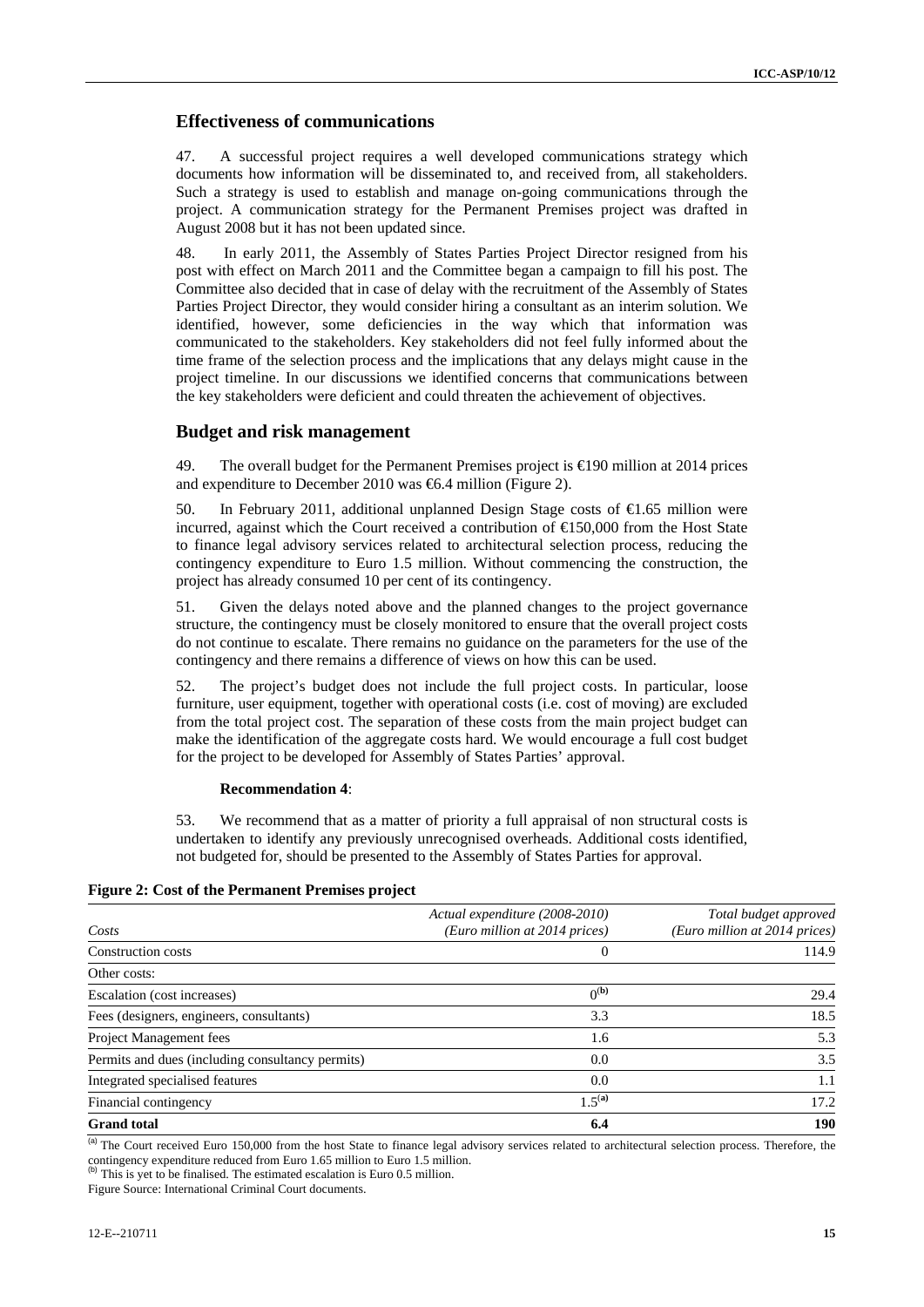54. A risk register is a key tool for analysing and managing risks. It lists all the identified risks and shows the likelihood of occurrence, severity of effect, counter measures and risk owners. The project makes use of a risk registers to manage risks, nevertheless, the registers lack the necessary detail to allow informed decisions. In addition, the registers used by the design and project teams differ in format and they do not quantify the impact if risks materialize. Hence, contingency reserve has not been defined on the basis of quantified project risks. A more comprehensive risk assessment approach should be developed including the quantitative assessment of risks which enables the better understanding of potential impact in terms of cost, time and performance and reduces the likelihood of costs overruns.

#### **Recommendation 5**:

55. We recommend that a more comprehensive risk assessment should be developed including the quantification of risks and their potential impacts in terms of cost, time and performance.

# **First time adoption of IPSAS**

# **Background**

56. International Public Sector Accounting Standards (IPSAS) provides a comprehensive framework for financial reporting, ensuring greater transparency to financial statements and allowing effective comparisons with other entities.

57. Financial statements prepared under IPSAS provide a more complete picture of the financial position, matching income with expenditure and providing a more accurate measure of the consumption and valuation of longer term assets and liabilities. Much of this information is lacking under the current United Nations Systems Accounting Standards (UNSAS) accounting framework, and consequently prevents States Parties from obtaining a true understanding of the Court's underlying financial health.

58. We welcome that during its ninth session, in December 2010, the ASP approved the implementation of IPSAS. The Court has now prepared an implementation schedule together with a proposed budget; this was presented to the Committee on Budget and Finance in April 2011. The Court has proposed to present its first set of IPSAS compliant financial statements for 2014. The implementation is expected to cost  $\bigoplus$  million.

59. We have reviewed the Court's implementation schedule against our previous IPSAS recommendations. Overall, we can confirm that the proposed project outline includes all the key aspects we would expect for a managed transition to the revised accounting framework.

### **Financial Rules and Regulations**

60. Management needs to undertake a thorough standard-by-standard review of the IPSAS to identify and document how they may impact the Court. While the requirements of many standards are not likely to be particularly onerous, for the purposes of completeness the impact of all IPSAS standards needs to be considered and the Court's judgement on their impact should be fully documented.

61. After completing a full impact analysis of the standards, the Court will need to assess the impact of the required IPSAS changes on the Financial Regulations. This should be done early due to the time it may take for the revised documents to be approved. The Court should prepare a clear analysis of each standard setting out the proposed accounting practice and policy and how it impacts the financial rules and regulations.

62. The current proposal is that changes to the Financial Rules and Regulations are approved by the Committee on Budget and Finance. We would urge the Court to present the revisions for Audit Committee scrutiny prior to the formal submission to the Committee on Budget and Finance.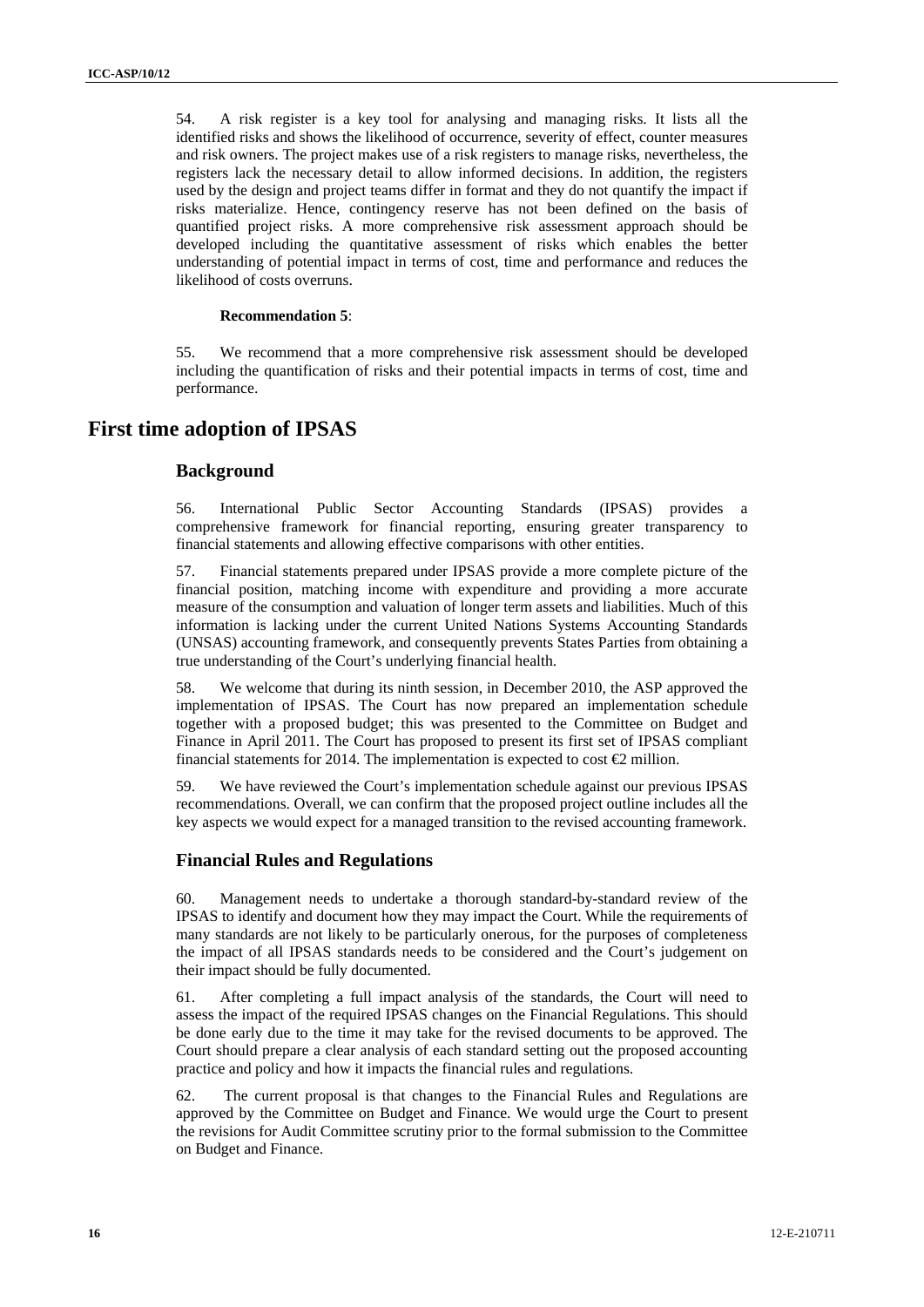#### **Recommendation 6**:

63. We recommend the Court perform an early IPSAS standard by standard impact analysis and consider the changes that will be required to the Financial Rules and Regulation. We recommend that changes to the Financial Rules and Regulations are approved by the Assembly of States Parties.

### **Implementation timetable and budget**

64. The Court plans to implement IPSAS in 2014 with a total proposed implementation budget of  $\bigoplus$  million. The Court has approved two posts fully dedicated to the IPSAS implementation project with the more senior post filled in June 2011. The Court has allowed three years for transition and has estimated these staff costs at €600-700,000 for the transition period to 2014.

65. The implementation schedule reflects the work that will be required in the first half of 2015, when the first IPSAS financial statements are prepared and audited. In our experience, when organisations implement new accounting frameworks, and particularly with a "modified cash" to "accruals" conversion, the level of resources required should not be underestimated. A review of the current proposed timing and extent of resources should be undertaken.

66. The Court is well placed to make a quick and efficient transfer to IPSAS and we would encourage the Court to consider earlier adoption. In particular:

(a) The Court's operations are relatively straight forward with only two main streams of revenue and expenses - assessed contributions for the regular budget and expenditure in relation to staff costs. There will be limited changes from the implementation of IPSAS to the accounting treatments for these transaction streams;

The Court will have up-to-date and current detailed costing information around its major non-current assets (the permanent premises and its fittings);

(c) The Court will need to consider how it will value the liabilities associated with its employee benefits. Provided the employee data is readily available, this should not require significant timescales;

(d) The Court already operates a modern enterprise resource planning system which is suitable to support accruals accounting, SAP for which new modules, such as fixed assets (if it is deemed necessary) can be readily acquired; there is no requirement to migrate to a new accounting system;

(e) Its operations are centralised in The Netherlands, there is not a large number of regional offices with material transactions requiring training and development of local systems; and

(f) The Court has staff available to support the project.

67. In light of this and the appointment of two dedicated full time posts, the Court should review the timeframe for the production of the first set of financial statements. Earlier implementation will result in a significant reduction in costs relating to the project, and ensure that the benefits of improved financial reporting are realised earlier. The Court has informed us that it has already brought the timetable forward from its original planned 2015 implementation.

## **Recommendation 7:**

68. We recommend that the timetable for transition to IPSAS is reviewed, taking into consideration the complexity of transition and resources available to the Court, and be brought forward. In particular, the timetable should allow for at least one "dry run" exercise of preparing IPSAS accounts, either a restatement of the financial statements before the "live" year, or a month six account for the year in question. Opening balances for the first "live" year should be produced by the Court and reviewed by the External Auditors as soon as possible.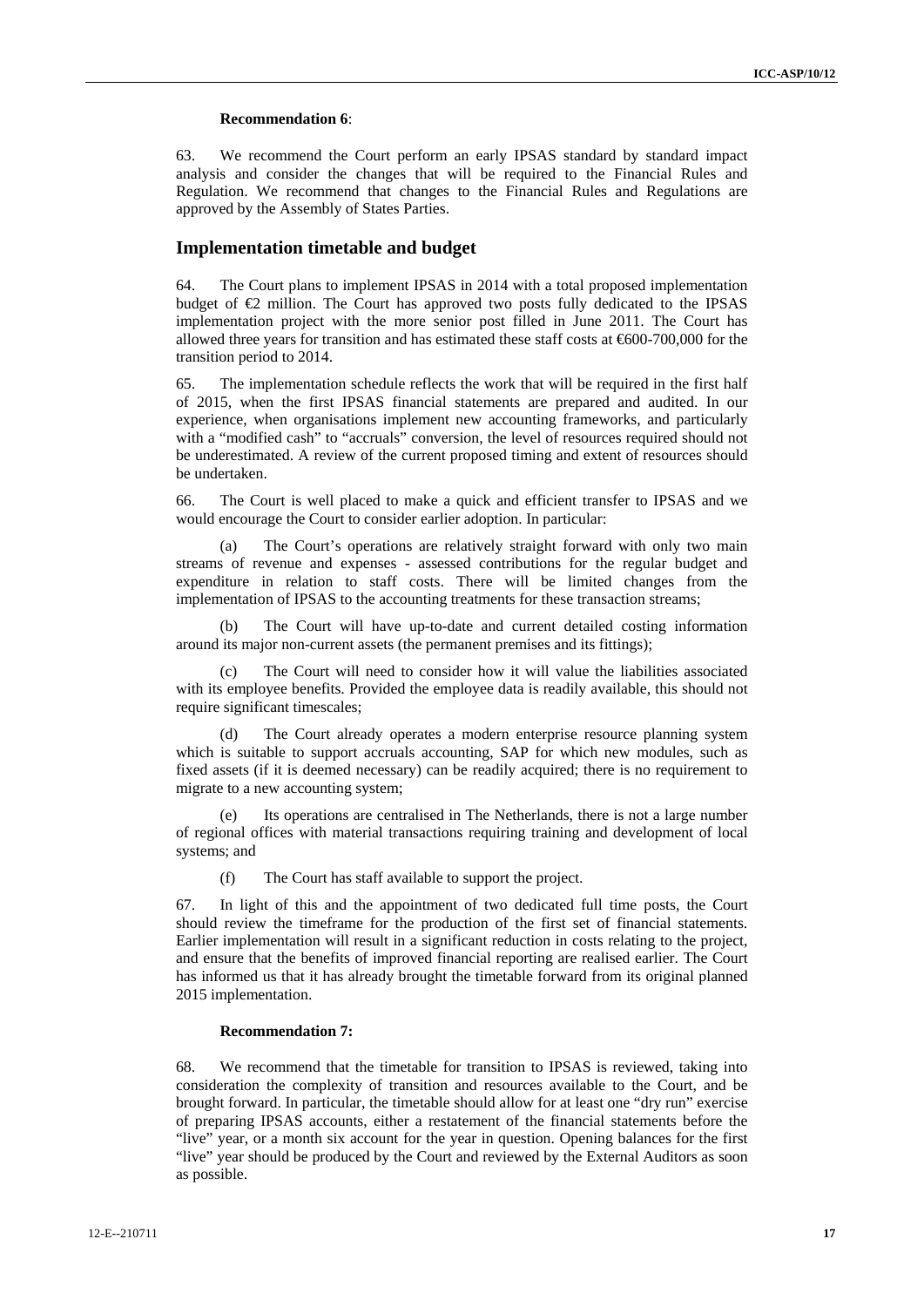# **Detailed planning**

69. Following review of the timetable the key phases from the implementation schedule should be developed further into sub tasks and deadlines assigned. This will result in a useable detailed IPSAS project plan. Monitoring against this plan will ensure that resources are managed efficiently throughout the course of the project and the risks to delivery in terms of quality and time will be managed.

# **Recommendation 8:**

70. We recommend that the Court ensure that a robust and detailed IPSAS project plan is set and progress against agreed deadlines should be monitored regularly by senior management and the Audit Committee.

# **Property, plant and equipment (and intangible assets)**

71. The implementation schedule states that the capital assets implementation plan is to be considered in 2012. In our view this should be accelerated, the Court should evaluate the volume and values of assets held above differing capitalisation thresholds, (non expendable property reported in the 2010 Financial Statements was €15 million at cost) to determine an appropriate threshold for the capitalisation of assets. The Court can then determine the software needed to support the management of its assets, taking into consideration the cost compared with requirements and benefits.

72. The Court should also bring forward the development of its accounting policies for property, plant and equipment to establish this before the build phase of the permanent premises project. The Court is now incurring expenditure which may ultimately require capitalisation under IPSAS. It is important that the Court evaluate the IPSAS requirements and determine a suitable accounting policy so that the project costs are captured and recorded in a way suitable to determine the value of the asset and depreciation policies and fully comply with the revised accounting framework.

# **Recommendation 9**:

73. We recommend earlier consideration of the accounting estimates and policies in relation to property plant and equipment to determine the appropriate software for management of assets and to ensure that the costs in relation to the Permanent Premises are suitably recorded in preparation for capitalisation under IPSAS.

# **Compendium - progress against previous audit recommendations**

# **Overview**

74. Over a number of years we have made recommendations regarding the Court's corporate governance arrangements. This section reviews the progress the Court has made in these areas.

# **Audit Committee**

75. In previous years' reports we have outlined the benefits of an effective Audit Committee as an essential mechanism in improving corporate governance. The ICC has made progress on our previous recommendations and brought independent members in to the Committee, appointed through an external recruitment process. The first meeting to include the external members was held in April 2010.

76. The Audit Committee last met in February 2011 to consider a range of topics, including the Court's internal governance structure, the permanent premises construction and the work plans of internal and external audit. While the Committee has not had the opportunity yet to fully mature, it has made a very positive start. We have the following observations where we consider the effectiveness of the committee could be further enhanced: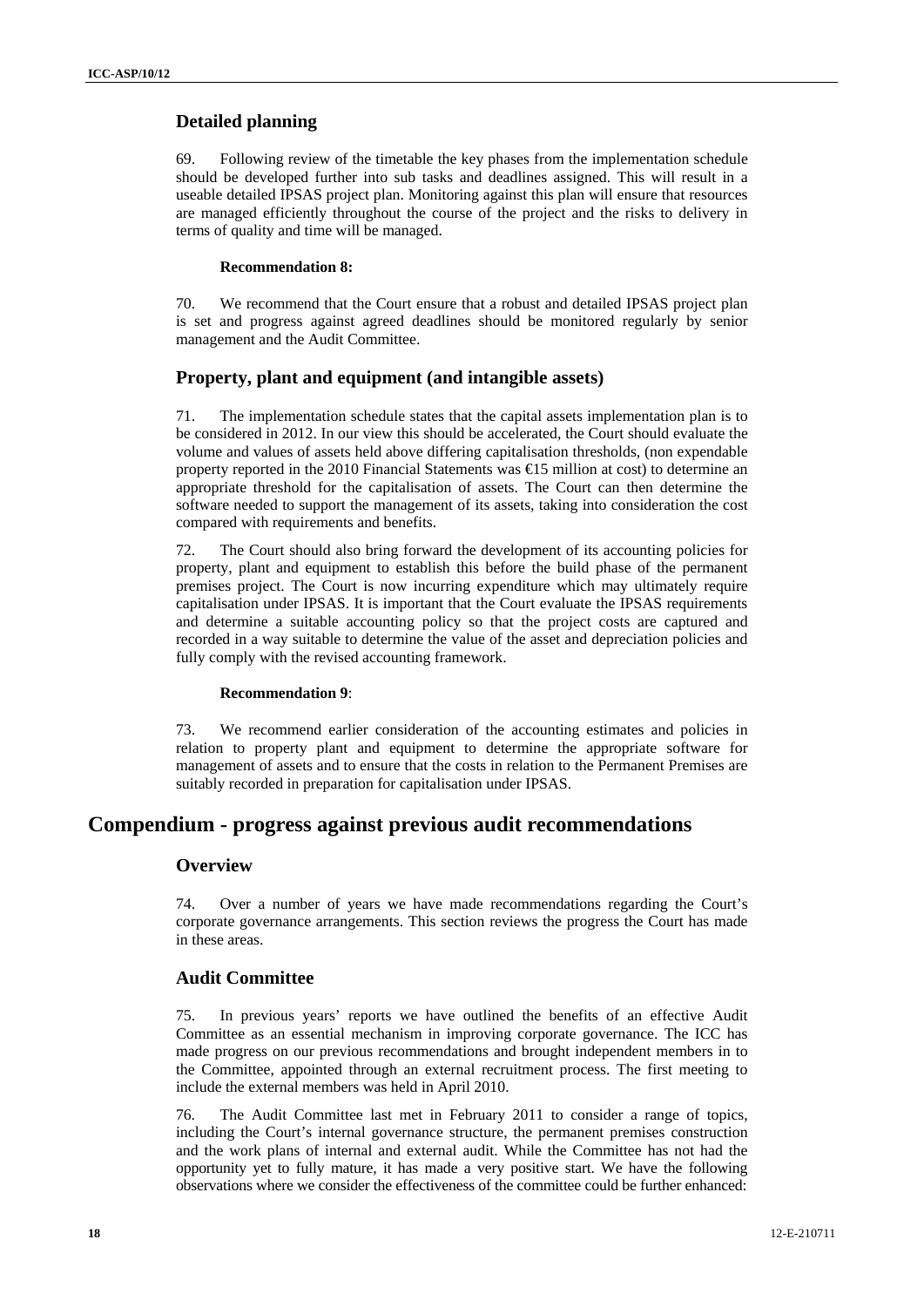(a) The Committee's agenda should be driven by the assurance needs of the ICC and its risk management processes;

(b) The cycle of Committee meetings should be reviewed to ensure that it reflects the work plans of the internal and external auditors;

(c) There should be a greater focus on accounting issues, including a detailed review of the financial statements. This should be a key part of the Committee's terms of reference; and

(d) The Audit Committee could operate on a more informal basis and be smaller to facilitate more effective operation with fewer executive attendees.

#### **Recommendation 10:**

77. We recommend that the Audit Committee and the Court continue to work together to maximise the effectiveness of the Committee and of the support provided to the Committee. The terms of Reference should be reviewed at least annually to ensure that the work of the Audit Committee is aligned with good practice and business needs.

#### **Risk management**

78. Since our earliest reports in 2003, we have outlined the benefits of systematic risk management and the importance of early consideration of risk. Given the complexity of the Court's structure, its high public profile and challenging cultural environment, effective risk management is essential for the effective operation of the Court.

79. In 2007, we reported that the Court was developing a risk identification process. Consultants had been appointed to undertake this exercise and we recommended that once completed these risks be promptly collated into a number of key risks for a useable risk register. The risk register should prioritise risks; and identify risk owners and actions to mitigate key risks. We anticipated that the risk register would be reviewed and updated regularly and used by senior management as an active diagnostic tool to manage risks. We also advised that an annual submission should be made to the Assembly of States Parties to bring key risks to their attention.

80. The high priority risks identified from the 2008 consultant report have been analysed and a range of mitigation strategies proposed. At the same time the Court has conducted a bottom up risk assessment whereby section heads were asked to develop their own risk registers. Based on Divisions' work each Organ developed an organ wide register and these were considered in the development of the Court wide register. The Court wide register is planned to combine this process with the risks and mitigation strategies identified in the consultants report. Six strategic risks areas have been identified and are now under consideration by the organs. These are Human Resources, Security, Permanent Premises, Compliance with Internal and External Rules, Governance and External Communications.

81. However, as at June 2011, the Court does not have a completed useable risk register to monitor and manage risks some **seven** years after we first recommended the need for this.

## **Statement on Internal Control**

82. The Court first presented a Statement on Internal Control (SIC) with the Financial Statements in 2008. The purpose of such a Statement is to provide assurance that resources have been controlled and managed appropriately and is also a vehicle for highlighting any weaknesses which may exist in the internal control system. The SIC is therefore an important accountability document in communicating the state of internal control to States Parties.

83. While the Court has included a SIC with the financial statements since 2008, we have continued to recommend that the Court further develop the assurance framework which underpins the representations made in the SIC.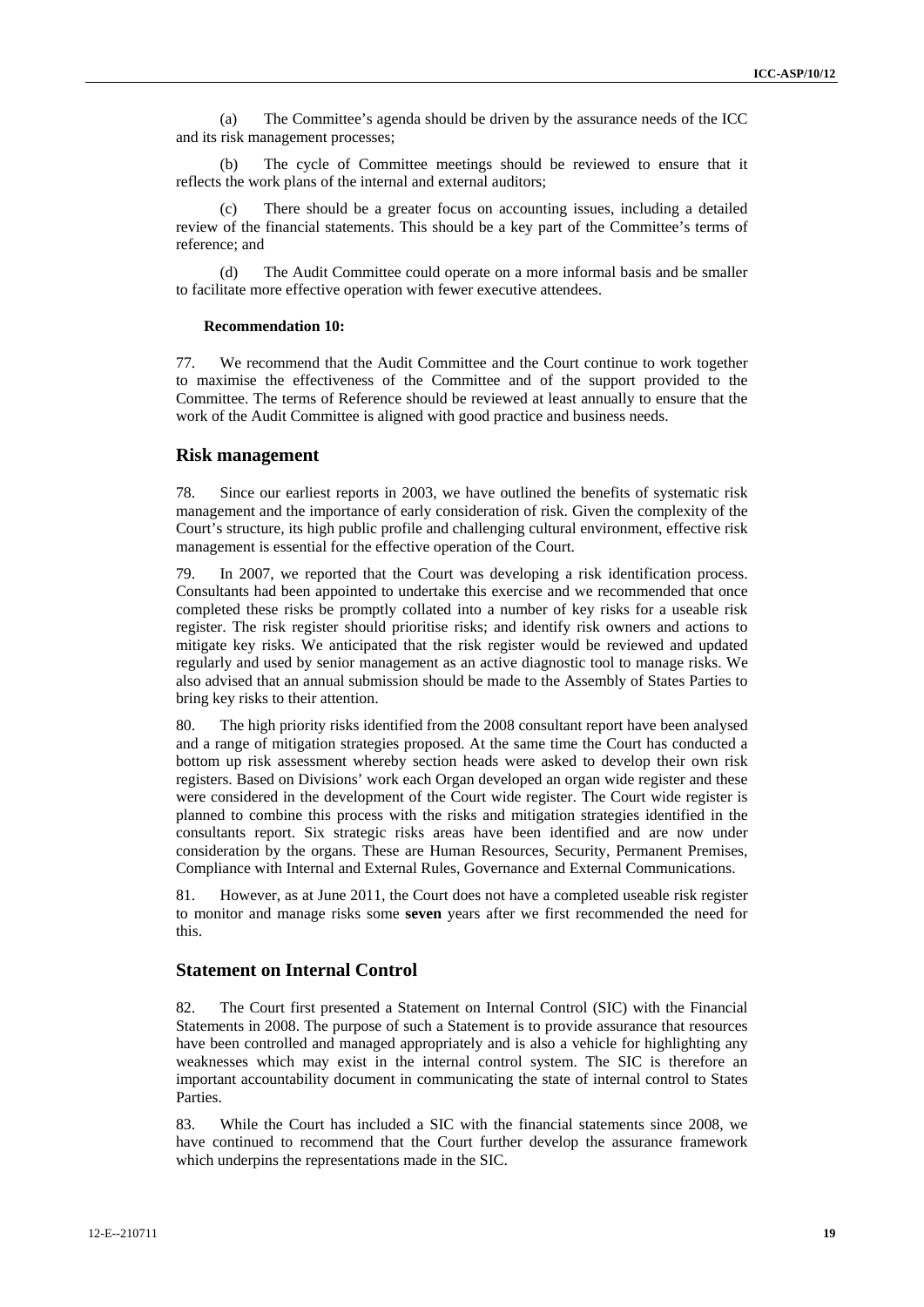# **The statements on internal control for 2010**

84. For 2010, the Court separated the statements on financial and non-financial control and presented a statement on internal financial control, signed by the Registrar as the principal administrative officer of the Court. It separately presented a statement of nonfinancial control, which was jointly signed by the Register, the President and the Chief Prosecutor. As this development only occurred in June 2011, the External Auditor has not formed an opinion on the statements.

85. During 2011, the Court started to develop its assurance framework to support the representations in the statements by obtaining certifying officers confirmation on compliance with the Financial Regulations. The Court should continue these developments and now establish a comprehensive single Statement on Internal Control, supported by a complete assurance mechanism covering the management of all major risks for the successful operation of the Court. This single statement should be signed by the President of the Court, and by the Prosecutor, as well as by the Registrar, recognising their respective responsibilities for aspects of management of the Court and its resources.

#### **Recommendation 11:**

86. We recommend that for 2011 the Court should produce a single Statement on Internal Control which should describe the key elements of the Court's risk management strategy to reflect the Court's capacity to handle risk, setting out how the Court is equipped to manage changing risk profiles. It should, in our view, set out the differing responsibilities of the President, the Prosecutor and the Registrar, for overall management of the Court and use of resources, and be signed by all three.

# **Absence of evidence to support the 2010 Statement on Internal Financial Control**

87. In relation to the evidence supporting the representations made in the 2010 Statement on Internal Financial Control, we found this to be lacking. Template statements of assurance to be signed by certifying officers were prepared but the exercise was not commissioned prior to production of the statement. We have therefore been unable to audit these assurance statements and as a result are unable to confirm whether the Statement is supported by confirmations on the operations of controls throughout the Court.

88. The statement has been signed and dated by the Registrar acknowledging the Organ's responsibility for maintaining a sound system of internal financial control. However, in the absence of an overarching piece of work by Internal Audit, looking at the system of controls across the Court, there has been limited assurance obtained to support the signature confirming the effectiveness of internal controls. Consequently, we have not been able to evaluate the assertions made in the statement by the Registrar, though we have seen no evidence to the contrary.

#### **Recommendation 12:**

89. We recommend that prior to preparation of the Statement on Internal Control written assurances are obtained from the divisions of the Court to properly conclude on the effectiveness of the control environment.

#### **Recommendation 13:**

90. We recommend that, prior to signature of the Statement on Internal Control and in line with best practice, internal audit provide an objective evaluation of, and opinion on, the overall adequacy and effectiveness of the organisation's framework of governance, risk management and control.

# **Office of Internal Audit**

91. Internal audit should represent a key element of internal assurance and good governance. It should ensure that an effective control environment is maintained, and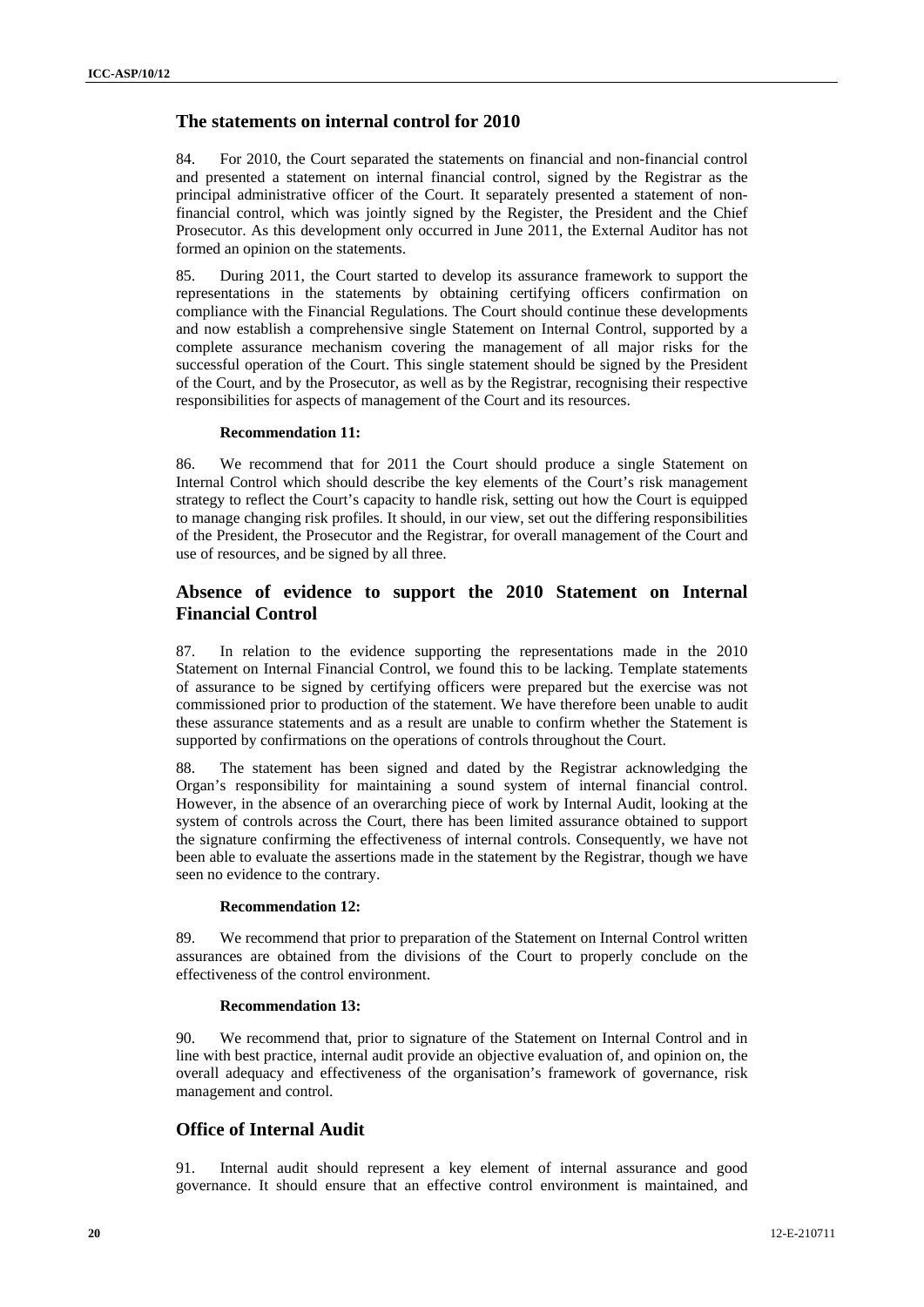should provide advice to management on how it can be strengthened. Over several years, the Court has developed an in-house internal audit function.

#### **Follow up of recommendations**

92. The Office of Internal Audit produces a number of reports each year containing recommendations to management. We have found that appropriate mechanisms were not established to ensure the systematic follow-up and implementation of internal audit recommendations, which resulted in a very low implementation rate and devaluing Internal Audit's work.

93. We are pleased to report some progress in this area. In 2010, a procedure was established and the ownership for the follow up of recommendations has been assigned. The Court has also developed a centralised database to track the status of recommendations. If properly managed, this new development should help ensure that identified improvements to procedures and internal controls will be implemented.

#### **Recommendation 14:**

94. We recommend that the Court continue its progress in following up internal audit recommendations and regularly report on implementation to both senior management and the Audit Committee**.** 

### **Information technology issues**

#### **Business continuity and disaster recovery**

95. In July 2007, the server that hosts the Court's accounting ledgers containing all the Court's financial information crashed. The system was not restored for a month later as the back up system had not been operating correctly and lost information had to be re-input into the restored system using supporting documentation on file.

96. Since 2007 we have recommended that the Court develop and implement an IT disaster recovery and business continuity plan. This is not just about the financial information, the Court's proceedings and evidence are also recorded electronically and such IT failures incidences could risk the judicial process. These essential recommendations have still not been fully implemented.

# **IT strategy**

97. An IT strategy provides a roadmap for how information technology will be used and implemented. The purpose is to ensure that there is a strong and clear relationship between IT investment decisions and an organisation's overall strategies, goals and objectives. There has been no update to the Court's IT strategy since 2006.

98. A recent e-Court Consultancy Report which reviewed the Court e-Court systems and processes made several recommendations regarding developing replacement strategies for strategic components, update of software and next generation equipment.

99. In 2014, it is expected that the new permanent premises for the Court will be completed and the operations will be moving to a newly designed building. IT forms a vital part of the Court's operations and it will be essential to plan for this move when considering any new acquisitions or upgrades.

100. An IT strategy is derived from the needs of an organisation. Without an IT strategy the Court runs the risk that significant organisational resources will be misdirected.

101. In this regard it is vital that an IT strategy should be prepared and reviewed by senior management as a matter of priority. This is to ensure that the strategy meets the current and future needs of the Court considering factors, amongst others, the e-Court review and the planned move to new premises. The production of an IT strategy and review for consistency with the medium to long term plans of the Court by senior management will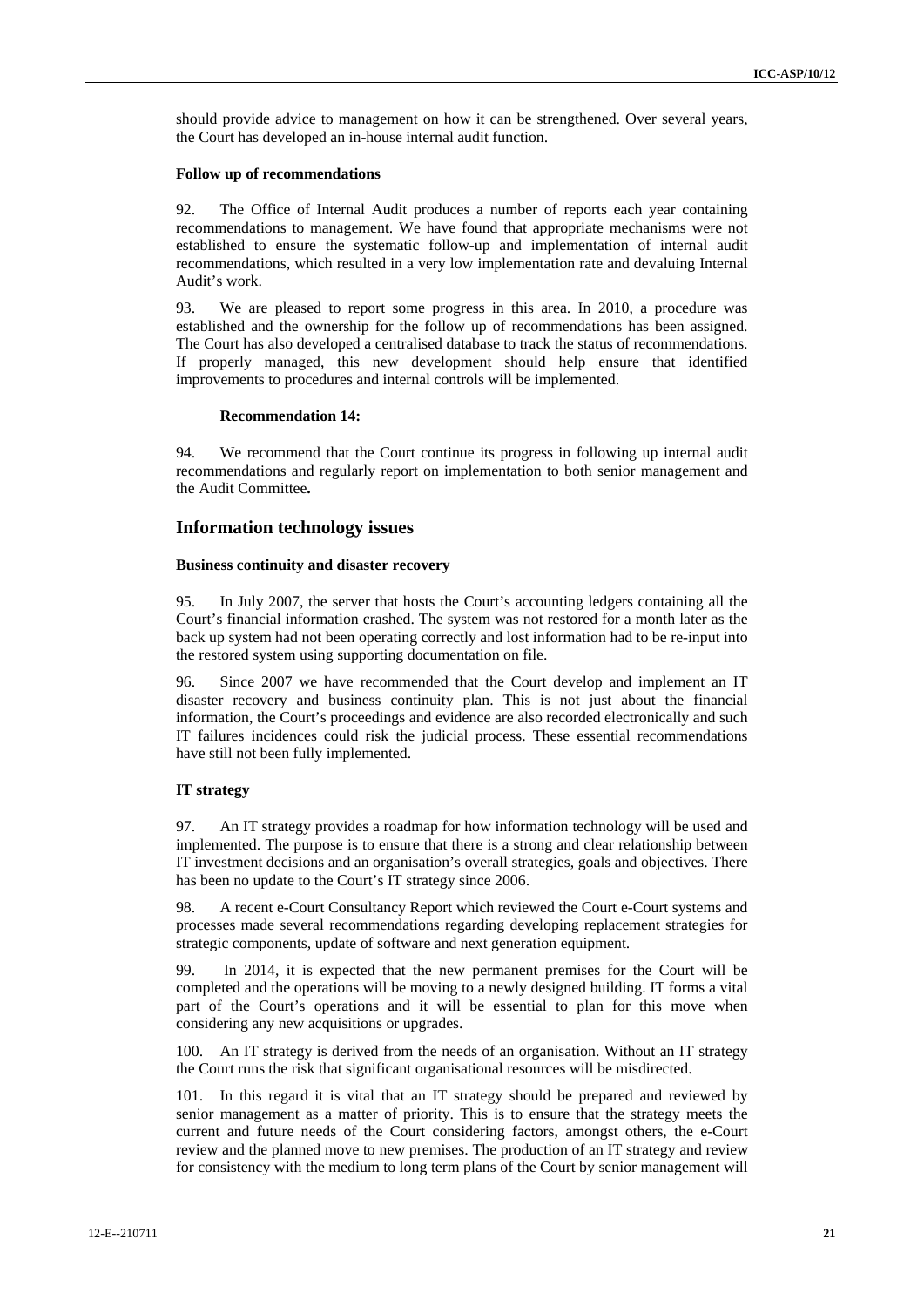provide assurance to Member States that funds are spent wisely to benefit the long term objectives of the Court.

#### **Recommendation 15**:

102. We reiterate our previous recommendation that an IT strategy be prepared and implemented as a matter of priority. The strategy be approved by senior management to ensure consistency with the long term objectives of the Court. The strategy should be annually reviewed and updated to ensure that it remains current and appropriate.

# **Ethical conduct**

103. As a legal institution the Court has to operate to a very high standard of integrity to maintain its reputation. In our previous reports we have made recommendations to improve practice in relation to internal policies and procedures in this regard. There is still progress to be made.

#### **Fraud**

104. Our reports over a number of years have recommended that the Court develop an anti-fraud policy as part of the Court's response to developing and maintaining effective controls to prevent fraud. The key aspects of such a policy include:

(a) Outlining the procedures to ensure a vigorous and prompt investigation would occur;

(b) A zero-tolerance policy demonstrating that appropriate disciplinary and legal action would be taken in all cases;

(c) Defining the procedures to examine review systems and procedures to prevent further frauds;

(d) Investigate whether there has been a failure in supervision and take appropriate disciplinary action where supervisory failures occurred; and

(e) Record and report all discovered cases of fraud.

105. Included within the anti fraud policy should be a defined whistle blowing policy which would allow the Court's employees to report any suspected cases of fraud and outline the protection that would be afforded to whistle-blowers. Without a defined procedure for reporting fraud the Court's staff may not report concerns due to fear of prejudice or harassment.

# **Management response to audit recommendations for 2009**

106. In our 2009 External Audit Report we made a number of recommendations on financial matters and governance. As part of our work we have reviewed the progress the Court has made in implementing these recommendations. The detailed follow up, including both the response from the Court and our comments thereon, is set out in Annex B.

107. A number of these recommendations have not been implemented or they remain in progress. These have been discussed above in our compendium of previous audit recommendations.

### **Acknowledgement**

108. We wish to record our appreciation for the co-operation and assistance provided by the Registrar and the staff of the Court during our audit.

> Amyas C E Morse Comptroller and Auditor General, United Kingdom External Auditor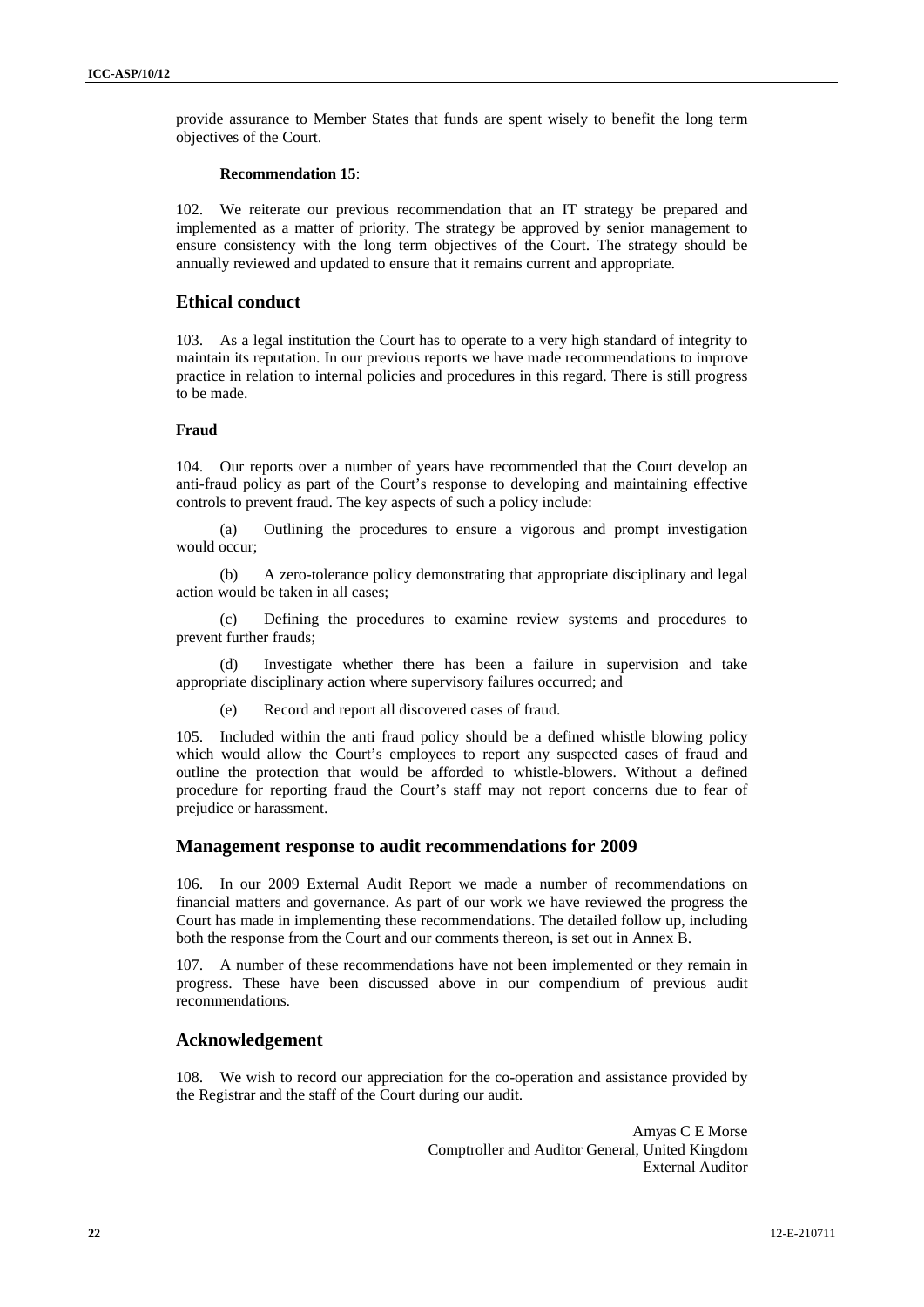# **Annex A**

# **Summary of recommendations for 2010**

# **Recommendation 1**:

We recommend that the ICC closely reviews all Tribunal cases to identify any common themes and lessons to be learned in respect of its Human Resources policies*.*

### **Recommendation 2**:

We continue to recommend the need for clear accountability structures to be established as soon as possible to ensure adequate project oversight, control and risk management.

# **Recommendation 3**:

We recommend that a common set of project objectives and outcomes are agreed, together with a clear view on cost, time and quality.

# **Recommendation 4**:

We recommend that as a matter of priority a full appraisal of non structural costs is undertaken to identify any previously unrecognised overheads. Additional costs identified, not budgeted for, should be presented to the Assembly of States Parties for approval.

# **Recommendation 5**:

We recommend that a more comprehensive risk assessment should be developed including the quantification of risks and their potential impacts in terms of cost, time and performance.

# **Recommendation 6**:

We recommend the ICC perform an early IPSAS standard by standard impact analysis and consider the changes that will be required to the Financial Rules and Regulation. We recommend that changes to the Financial Rules and Regulations are approved by the Assembly of States Parties.

### **Recommendation 7:**

We recommend that the timetable for transition to IPSAS is reviewed, taking into consideration the complexity of transition and resources available to the Court, and be brought forward. In particular, the timetable should allow for at least one "dry run" exercise of preparing IPSAS accounts, either a restatement of the financial statements before the "live" year, or a month six account for the year in question. Opening balances for the first "live" year should be produced by the Court and reviewed by the External Auditors as soon as possible.

# **Recommendation 8:**

We recommend that the Court ensures that a robust and detailed IPSAS project plan is set and progress against agreed deadlines should be monitored regularly by senior management and the Audit Committee.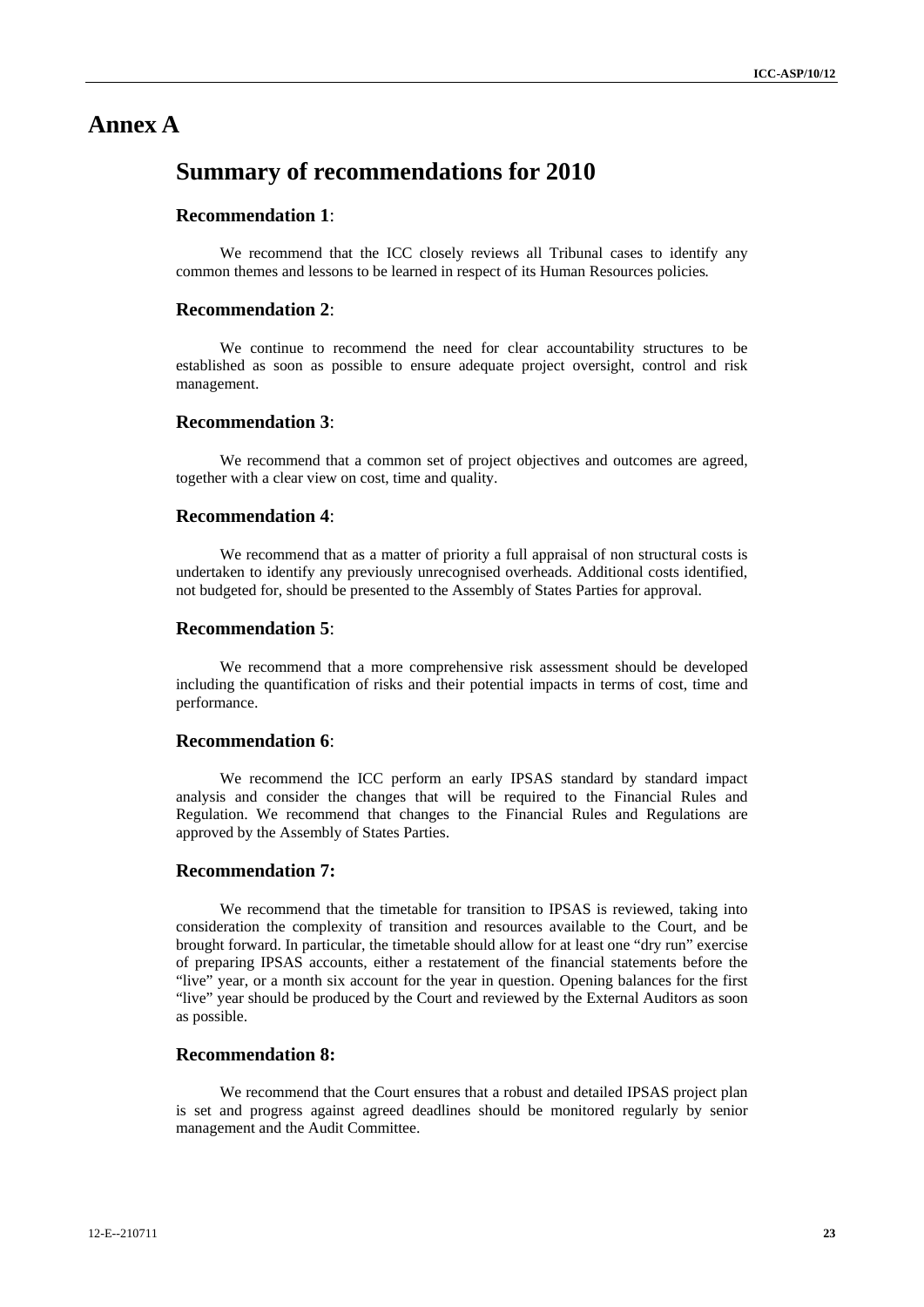# **Recommendation 9:**

We recommend earlier consideration of the accounting estimates and policies in relation to property plant and equipment to determine the appropriate software for management of assets and to ensure that the costs in relation to the Permanent Premises are suitably recorded in preparation for capitalisation under IPSAS.

# **Recommendation 10:**

We recommend that the Audit Committee and the Court continue to work together to maximise the effectiveness of the Committee and of the support provided to the Committee. The terms of Reference should be reviewed at least annually to ensure that the work of the Audit Committee is aligned with good practice and business needs

# **Recommendation 11:**

We recommend that for 2011 the Court should produce a Statement on Internal Control should describe the key elements of the Court's risk management strategy to reflect the Court's capacity to handle risk, setting out how the Court is equipped to manage changing risk profiles. It should, in our view, set out the differing responsibilities of the President, the Prosecutor and the Registrar, for overall management of the Court and use of resources, and be signed by all three.

### **Recommendation 12:**

We recommend that prior to preparation of the Statement on Internal Control written assurances are obtained from the divisions of the Court to properly conclude on the effectiveness of the control environment.

### **Recommendation 13:**

We recommend that, prior to signature of the Statement on Internal Control and in line with best practise, internal audit provide an objective evaluation of, and opinion on, the overall adequacy and effectiveness of the organisation's framework of governance, risk management and control.

### **Recommendation 14:**

We recommend that the ICC continue its progress in following up internal audit recommendations and regularly report on implementation to both senior management and the Audit Committee.

#### **Recommendation 15**:

We reiterate our previous recommendation that an IT strategy be prepared and implemented as a matter of priority. The strategy be approved by senior management to ensure consistency with the long term objectives of the Court. The strategy should be annually reviewed and updated to ensure that it remains current and appropriate.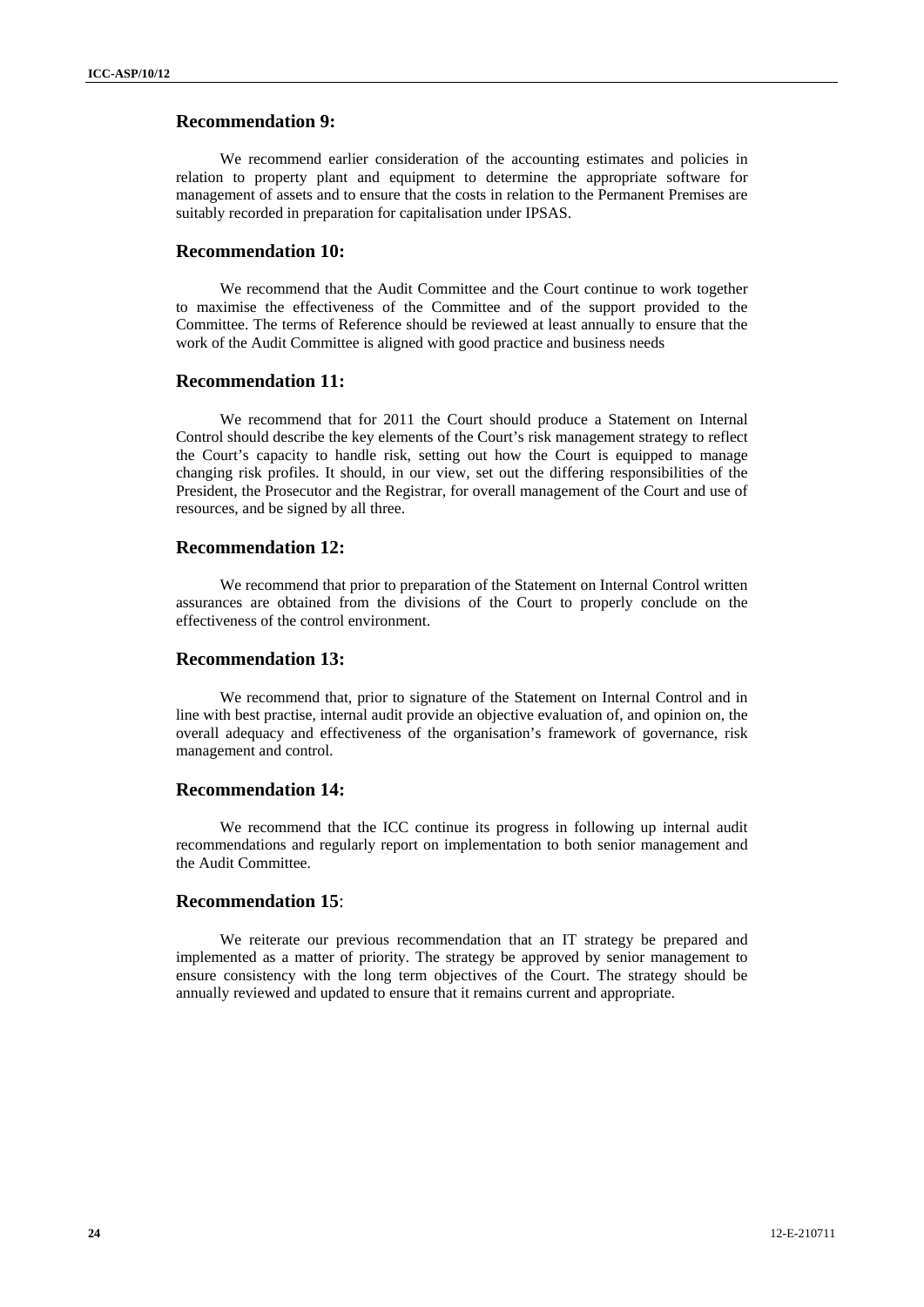# **Annex B**

# **Follow-up on prior year recommendations**

| Recommendation                                                                                                                                                                                                                                                                                                                                                                               | <b>Management Response</b>                                                                                                                                                                                                                                                                                                                                                                                                                                                                                                                                                                                                                                                                                                                                                                                                                                                                                                                                                                                      | <b>External Auditors Comment</b>                                                                                                                                                                                                 |  |  |  |
|----------------------------------------------------------------------------------------------------------------------------------------------------------------------------------------------------------------------------------------------------------------------------------------------------------------------------------------------------------------------------------------------|-----------------------------------------------------------------------------------------------------------------------------------------------------------------------------------------------------------------------------------------------------------------------------------------------------------------------------------------------------------------------------------------------------------------------------------------------------------------------------------------------------------------------------------------------------------------------------------------------------------------------------------------------------------------------------------------------------------------------------------------------------------------------------------------------------------------------------------------------------------------------------------------------------------------------------------------------------------------------------------------------------------------|----------------------------------------------------------------------------------------------------------------------------------------------------------------------------------------------------------------------------------|--|--|--|
| <b>Recommendation 1:</b> We recommend<br>that, following the initial period of<br>operation, the Oversight Committee<br>review<br>should<br>the<br>governance<br>arrangements relating to the Project, to<br>confirm they are fit for purpose, and<br>provide<br>for<br>full<br>and<br>clear<br>accountability.                                                                              | The<br>Oversight<br>Committee<br>requested<br>its<br>independent experts to conduct a Peer Review.<br>The Peer Review was finalised 4 November 2010.<br>The examination of the governance structure is<br>ongoing. Any adjustments that might be required<br>will be implemented in the first half of 2011 on a<br>provisional basis, until approved by the ASP.                                                                                                                                                                                                                                                                                                                                                                                                                                                                                                                                                                                                                                                | In Progress.<br>A revised governance structure<br>has not been agreed at the time of<br>our audit. Agreement is expected<br>to be achieved prior to the new<br>Project Director taking office.                                   |  |  |  |
| <b>Recommendation 2:</b> We recommend<br>that delegations and authorities are set<br>at an appropriate level and that<br>authorising officers have sufficient<br>information, authority and oversight to<br>responsibilities.<br>discharge<br>their<br>Authorisation should ultimately sit<br>with the project sponsor.                                                                      | The ASP PDO is mandated to lead the overall<br>management including the tendering process for<br>the permanent premises project.<br>The Oversight Committee has been requested in<br>ICC-ASP/9/Res.1<br>para<br>11 to review, in<br>cooperation with the Court, the financial<br>framework for the project; the resolution invites<br>the Registrar to delegate authority to the Project<br>Director where necessary and at an appropriate<br>level, in accordance with the FRR, with respect to<br>engaging funds for the permanent premises<br>project. Already earlier, the Registrar had decided<br>to increase the limit for awarding contracts<br>without prior involvement of the Procurement<br>Review Committee (PRC) from $\bigoplus$ 0,000 to<br>$\epsilon$ 250,000; to delegate the authority for awarding<br>such contracts to the chief of procurement; and to<br>increase the monetary value for a mandatory<br>review by the PRC in case of modification of<br>contracts to $\epsilon$ 500,000. | In Progress.                                                                                                                                                                                                                     |  |  |  |
| <b>Recommendation 3:</b> We recommend<br>that<br>effective<br>channels<br>of<br>communication should be developed<br>between the Project Board, Oversight<br>Committee and the Court's Co-<br>Ordination Council to ensure that all<br>relevant information is communicated<br>freely and openly to all of the organs<br>within the Court.                                                   | The Project Board is attended by the Registrar and<br>the ICC Project Director who reports directly to<br>the Registrar. The Registrar also attends the<br>Oversight Committee and reports frequently in the<br>Court's Co-ordination Council,<br>where the<br>information is shared with all organs of the Court.                                                                                                                                                                                                                                                                                                                                                                                                                                                                                                                                                                                                                                                                                              | In Progress. No changes have<br>been made to establish formal<br>communication channels. We<br>encourage the Court to consider<br>further work in this area.                                                                     |  |  |  |
| <b>Recommendation 4:</b> We recommend<br>the<br>Court<br>build<br>on<br>the<br>that<br>of<br>development<br>communications<br>between the project team and users to<br>ensure that the project will meet their<br>needs; manage their expectations and<br>to communicate progress and that the<br>Board might consider a survey of key<br>users on whether they feel these are<br>effective. | The meetings between the project team and the<br>user groups are continued and intensified in the<br>final design stage.                                                                                                                                                                                                                                                                                                                                                                                                                                                                                                                                                                                                                                                                                                                                                                                                                                                                                        | In Progress. Our 2010<br>audit<br>enquires<br>identified<br>that<br>differences<br>in<br>expectations<br>remain between the user groups<br>and the project team. We<br>recommend that the Court further<br>efforts in this area. |  |  |  |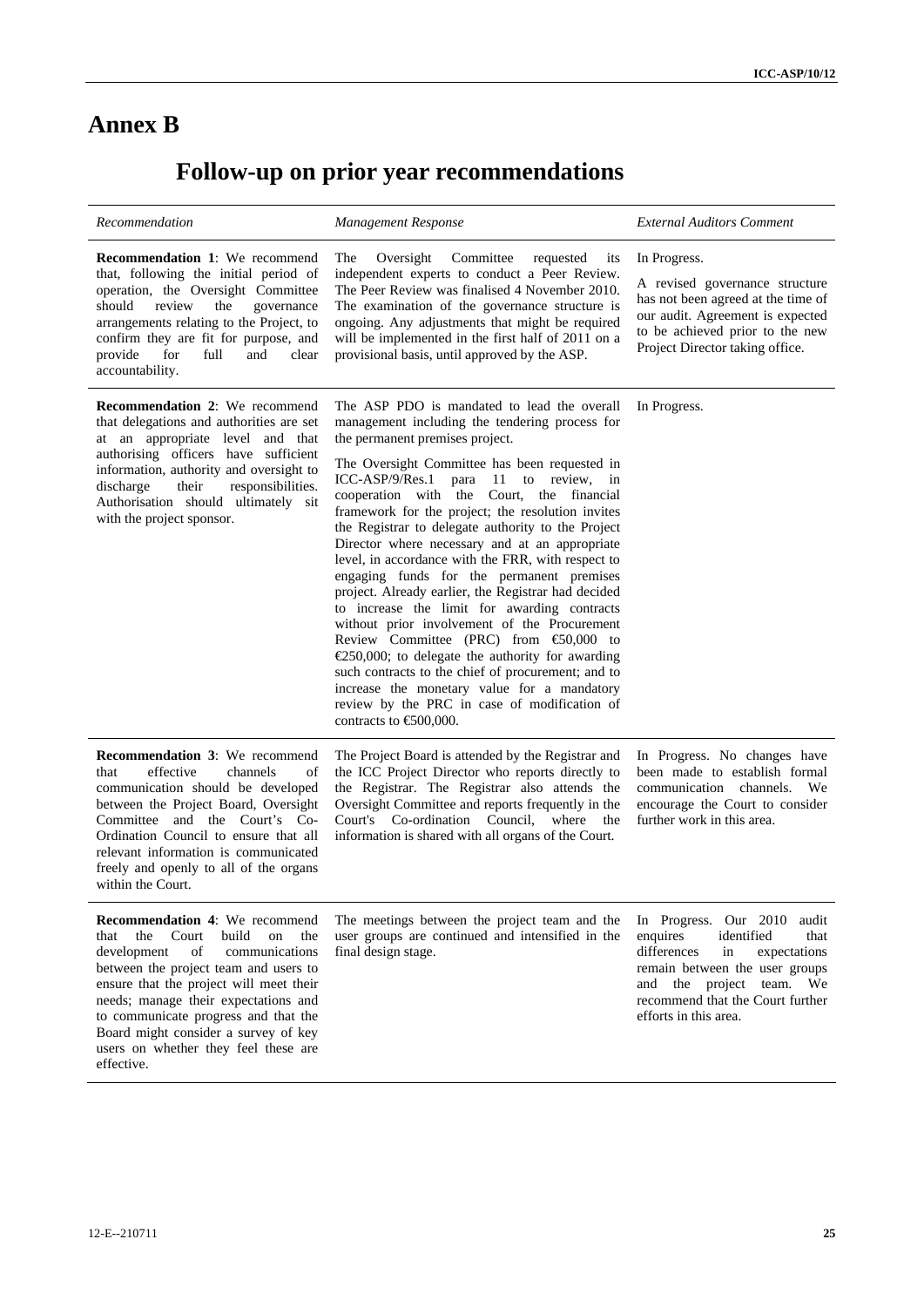| <b>Recommendation 5:</b> We recommend<br>that the project team develop a benefits<br>realisation plan which is included in<br>the project manual in order to<br>demonstrate the achievement of agreed<br>objectives and benefits to enable the<br>assessment of value for money.                                               | The benefits realisation plan is being produced.                                                                                                                                                                                                                                                                                                                                                                                                                                | In Progress. We encourage the<br>Court to complete this against the<br>target date of June 2011.                                                                                                                                                                                         |
|--------------------------------------------------------------------------------------------------------------------------------------------------------------------------------------------------------------------------------------------------------------------------------------------------------------------------------|---------------------------------------------------------------------------------------------------------------------------------------------------------------------------------------------------------------------------------------------------------------------------------------------------------------------------------------------------------------------------------------------------------------------------------------------------------------------------------|------------------------------------------------------------------------------------------------------------------------------------------------------------------------------------------------------------------------------------------------------------------------------------------|
| <b>Recommendation 6:</b> We recommend<br>that following appointment of an<br>architect the process is reviewed to<br>identify any lessons learned to inform<br>future procurements in respect of the<br>project.                                                                                                               | PDO is, given the specific nature of the architect<br>selection process (it was a one-off process for the<br>Court and for the project), not envisioning<br>conducting a detailed review of the process.<br>PDO's intention is forward-looking and, for any of<br>the future tenders, PDO will be carefully<br>analyzing and developing the tender procedures<br>with close involvement of LASS and the External<br>Lawyer and with the expertise of the Project<br>Management. | Closed. A formal review was not<br>documented however we accept<br>the Project Office's response and<br>recommend that the necessary<br>precautionary steps are taken for<br>future procurements.                                                                                        |
| <b>Recommendation 7</b> We recommend<br>the<br>budget<br>and<br>financial<br>that<br>contingency set aside for the project<br>should be re-appraised in the light of<br>the current level of drawdown at the<br>design stage, and to undertake an<br>assessment of the risk of cost overruns.                                  | Preliminary Design phase<br>After<br>the<br>the<br>contingency has been analyzed. The current<br>contingency is deemed as sufficient. By applying a<br>stringent financial management in the various<br>project phases, the budget will be carefully<br>managed and controlled.                                                                                                                                                                                                 | implemented.<br>We<br>Not.<br>recommend that the<br>Court<br>address this recommendation as a<br>matter of priority. Please refer to<br>the section on the Permanent<br>Premises and Recommendation 5.                                                                                   |
| <b>Recommendation 8:</b> We recommend<br>that the Court should develop a project<br>plan for the adoption of IPSAS and<br>make proposals to the Assembly of<br>States Parties for their agreement.                                                                                                                             | The Court submitted a broad five-year plan to the<br>fifteenth session of the CBF; based on the CBF<br>recommendation, the ninth session of the ASP<br>endorsed the IPSAS adoption and an additional<br>appropriation of $$32,600$ for the first year of<br>implementation (2011).                                                                                                                                                                                              | In Progress. The Court has<br>produced a high level plan for<br>IPSAS transition. However we<br>have recommended that a more<br>detailed plan be developed.<br>Please see Recommendation 9<br>earlier in this report.                                                                    |
| Recommendation<br>9: We further<br>recommend that the project plan should<br>include an internal review of financial<br>rules, regulations and<br>accounting<br>policies<br>using<br>the<br>information<br>presented in this report. This should<br>consider whether the financial systems<br>are sufficient to support IPSAS. | During the first year (2011), a GAP study will<br>identify the change management requirements of<br>regulatory framework<br>and<br>the<br>the<br>ERP<br>customization requirements.                                                                                                                                                                                                                                                                                             | Not Implemented. We have made<br>further recommendations in this<br>report.<br>Please<br>see<br>Recommendation<br>7<br>and<br>Recommendation 10 earlier in<br>this report.                                                                                                               |
| <b>Recommendation 10:</b> We recommend<br>that, with input from the assurance<br>functions<br>and<br>the<br>Audit<br>new<br>Committee, the Registrar reviews the<br>which<br>underpin<br>processes<br>the<br>Statement on Internal Control to ensure<br>it is supported by appropriate evidence.                               | Based<br>on<br>recommendations of the Audit<br>Committee, D/CASD will lead process and<br>implement accordingly.                                                                                                                                                                                                                                                                                                                                                                | In Progress. The Court has now<br>developed<br>assurance<br>returns<br>which are to be completed by<br>Certifying Officers to support the<br>SIC. The exercise was not<br>completed in time for our 2010<br>audit. We recommend that this<br>exercise is commission earlier for<br>2011. |
|                                                                                                                                                                                                                                                                                                                                |                                                                                                                                                                                                                                                                                                                                                                                                                                                                                 | The Court has removed the<br>risk<br>from<br>section<br>on<br>the<br>Statement on Internal Control.<br>further<br>We<br>have<br>made<br>recommendations.<br>Please<br>see<br>section on Statement on Internal<br>Control.                                                                |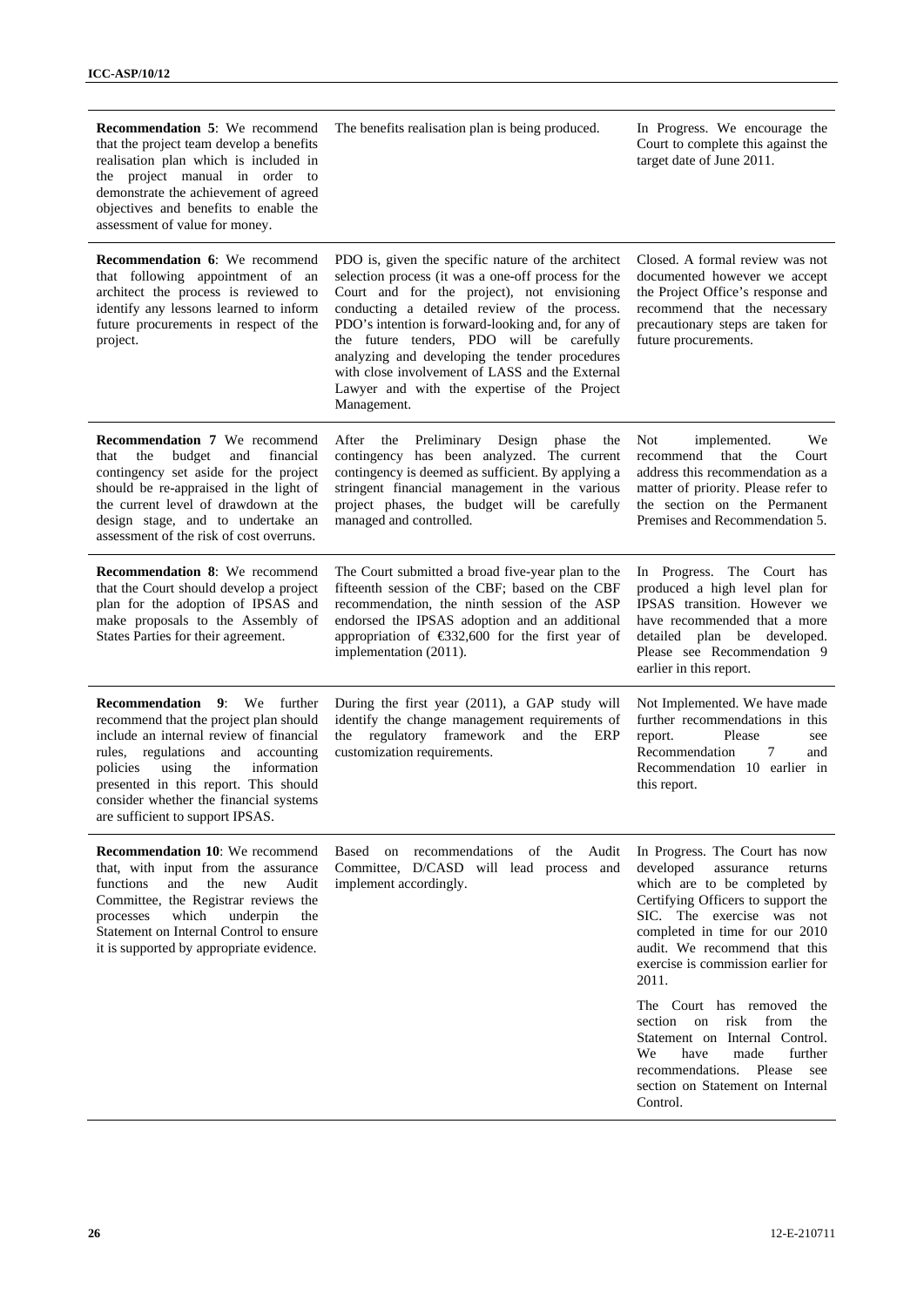| <b>Recommendation 11:</b> We recommend<br>that the Registrar establishes a process<br>to receive written representations on<br>the risk and control environment from<br>head of organs, and from senior<br>managers in respect of compliance<br>with rules and regulations.                                                                                 | IOR.<br>developed<br>template<br><i>(statements)</i><br>οf<br>assurances). Inter Organ consultations are ongoing<br>with the view of producing final drafts to be<br>further discussed and approved during the<br>forthcoming audit committee on 28 February and<br>1 March 2011.                                                                                                                                                                                                                                                                                                                                                                                                                                                                                                                                                                                                                                                                                                                                               | In Progress. This has been<br>implemented for Procurement<br>Section however<br>should be<br>extended<br>senior<br>to<br>cover<br>management. We recommend<br>that further work is undertaken to<br>develop this further     |
|-------------------------------------------------------------------------------------------------------------------------------------------------------------------------------------------------------------------------------------------------------------------------------------------------------------------------------------------------------------|---------------------------------------------------------------------------------------------------------------------------------------------------------------------------------------------------------------------------------------------------------------------------------------------------------------------------------------------------------------------------------------------------------------------------------------------------------------------------------------------------------------------------------------------------------------------------------------------------------------------------------------------------------------------------------------------------------------------------------------------------------------------------------------------------------------------------------------------------------------------------------------------------------------------------------------------------------------------------------------------------------------------------------|------------------------------------------------------------------------------------------------------------------------------------------------------------------------------------------------------------------------------|
| <b>Recommendation 12:</b> We recommend<br>that the Court should establish a clear<br>timeline for the implementation of a<br>full business continuity plan for all<br>processes and areas identified as part of<br>business<br>impact<br>assessment,<br>the<br>focusing resources on functions and<br>systems deemed critical to the Court's<br>operations. | The Business Continuity Framework consists of<br>five stages: 1) Business Impact Analysis, 2) IT<br>Risk Analysis, 3) IT Continuity Framework, 4) IT<br>Continuity Planning and 5) Maintenance and<br>Audit of Measures. The Business Impact Analysis<br>and the IT Risk Analysis delivered the<br>consolidated report, where all processes (business<br>functions) and applications have been classified<br>with regards to the Maximum Allowed Outage<br>(MAO) and the impact of unavailability. Based on<br><b>Business</b><br>findings,<br>the<br>Continuity<br>these<br>Management (BCM) Framework was drafted with<br>the set of objectives and controls to be<br>implemented and measured in order to achieve the<br>required Business Continuity. The IT Continuity<br>Framework will provide a cost estimate for BIA<br>scenarios based on the MAO, including technical<br>and non-technical measures that need to be in<br>place to move from the existing situation into the<br>situation described in the scenario. | In Progress. Please see section on<br>Information Technology Issues<br>for update.                                                                                                                                           |
| <b>Recommendation 13: We recommend</b><br>that following the appointment of an<br>Investigations Officer, the Court<br>should develop and communicate a<br>clear anti-fraud policy and that this<br>should include an approved process to<br>enable staff to report concerns.                                                                               | Fraud is misconduct and requires disciplinary<br>proceedings, up to dismissal. The Court has the<br>process for disciplinary proceedings well<br>described in Staff Rules and the respective AI.<br>Although IOM is responsible for investigating<br>fraudulent behaviour of staff members, elected<br>officials and contractors/consultants, an anti-fraud<br>policy is a matter which the Court will promulgate<br>once a proper risk management framework has<br>been set up.                                                                                                                                                                                                                                                                                                                                                                                                                                                                                                                                                | Not Implemented. Work on an<br>anti-fraud<br>policy<br>has<br>not<br>commenced. We have made<br>further recommendations earlier<br>in this report. Please see section<br>on Ethical Conduct.                                 |
| <b>Recommendation 14: We recommend</b><br>that the Court establish a process to<br>record and retain a register of interests<br>for senior management and for those<br>making procurement decisions. These<br>declarations should be updated on an<br>annual basis.                                                                                         | D/CASD will ask sections to establish a register<br>based on the draft code of conduct which is<br>currently being finalized. After the approval of the<br>code of conduct, the requested detailed register of<br>interests will be developed.                                                                                                                                                                                                                                                                                                                                                                                                                                                                                                                                                                                                                                                                                                                                                                                  | In Progress. This has been<br>implemented for Procurement<br>Section however<br>should<br>be<br>extended<br>to<br>cover<br>senior<br>management. We recommend<br>that further work is undertaken to<br>develop this further. |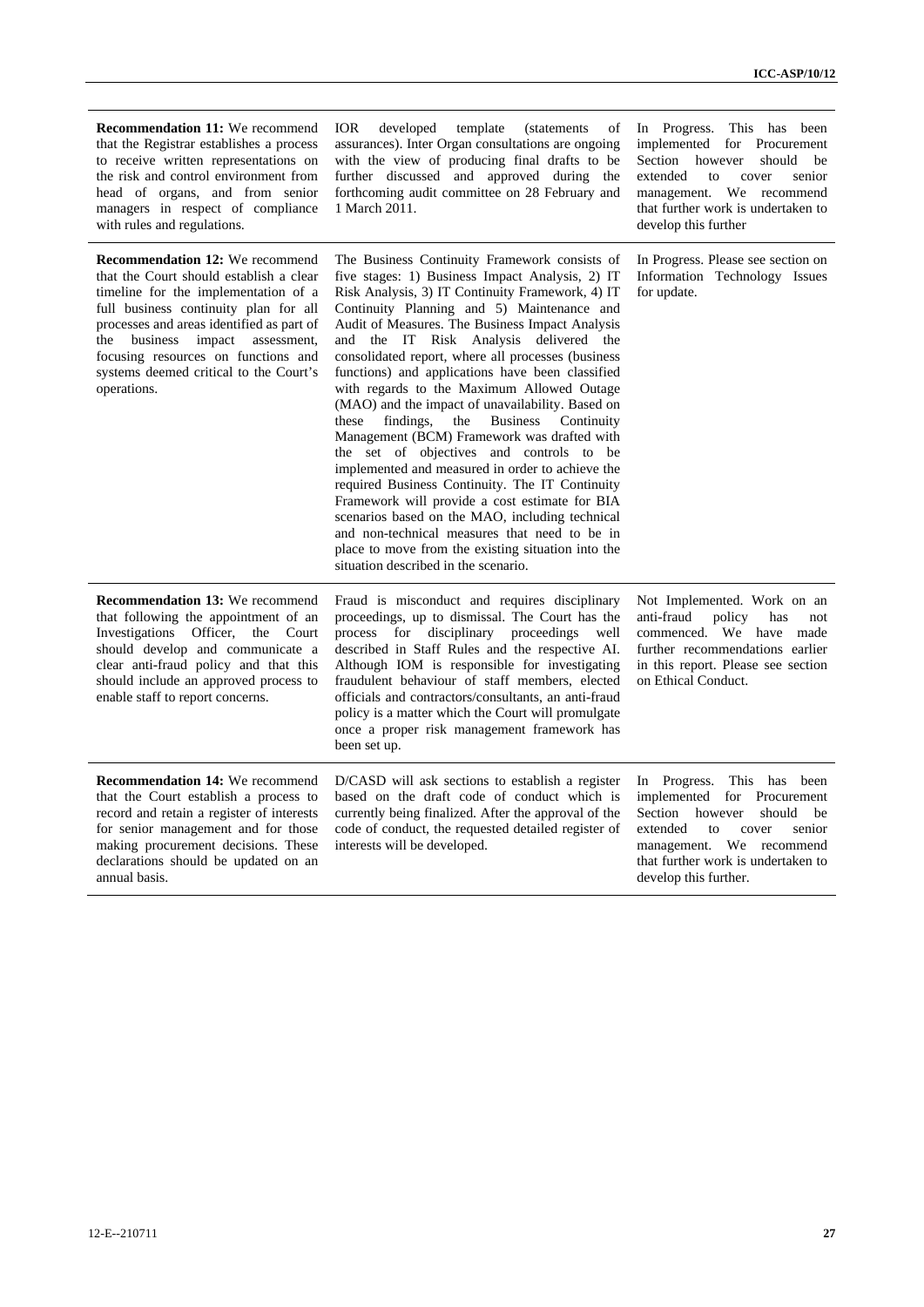# **Statement I**

# **International Criminal Court**

# **Statement of income and expenditure and changes in fund balances for the period ending 31 December 2010** *(in thousands of euros)*

|                                                               | General Fund &<br><b>Working Capital Fund</b> |               | <b>Notes</b><br>ref. | <b>Trust Funds</b> |                          | <b>Notes</b><br>ref. | <b>Permanent Premises</b> |               | <b>Notes</b><br>ref. | Total    |               |
|---------------------------------------------------------------|-----------------------------------------------|---------------|----------------------|--------------------|--------------------------|----------------------|---------------------------|---------------|----------------------|----------|---------------|
|                                                               | 2010                                          | 2009<br>rest. |                      | 2010               | 2009                     |                      | 2010                      | 2009<br>rest. |                      | 2010     | 2009<br>rest. |
| <i>Income</i>                                                 |                                               |               |                      |                    |                          |                      |                           |               |                      |          |               |
| Assessed contributions                                        | 103,623                                       | 96,230 4.1    |                      |                    |                          |                      | 15,548                    | 2,092 15.4    |                      | 119,171  | 98,322        |
| Voluntary contributions                                       | $\overline{a}$                                |               |                      | 1,488              | 1,652                    | 5.2                  |                           |               |                      | 1,488    | 1,652         |
| Interest income                                               | 343                                           | 1,292 4.2     |                      | 4                  | $\overline{4}$           | 5.3                  | 50                        | $\mathbf{1}$  |                      | 397      | 1,297         |
| Other/miscellaneous income                                    | 121                                           | 294           | 4.3                  |                    |                          |                      |                           |               |                      | 121      | 294           |
| <b>Total income</b>                                           | 104,087                                       | 97,816        |                      | 1,492              | 1.656                    |                      | 15,598                    | 2,093         |                      | 121,177  | 101,565       |
| Expenditure                                                   |                                               |               |                      |                    |                          |                      |                           |               |                      |          |               |
| Disbursed expenditures                                        | 95,808                                        | 84,399        | 4.4                  | 1,452              | 1,292                    | 5.4                  | 4,813                     | 1,274 15.5    |                      | 102,073  | 86,965        |
| Unliquidated obligations                                      | 5,723                                         | 7,714         | 4.4                  | 125                | 172                      | 5.4                  | 321                       |               | 5 15.5               | 6,169    | 7,891         |
| Annual leave accrual                                          | 568                                           |               | 2.24<br>359 /4.5     |                    |                          |                      |                           |               |                      | 568      | 359           |
| Provision for US tax liability                                | 53                                            | 60            | 4.6                  |                    |                          |                      |                           |               |                      | 53       | 60            |
| Provision for ILO cases                                       | 330                                           | 224           | 4.6                  |                    |                          |                      |                           |               |                      | 330      | 224           |
| Provision for doubtful debt                                   | 510                                           | ÷.            | 4.6                  |                    |                          |                      |                           |               |                      | 510      |               |
| Repatriation grant accrual                                    | 1,507                                         | 1,095         | 4.5                  | (1)                | $\overline{\phantom{a}}$ | 5.4                  |                           |               |                      | 1,506    | 1,095         |
| <b>Total expenditure</b>                                      | 104,499                                       | 93,851        |                      | 1,576              | 1,464                    |                      | 5,134                     | 1,279         |                      | 111,209  | 96,594        |
| Excess/(shortfall) of income over<br>expenditure              | (412)                                         | 3,965         |                      | (84)               | 192                      |                      | 10,464                    | 814           |                      | 9,968    | 4,971         |
| Savings on, or cancellation of,<br>prior periods' obligations | 2,147                                         | 2,162 4.7     |                      | 17                 | 13                       |                      |                           |               | $-15.6$              | 2,164    | 2,175         |
| <b>Credits to States Parties</b>                              | (13,679)                                      | (19, 195)     | 4.8                  |                    |                          |                      |                           |               |                      | (13,679) | (19, 195)     |
| Refund to donors                                              |                                               |               |                      | (20)               | (19)                     | 5.5                  |                           |               |                      | (20)     | (19)          |
| Net increase in Working Capital<br>Fund                       |                                               |               | 4.9                  |                    |                          |                      |                           |               |                      |          |               |
| Fund balances at beginning of<br>financial period             | 31,413                                        | 44,481        |                      | 461                | 275                      |                      | 814                       |               |                      | 32,688   | 44,756        |
| <b>Fund balances as at</b><br><b>31 December</b>              | 19.469                                        | 31,413        |                      | 374                | 461                      |                      | 11,278                    | 814           |                      | 31,121   | 32.688        |

Date: Signed: Chief of Budget and Finance Section……………………………………………………………………………………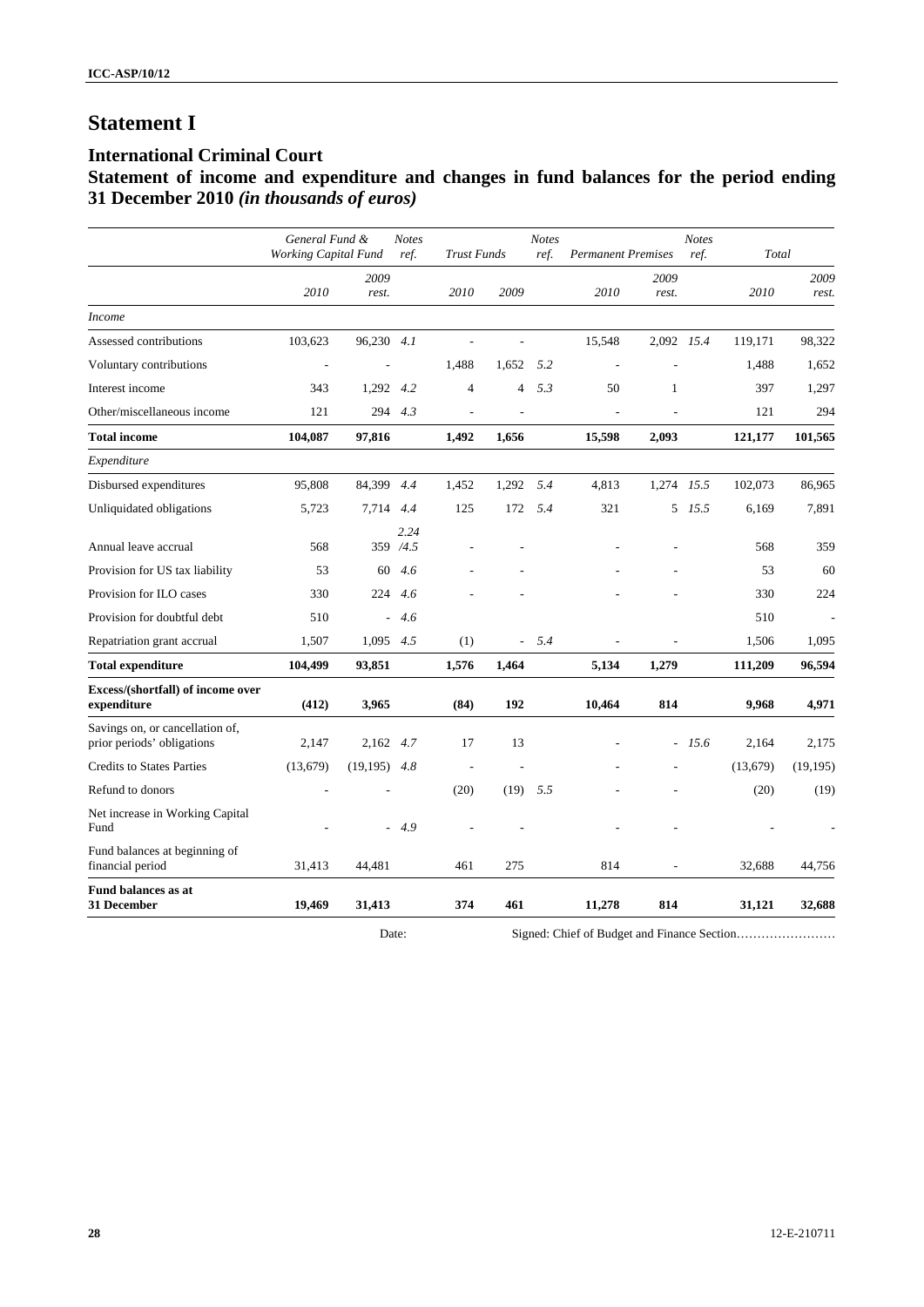# **Statement II**

# **International Criminal Court**

**Statement of assets, liabilities, reserves and fund balances as at 31 December 2010** *(in thousands of euros)*

|                                                  | General Fund &<br>Working Capital Fund |               | <b>Notes</b><br>ref. | <b>Trust Funds</b> |              | <b>Notes</b><br>ref. | <b>Permanent Premises</b> |               | <b>Notes</b><br>ref. | Total          |               |
|--------------------------------------------------|----------------------------------------|---------------|----------------------|--------------------|--------------|----------------------|---------------------------|---------------|----------------------|----------------|---------------|
|                                                  | 2010                                   | 2009<br>rest. |                      | 2010               | 2009         |                      | 2010                      | 2009<br>rest. |                      | 2010           | 2009<br>rest. |
| Assets                                           |                                        |               |                      |                    |              |                      |                           |               |                      |                |               |
| Cash and term deposits                           | 26,867                                 | 46,760        |                      | 1,764              | 2,005        |                      | 11,547                    | 3,144         |                      | 40,178         | 51,909        |
| Assessed contributions receivable                | 6,255                                  |               | 1,093 4.10           | $\sim$             |              |                      |                           |               |                      | 6,255          | 1,093         |
| Voluntary contributions receivable               | $\overline{\phantom{a}}$               |               |                      | (30)               | 26           |                      |                           |               |                      | (30)           | 26            |
| Other contributions receivable                   | 20                                     |               | $-4.11$              |                    |              |                      |                           |               |                      | 20             |               |
| Interfund balances receivable                    | 219                                    |               | 140 4.12             |                    |              |                      |                           |               |                      | 219            | 140           |
| Other accounts receivable                        | 3,090                                  |               | 2,811 4.13           |                    | $\mathbf{1}$ | 5.6                  | 111                       |               | 206 15.7             | 3,201          | 3,018         |
| Prepaid expenses – education<br>grants           | 987                                    |               | 688 4.14             |                    |              |                      |                           |               |                      | 987            | 688           |
| <b>Total assets</b>                              | 37,438                                 | 51,492        |                      | 1,734              | 2,032        |                      | 11,658                    | 3,350         |                      | 50,830         | 56,874        |
| Liabilities                                      |                                        |               |                      |                    |              |                      |                           |               |                      |                |               |
| Contributions received in advance                | 41                                     |               | 3,672 4.15           | 1,018              | 1,259        | 5.7                  | $\overline{a}$            |               | $-15.9$              | 1,059          | 4.931         |
| Unliquidated obligations                         | 5,723                                  | 7,714         |                      | 125                | 172          |                      | 321                       |               | 5 15.5               | 6,169          | 7,891         |
| Other accounts payable                           | 2,950                                  |               | 1,339 4.16           | $\overline{a}$     |              |                      | 59                        | 1,106 15.8    |                      | 3,009          | 2,445         |
| Interfund balances payable                       | 100                                    | 40            |                      | 219                | 140          | 5.8                  |                           |               |                      | 319            | 180           |
| Provision for US tax liability                   | 53                                     | 60            | 4.6                  |                    |              |                      |                           |               |                      | 53             | 60            |
| Provision for ILO cases                          | 378                                    | 245           | 4.6                  |                    |              |                      |                           |               |                      | 378            | 245           |
| Repatriation grant accrual                       | 4,659                                  | 3,512 4.5     |                      | (2)                |              |                      |                           |               |                      | 4,657          | 3,512         |
| Annual leave accrual                             | 4,065                                  |               | 3,497 2.24/<br>4.5   |                    |              |                      |                           |               |                      | 4,065          | 3,497         |
| Host State loan                                  |                                        |               |                      |                    |              |                      |                           |               | 1,425 15.10          | $\overline{a}$ | 1,425         |
| <b>Total liabilities</b>                         | 17,969                                 | 20,079        |                      | 1,360              | 1,571        |                      | 380                       | 2,536         |                      | 19,709         | 24,186        |
| Reserves and fund balances                       |                                        |               |                      |                    |              |                      |                           |               |                      |                |               |
| Working Capital Fund                             | 7,406                                  | 7,406 4.9     |                      |                    |              |                      |                           |               |                      | 7,406          | 7,406         |
| Contingency Fund                                 | 8,757                                  |               | 9,169 4.17           |                    |              |                      |                           |               |                      | 8,757          | 9,169         |
| Temporary reserve Contingency<br>Fund            | 412                                    |               | $-4.17$              |                    |              |                      |                           |               |                      | 412            |               |
| Reserve for unpaid contributions                 | 480                                    |               | 332 4.18             |                    |              |                      |                           |               |                      | 480            | 332           |
| Cumulative surplus                               | 2,414                                  | 14,506        | S4                   | 374                | 461          |                      | 11,278                    | 814           |                      | 14,066         | 15,781        |
| <b>Total reserves and fund balances</b>          | 19,469                                 | 31,413        |                      | 374                | 461          |                      | 11,278                    | 814           |                      | 31,121         | 32,688        |
| Total liabilities, reserves and<br>fund balances | 37,438                                 | 51,492        |                      | 1,734              | 2,032        |                      | 11,658                    | 3,350         |                      | 50,830         | 56,874        |

Date: Signed: Chief of Budget and Finance Section……………………………………………………………………………………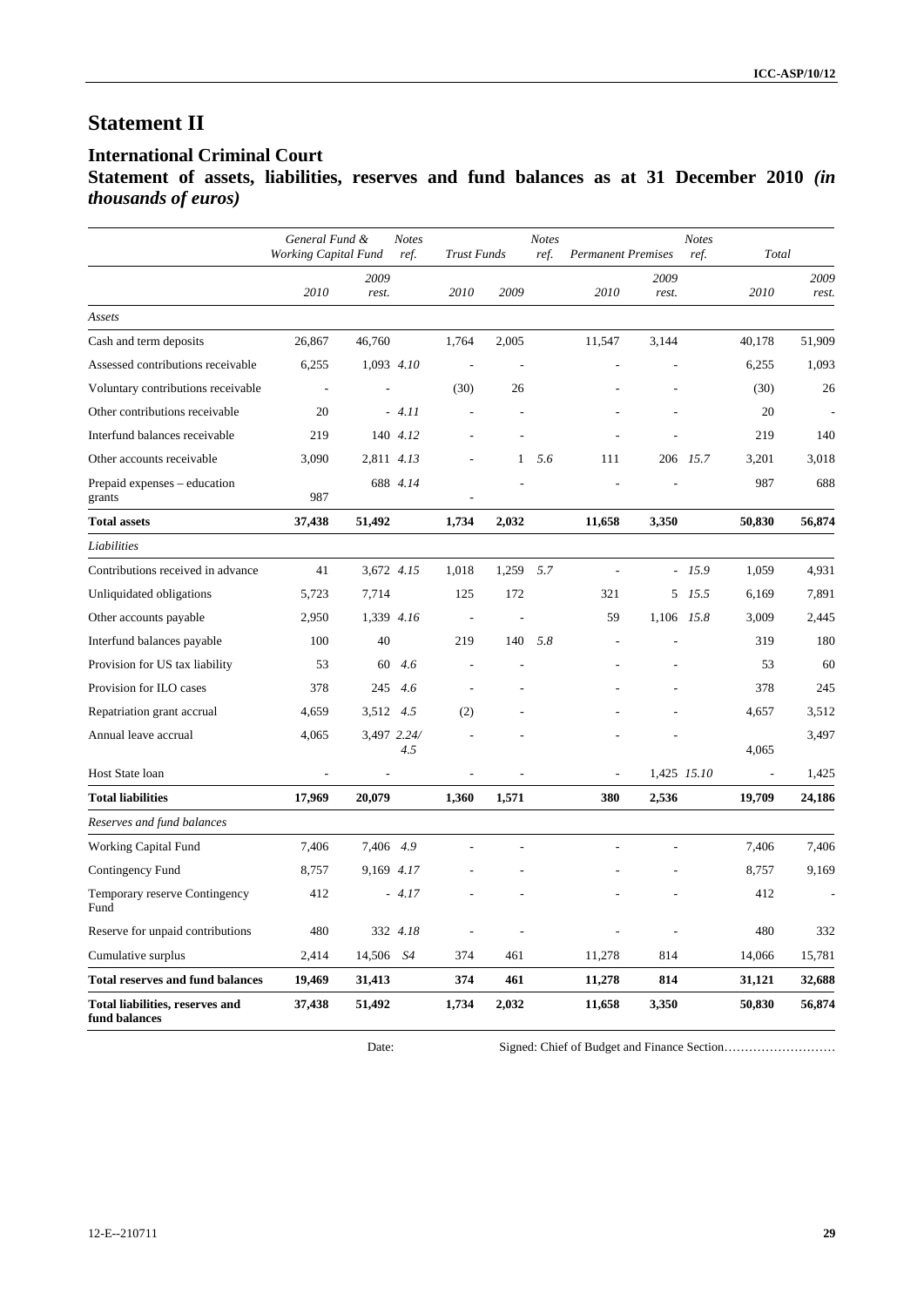# **Statement III**

# **International Criminal Court Cash flow as at 31 December 2010** *(in thousands of euros)*

|                                                                    | General Fund & Working<br>Capital Fund |                          |                          | Trust Funds<br><b>Permanent Premises</b> |          |                          |           | Total      |  |  |
|--------------------------------------------------------------------|----------------------------------------|--------------------------|--------------------------|------------------------------------------|----------|--------------------------|-----------|------------|--|--|
|                                                                    | 2010                                   | 2009 rest.               | 2010                     | 2009                                     |          | 2010 2009 rest.          | 2010      | 2009 rest. |  |  |
| Cash flows from operating activities                               |                                        |                          |                          |                                          |          |                          |           |            |  |  |
| Net excess/(shortfall) of income over expenditure<br>(Statement I) | (412)                                  | 3,965                    | (84)                     | 192                                      | 10,464   | 814                      | 9,968     | 4,971      |  |  |
| Contributions receivable (increase)/decrease                       | (5,182)                                | (535)                    | 56                       | 53                                       |          |                          | (5, 126)  | (482)      |  |  |
| Interfund balances receivable (increase)/decrease                  | (79)                                   | 421                      | $\overline{\phantom{a}}$ |                                          |          |                          | (79)      | 421        |  |  |
| Other accounts receivable (increase)/decrease                      | (279)                                  | 1,773                    | $\mathbf{1}$             | 7                                        | 95       | (206)                    | (183)     | 1,574      |  |  |
| Prepaid expenses (increase)/decrease                               | (299)                                  | 99                       |                          |                                          |          |                          | (299)     | 99         |  |  |
| Contributions received in advance increase/(decrease)              | (3,631)                                | (9, 418)                 | (241)                    | 960                                      |          | $\overline{a}$           | (3,872)   | (8, 458)   |  |  |
| Unliquidated obligations increase/(decrease)                       | (1,991)                                | (1,286)                  | (47)                     | (28)                                     | 316      | 5                        | (1,722)   | (1, 309)   |  |  |
| Interfund balances payable increase/(decrease)                     | 60                                     | 26                       | 79                       | (8)                                      |          | $\overline{a}$           | 139       | 18         |  |  |
| <b>Host State loan</b>                                             | ÷,                                     | $\overline{\phantom{a}}$ | $\overline{a}$           |                                          | (1, 425) | 1,425                    | (1,425)   | 1,425      |  |  |
| Annual leave accrual increase/(decrease)                           | 568                                    | 359                      |                          |                                          |          |                          | 568       | 359        |  |  |
| Provision for US Tax liability increase /(decrease)                | (7)                                    | (14)                     |                          |                                          |          |                          | (7)       | (14)       |  |  |
| Provision for ILO cases increase/(decrease)                        | 133                                    | 210                      |                          |                                          |          |                          | 133       | 210        |  |  |
| Repatriation grant accrual                                         | 1,147                                  | 668                      | (2)                      |                                          |          |                          | 1,145     | 668        |  |  |
| Accounts payable increase/(decrease)                               | 1,611                                  | 548                      | $\overline{\phantom{a}}$ |                                          | (1,047)  | 1,106                    | 564       | 1,654      |  |  |
| Less: interest income                                              | (343)                                  | (1,292)                  | (4)                      | (4)                                      | (50)     | (1)                      | (397)     | (1,297)    |  |  |
| Net cash from operating activities                                 | (8,704)                                | (4, 476)                 | (242)                    | 1,172                                    | 8,353    | 3,143                    | (593)     | (161)      |  |  |
| Cash flows from investing and financing activities                 |                                        |                          |                          |                                          |          |                          |           |            |  |  |
| Plus: interest income                                              | 343                                    | 1,292                    | $\overline{4}$           | $\overline{4}$                           | 50       | $\mathbf{1}$             | 397       | 1,297      |  |  |
| Net cash from investing and financing activities                   | 343                                    | 1,292                    | 4                        | 4                                        | 50       | $\mathbf{1}$             | 397       | 1,297      |  |  |
| Cash flows from other sources                                      |                                        |                          |                          |                                          |          |                          |           |            |  |  |
| Net increase/(decrease) in Working Capital Fund                    | ÷,                                     |                          | $\overline{a}$           | $\overline{a}$                           | ÷,       | L,                       |           |            |  |  |
| Savings on, or cancellation of, prior periods'<br>obligations      | 2,147                                  | 2,162                    | 17                       | 13                                       |          |                          | 2,164     | 2,175      |  |  |
| <b>Credits to States Parties</b>                                   | (13,679)                               | (19, 195)                |                          |                                          |          |                          | (13,679)  | (19, 195)  |  |  |
| Refund to donors                                                   | $\overline{\phantom{a}}$               | $\overline{\phantom{a}}$ | (20)                     | (19)                                     |          | $\overline{\phantom{a}}$ | (20)      | (19)       |  |  |
| Net cash from other resources                                      | (11, 532)                              | (17, 033)                | (3)                      | (6)                                      | ÷,       | $\overline{\phantom{a}}$ | (11, 535) | (17, 039)  |  |  |
| Net increase/(decrease) in cash and term deposits                  | (19, 893)                              | (20,217)                 | (241)                    | 1,170                                    | 8,403    | 3,144                    | (11, 731) | (15,903)   |  |  |
| Cash and term deposits at beginning of financial<br>period         | 46,760                                 | 66,977                   | 2,005                    | 835                                      | 3,144    | $\overline{a}$           | 51,909    | 67,812     |  |  |
| Cash and term deposits at 31 December<br>(statement II)            | 26,867                                 | 46,760                   | 1,764                    | 2,005                                    | 11,547   | 3,144                    | 40,178    | 51,909     |  |  |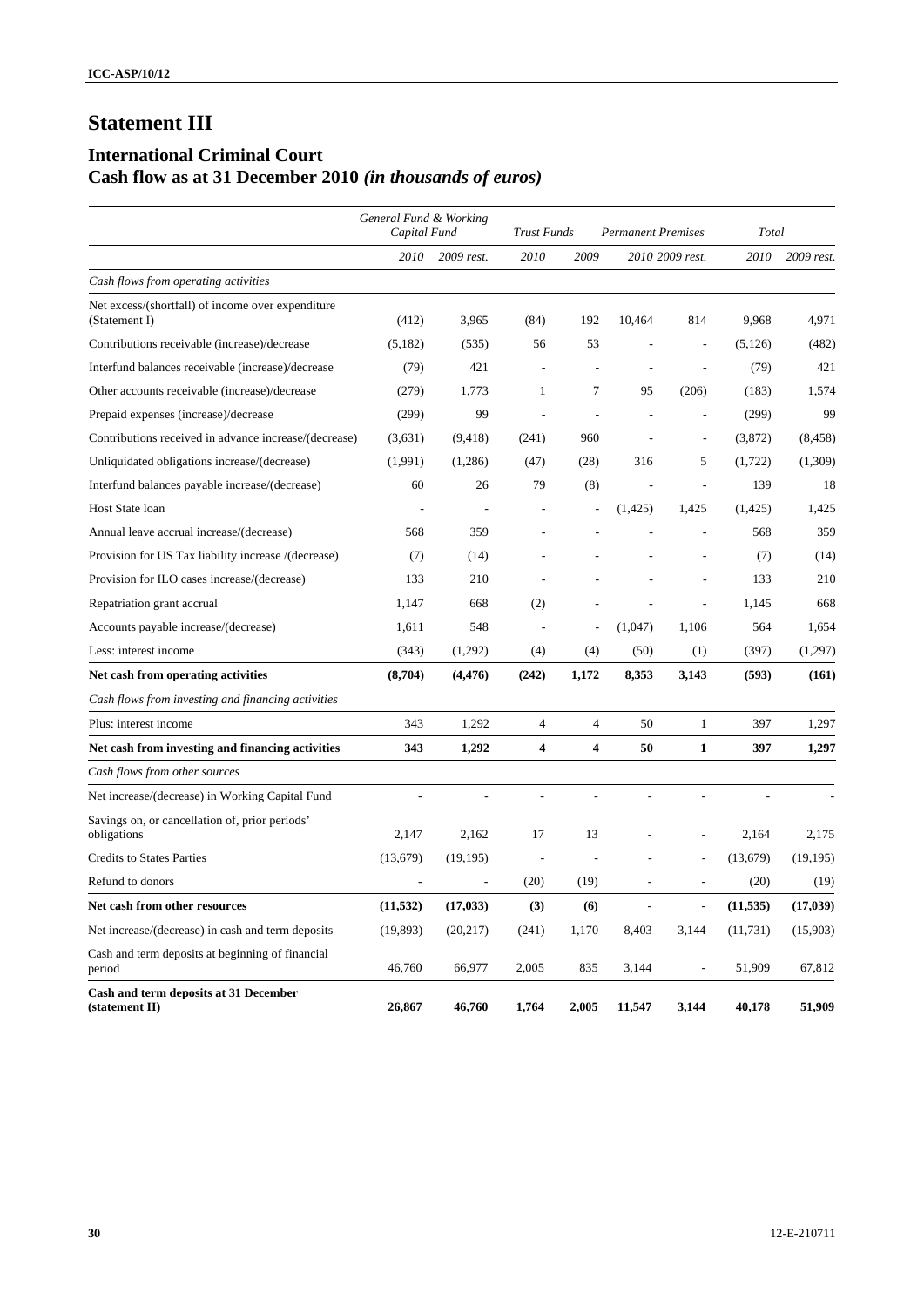# **Statement IV**

# **International Criminal Court**

**Statement of appropriations for the period 1 January to 31 December 2010 (in thousands of euros)**

| <b>Major Programme</b>                                  | Appropriation | approved Disbursements | <b>Unliquidated</b><br>obligations | Accruals,<br>Provisions | expenditures | Total Unencumbered<br>balance |
|---------------------------------------------------------|---------------|------------------------|------------------------------------|-------------------------|--------------|-------------------------------|
| Judiciary                                               | 10,744        | 10,210                 | 199                                | 474                     | 10,883       | (139)                         |
| Office of the Prosecutor                                | 26,828        | 23,517                 | 962                                | 780                     | 25,259       | 1,569                         |
| Registry                                                | 59,631        | 57,651                 | 4,055                              | 1,619                   | 63,325       | (3,694)                       |
| Secretariat of the Assembly of<br><b>States Parties</b> | 4,273         | 3,166                  | 401                                | 23                      | 3,590        | 683                           |
| Secretariat of the Trust Fund for<br>Victims            | 1,222         | 788                    | 96                                 | 56                      | 940          | 282                           |
| Permanent Premises Project<br>Office                    | 584           | 381                    | 7                                  | 7                       | 395          | 189                           |
| <b>Independent Oversight</b><br>Mechanism               | 341           | 95                     | 3                                  | 9                       | 107          | 234                           |
| <b>Total</b>                                            | 103,623       | 95,808                 | 5,723                              | 2,968                   | 104,499      | (876)                         |

# **Schedule 1**

# **International Criminal Court Status of contributions as at 31 December 2010** *(in euros)*

|                                        | Outstanding    |                          |                          |           |                      |                          |                          |                          |                          |                                      |
|----------------------------------------|----------------|--------------------------|--------------------------|-----------|----------------------|--------------------------|--------------------------|--------------------------|--------------------------|--------------------------------------|
| <b>States Parties</b>                  | as at<br>2010  | 1 January Collections    | $a/O$ utstanding         | Assessed  | Credits<br>from 2009 | Collections<br>b/        | Outstanding              | Total<br>outstanding     | Credit on<br>receipts    | Receipts<br>2010 relating to<br>2011 |
|                                        |                | Prior years              |                          |           |                      |                          | 2010                     |                          |                          |                                      |
| Afghanistan                            | 2,625          | 2,625                    | $\overline{\phantom{a}}$ | 6,154     | $\blacksquare$       | 6,154                    | $\overline{a}$           |                          |                          |                                      |
| Albania                                |                |                          | ÷,                       | 15,386    | 488                  | 14,889                   | 9                        | 9                        |                          |                                      |
| Andorra                                |                |                          | ÷,                       | 10,770    | 658                  | 10,090                   | 22                       | 22                       |                          |                                      |
| Antigua and<br>Barbuda                 |                |                          |                          | 3,077     | 165                  | 406                      | 2,506                    | 2,506                    |                          |                                      |
| Argentina                              |                |                          |                          | 441,583   | 176,491              | 265,092                  |                          |                          | 47                       |                                      |
| Australia                              | ٠              | ٠                        | $\sim$                   | 2,974,147 | 146,978              | 2,827,169                | $\overline{\phantom{a}}$ | $\overline{a}$           | 322                      |                                      |
| Austria                                |                |                          | ÷,                       | 1,309,363 | 3,817                | 1,305,546                |                          |                          | 143                      |                                      |
| Bangladesh                             |                |                          |                          | 8,975     |                      |                          | 8,975                    | 8,975                    |                          |                                      |
| <b>Barbados</b>                        |                |                          |                          | 12,309    | 739                  | 11,570                   |                          |                          | ٠                        |                                      |
| Belgium                                |                | ÷,                       | ٠                        | 1,654,013 | 90,637               | 1,563,376                |                          |                          | 182                      |                                      |
| Belize                                 | 621            | 621                      | $\overline{\phantom{a}}$ | 1,539     | $\blacksquare$       | 1,539                    | $\overline{\phantom{a}}$ | $\overline{\phantom{a}}$ | $\overline{\phantom{a}}$ |                                      |
| Benin *)                               |                |                          |                          | 4,616     | 4,616                |                          |                          |                          | 584                      |                                      |
| Bolivia<br>(Plurinational<br>State of) | 8,569          | 8,569                    |                          | 10,770    |                      | 1,108                    | 9,662                    | 9,662                    |                          |                                      |
| Bosnia &<br>Herzegovina                |                |                          |                          | 21,541    | 493                  | 21,048                   |                          |                          | 4                        |                                      |
| Botswana                               |                |                          |                          | 27,695    | 1,150                | 26,545                   |                          |                          |                          | 24,143                               |
| <b>Brazil</b>                          | $\overline{a}$ | ٠                        | $\overline{\phantom{a}}$ | 2,478,712 | 3,769                | 1,752,459                | 722,484                  | 722,484                  | $\overline{\phantom{a}}$ |                                      |
| Bulgaria                               | $\overline{a}$ |                          | ٠                        | 58,467    | 1,644                | 56,823                   |                          |                          | 7                        |                                      |
| Burkina Faso                           | 1,090          | 1,090                    |                          | 4,616     |                      | 4,616                    |                          |                          | 49                       |                                      |
| Burundi                                | 5,617          | 203                      | 5,414                    | 1,539     |                      | $\overline{\phantom{a}}$ | 1,539                    | 6,953                    |                          |                                      |
| Cambodia                               |                | $\overline{\phantom{a}}$ |                          | 4,616     | 82                   | 4,533                    | 1                        |                          |                          |                                      |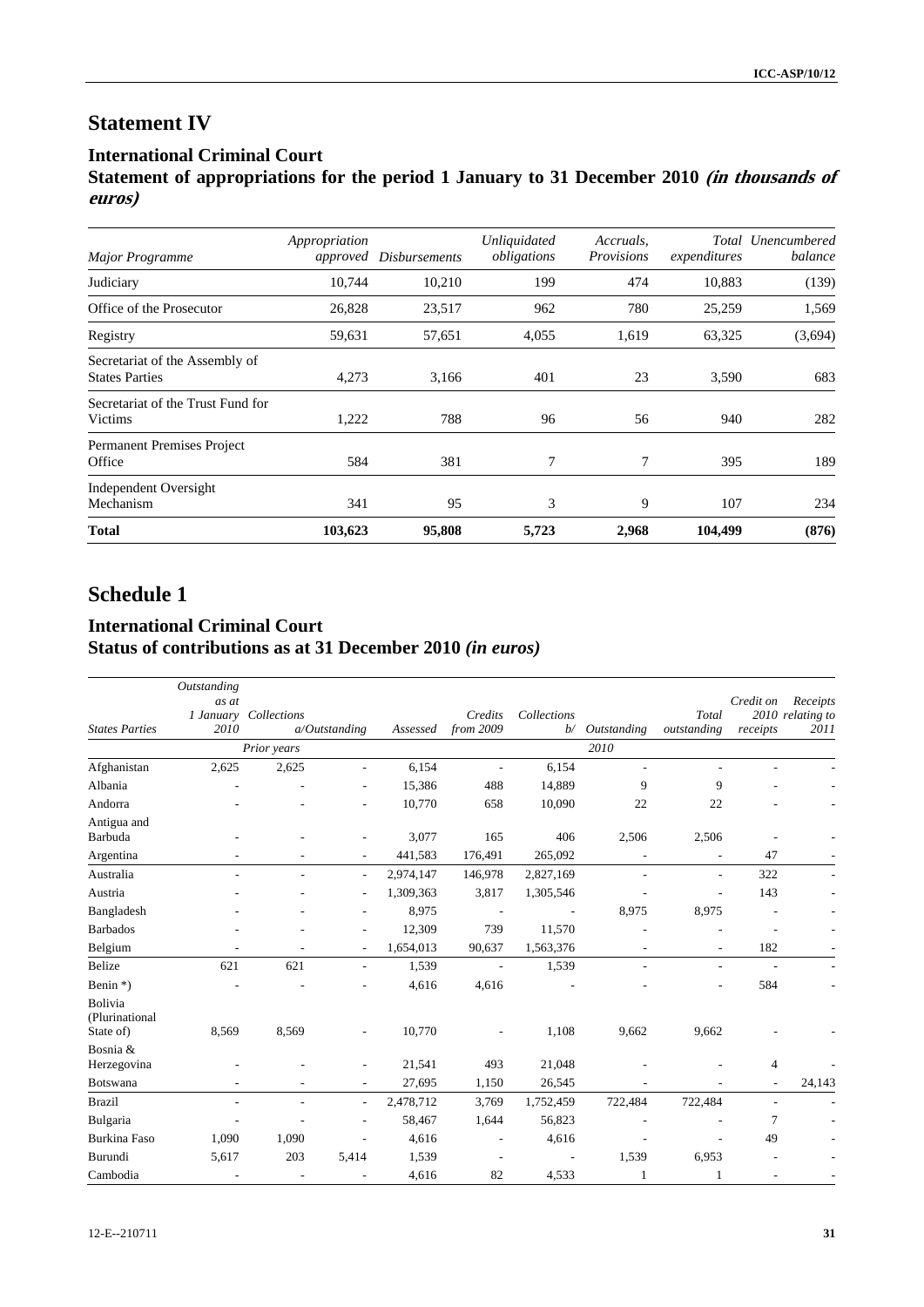|                          | Outstanding<br>as at     | 1 January Collections    |                              |                   | Credits                  | Collections              |                          | Total                    | Credit on                | Receipts<br>2010 relating to |
|--------------------------|--------------------------|--------------------------|------------------------------|-------------------|--------------------------|--------------------------|--------------------------|--------------------------|--------------------------|------------------------------|
| <b>States Parties</b>    | 2010                     |                          | $a$ Outstanding              | Assessed          | from 2009                | b/                       | Outstanding              | outstanding              | receipts                 | 2011                         |
|                          |                          | Prior years              |                              |                   |                          |                          | 2010                     |                          |                          |                              |
| Canada                   |                          |                          |                              | 4,934,344         | 244,854                  | 4,689,490                |                          |                          | 534                      |                              |
| Central African          |                          |                          |                              |                   |                          |                          |                          |                          |                          |                              |
| Republic                 | 6,405                    | 203                      | 6,203                        | 1,539             |                          |                          | 1,539                    | 7,742                    |                          |                              |
| Chad                     | 2,977                    | 203                      | 2,774                        | 3,077             |                          |                          | 3,077                    | 5,851                    |                          |                              |
| Chile                    | $\overline{\phantom{a}}$ | $\overline{\phantom{a}}$ | $\overline{\phantom{a}}$     | 363,114           | ٠                        | 363,114                  | $\overline{a}$           | L,                       | 3                        |                              |
| Colombia                 | 41,376                   | 41,376                   | $\overline{\phantom{a}}$     | 221,561           | $\overline{\phantom{a}}$ | 221,561                  | $\overline{\phantom{a}}$ | $\overline{\phantom{a}}$ | 647                      |                              |
| Comoros                  | 4,332                    | 203                      | 4,129                        | 1,539             | $\overline{a}$           | $\overline{a}$           | 1,539                    | 5,668<br>6,379           |                          |                              |
| Congo<br>Cook Islands    | 1,967<br>1,766           | 204<br>$\mathbf{1}$      | 1,763<br>1,765               | 4,616<br>1,539    |                          | $\overline{\phantom{a}}$ | 4,616<br>1,539           | 3,304                    |                          |                              |
| Costa Rica               | 5,815                    | 5,815                    | $\overline{\phantom{a}}$     | 52,313            | $\overline{a}$           | 49,530                   | 2,783                    | 2,783                    | $\overline{a}$           |                              |
| Croatia                  | ۰                        | $\overline{\phantom{a}}$ | $\overline{\phantom{a}}$     | 149,246           | 4,111                    | 145,135                  | $\overline{\phantom{a}}$ | $\overline{\phantom{a}}$ | 17                       |                              |
| Cyprus                   | $\overline{a}$           | $\overline{a}$           | $\overline{\phantom{a}}$     | 70,776            | 190                      | 70,586                   | $\overline{a}$           | $\overline{a}$           | $\tau$                   |                              |
| Czech Republic           |                          |                          | $\overline{\phantom{a}}$     | 536,977           | $\mathbf{1}$             | 536,976                  |                          | $\overline{a}$           | 58                       |                              |
| Democratic               |                          |                          |                              |                   |                          |                          |                          |                          |                          |                              |
| Republic of the<br>Congo |                          |                          |                              | 4,616             | $\overline{\phantom{a}}$ | 4,616                    |                          |                          | 993                      |                              |
| Denmark                  |                          |                          | Ĭ.                           | 1,132,422         | 60,784                   | 1,071,638                |                          |                          | 124                      |                              |
| Djibouti                 | 3,926                    | 204                      | 3,722                        | 1,539             | $\overline{\phantom{a}}$ | $\overline{\phantom{a}}$ | 1,539                    | 5,261                    | $\overline{a}$           |                              |
| Dominica                 | $\overline{a}$           | $\overline{\phantom{a}}$ | $\overline{\phantom{a}}$     | 1,539             | $\overline{\phantom{a}}$ | 203                      | 1,336                    | 1,336                    | ÷,                       |                              |
| Dominican<br>Republic    | 96,472                   | 60,771                   | 35,701                       | 64,622            |                          | $\overline{\phantom{a}}$ | 64,622                   | 100,323                  |                          |                              |
| Ecuador                  | 22,722                   | 22,722                   | $\overline{\phantom{a}}$     | 61,545            | $\overline{\phantom{a}}$ | 61,545                   | $\overline{\phantom{a}}$ |                          |                          |                              |
| Estonia                  | $\overline{\phantom{a}}$ |                          | $\overline{\phantom{a}}$     | 61,545            | 1,315                    | 38,986                   | 21,244                   | 21,244                   |                          |                              |
| Fiji                     | 9,549                    | 9,549                    |                              | 6,154             | $\overline{\phantom{a}}$ | 6,154                    |                          |                          | $\overline{\phantom{a}}$ |                              |
| Finland                  |                          |                          | $\overline{\phantom{a}}$     | 870,857           | 2,426                    | 868,431                  |                          |                          | 94                       |                              |
| France                   | $\overline{a}$           | L,                       | $\overline{\phantom{a}}$     | 9,420,952         | 518,247                  | 8,902,705                |                          | L,                       | 100                      |                              |
| Gabon                    | 31,407                   | 1,628                    | 29,779                       | 21,541            | $\overline{\phantom{a}}$ | $\overline{\phantom{a}}$ | 21,541                   | 51,320                   |                          |                              |
| Gambia                   |                          |                          | $\overline{a}$               | 1,539             | $\overline{4}$           | 203                      | 1,332                    | 1,332                    |                          |                              |
| Georgia                  | ÷,                       | $\overline{\phantom{a}}$ | $\overline{a}$               | 9,232             | 247                      | 8,985                    |                          | $\sim$                   | $\overline{\phantom{a}}$ |                              |
| Germany                  | $\overline{a}$           | $\overline{a}$           | $\blacksquare$               | 12,336,631        | 705,448                  | 11,631,183               | $\overline{\phantom{a}}$ | $\overline{\phantom{a}}$ | 130                      |                              |
| Ghana                    |                          | ÷,                       | $\overline{\phantom{a}}$     | 9,232             | 2,809                    | 593                      | 5,830                    | 5,830                    | $\overline{\phantom{a}}$ |                              |
| Greece                   | L,                       |                          | ÷,                           | 1,063,184         | 49,019                   | 1,014,165                | $\overline{\phantom{a}}$ | $\overline{a}$           | 114                      |                              |
| Guinea                   | 13,661                   | 204                      | 13,457                       | 3,077             | $\overline{\phantom{a}}$ |                          | 3,077                    | 16,534                   | $\overline{a}$           |                              |
| Guyana *)                |                          | $\overline{a}$           | ÷,                           | 1,539             | 1,539                    | $\overline{a}$           | $\overline{a}$           | $\sim$                   | 4,610                    |                              |
| Honduras                 | 14,275                   | 1,018                    | 13,257                       | 12,309            |                          |                          | 12,309                   | 25,566                   |                          |                              |
| Hungary                  | 205,825                  | 205,825                  |                              | 447,738           |                          | 246,078                  | 201,660                  | 201,660                  |                          |                              |
| Iceland<br>Ireland       |                          |                          |                              | 64,622<br>766,231 | L,<br>36,599             | 64,622<br>729,632        |                          |                          | 7<br>83                  |                              |
| Italy                    |                          |                          |                              | 7,691,546         | 417,741                  | 7,273,805                |                          |                          | 831                      |                              |
| Japan                    | $\overline{a}$           | ÷,                       | $\overline{\phantom{a}}$     | 19,278,872        | 63,925                   | 19,214,947               | $\overline{\phantom{a}}$ | $\overline{\phantom{a}}$ | 2,078                    |                              |
| Jordan                   |                          |                          |                              | 21,541            | 989                      | 20,552                   |                          |                          | $\overline{\mathcal{L}}$ |                              |
| Kenya                    |                          |                          |                              | 18,463            | 3,505                    | 14,958                   |                          |                          | 5                        |                              |
| Latvia                   |                          |                          | $\overline{a}$               | 58,467            | 1,481                    | 56,986                   |                          |                          | $\mathbf{1}$             |                              |
| Lesotho                  | 1,701                    | 204                      | 1,497                        | 1,539             | $\overline{\phantom{a}}$ | $\overline{\phantom{a}}$ | 1,539                    | 3,036                    |                          |                              |
| Liberia                  | 1,967                    | 204                      | 1,763                        | 1,539             | $\blacksquare$           | $\overline{\phantom{a}}$ | 1,539                    | 3,302                    | ÷,                       |                              |
| Liechtenstein            |                          |                          | $\overline{\phantom{a}}$     | 13,848            | 821                      | 13,027                   |                          |                          |                          |                              |
| Lithuania                |                          |                          |                              | 100,010           | 2,550                    | 97,460                   |                          |                          | $\mathbf{1}$             |                              |
| Luxembourg               |                          |                          | $\overline{a}$               | 138,476           | 6,991                    | 131,485                  |                          |                          | 15                       |                              |
| Madagascar               | 2,899                    | 238                      | 2,661                        | 4,616             | $\overline{\phantom{a}}$ | $\overline{\phantom{a}}$ | 4,616                    | 7,277                    | $\overline{\phantom{a}}$ |                              |
| Malawi                   | 302                      | 204                      | 98                           | 1,539             | $\overline{\phantom{a}}$ | $\overline{\phantom{a}}$ | 1,539                    | 1,637                    | ÷,                       |                              |
| Mali*)                   |                          |                          |                              | 4,616             | 4,616                    | $\overline{a}$           |                          |                          | 1,957                    |                              |
| Malta                    |                          |                          | $\qquad \qquad \blacksquare$ | 26,156            | 1,400                    | 24,756                   |                          |                          | $\overline{4}$           |                              |
| Marshall Islands         | 3,973                    | 3,254                    | 719                          | 1,539             |                          |                          | 1,539                    | 2,258                    |                          |                              |
| Mauritius                |                          |                          | $\blacksquare$               | 16,925            | 905                      | 16,020                   |                          |                          |                          |                              |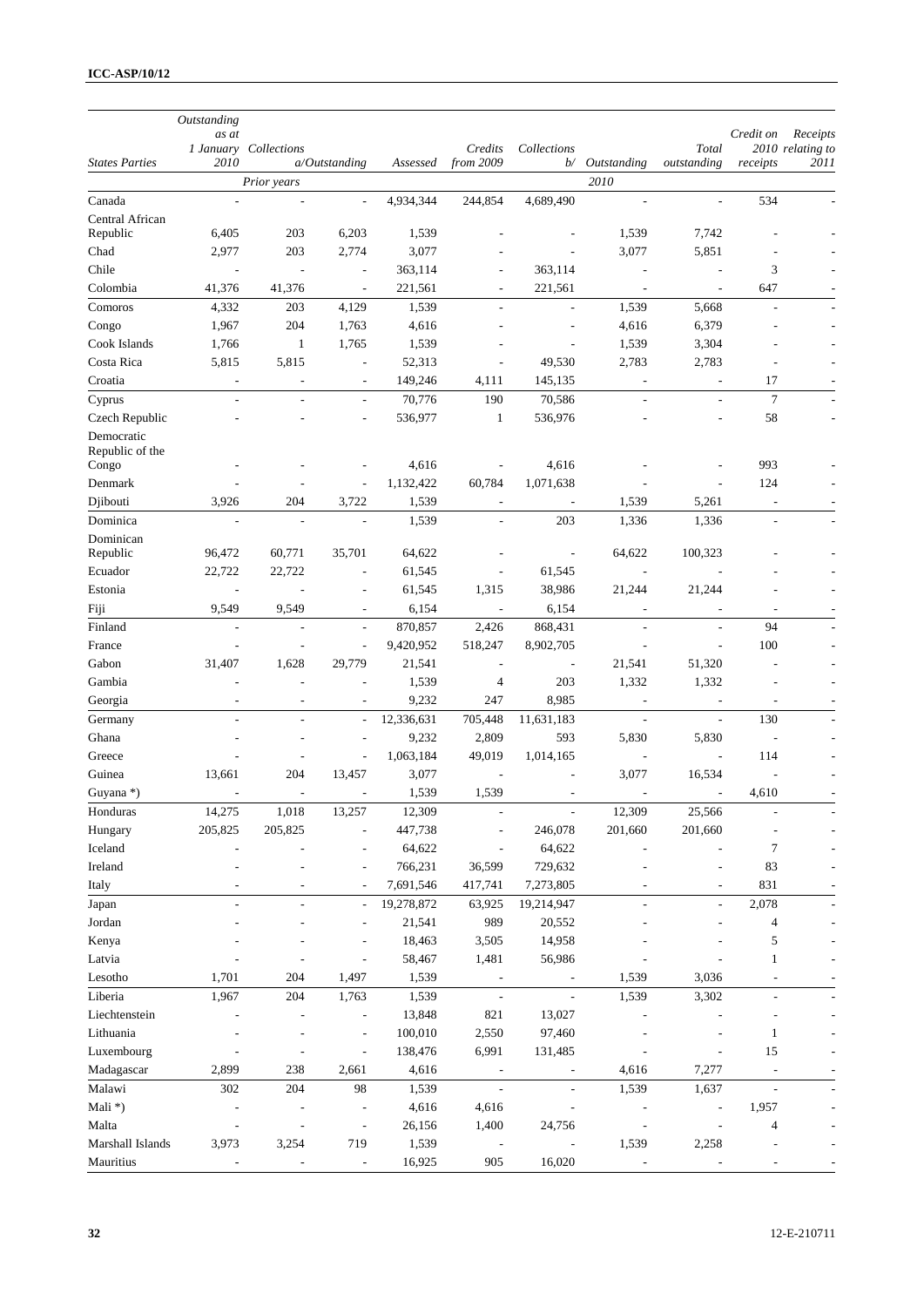|                                     | Outstanding                  |                              |                                  |                      |                          |                                 |                                 |                                    |                                 |                              |
|-------------------------------------|------------------------------|------------------------------|----------------------------------|----------------------|--------------------------|---------------------------------|---------------------------------|------------------------------------|---------------------------------|------------------------------|
|                                     | as at                        | 1 January Collections        |                                  |                      | Credits                  | Collections                     |                                 | Total                              | Credit on                       | Receipts<br>2010 relating to |
| <b>States Parties</b>               | 2010                         |                              | $a/O$ utstanding                 | Assessed             | from 2009                | b/                              | Outstanding                     | outstanding                        | receipts                        | 2011                         |
|                                     |                              | Prior years                  |                                  |                      |                          |                                 | 2010                            |                                    |                                 |                              |
| Mexico                              |                              |                              | $\overline{\phantom{a}}$         | 3,624,982            | $\overline{\phantom{a}}$ | 447,328                         | 3,177,654                       | 3,177,654                          |                                 |                              |
| Mongolia                            |                              |                              | ÷,                               | 3,077                | 82                       | 2,995                           |                                 |                                    |                                 |                              |
| Montenegro                          |                              |                              | ÷,                               | 6,154                | 82                       | 6,072                           |                                 |                                    | $\mathbf{1}$                    |                              |
| Namibia                             |                              |                              | $\overline{a}$                   | 12,309               | 495                      | 998                             | 10,816                          | 10,816                             |                                 |                              |
| Nauru                               | 4,013                        | 204                          | 3,809                            | 1,539                | $\overline{\phantom{a}}$ |                                 | 1,539                           | 5,348                              | $\overline{\phantom{a}}$        |                              |
| Netherlands                         |                              |                              | $\overline{\phantom{a}}$         | 2,854,135            | 8,059                    | 2,846,076                       |                                 | $\overline{\phantom{a}}$           | 311                             |                              |
| New Zealand                         | $\overline{a}$               | $\overline{\phantom{a}}$     | $\overline{\phantom{a}}$         | 420,042              | 21,053                   | 398,989                         |                                 | $\overline{\phantom{a}}$           | 45                              |                              |
| Niger                               | 1,378                        | 204                          | 1,174                            | 3,077                | $\overline{\phantom{a}}$ | $\overline{\phantom{a}}$        | 3,077                           | 4,251                              | ÷,                              |                              |
| Nigeria                             | 60,455                       | 60,455                       | $\overline{\phantom{a}}$         | 120,012              | $\overline{\phantom{a}}$ | 6,651                           | 113,361                         | 113,361                            | $\overline{\phantom{a}}$        |                              |
| Norway                              |                              |                              |                                  | 1,340,136            | 64,317                   | 1,275,819                       |                                 |                                    | 144                             |                              |
| Panama                              | $\overline{a}$               | $\overline{a}$               | $\overline{\phantom{a}}$         | 33,850               | 3,832                    | 4,779                           | 25,239                          | 25,239                             | $\overline{\phantom{a}}$        |                              |
| Paraguay                            | 5,828                        | 5,828                        | $\overline{\phantom{a}}$         | 10,770               | $\overline{a}$           | 10,764                          | 6                               | 6                                  |                                 |                              |
| Peru                                | 308,322                      | 122,983                      | 185,339                          | 138,476              | $\overline{\phantom{a}}$ |                                 | 138,476                         | 323,815                            |                                 |                              |
| Poland                              |                              | L,                           | $\overline{\phantom{a}}$         | 1,273,975            | 2,155                    | 1,251,672                       | 20,148                          | 20,148                             | J.                              |                              |
| Portugal                            |                              |                              | ÷,                               | 786,233              | 43,346                   | 742,887                         | $\overline{\phantom{a}}$        |                                    | 85                              |                              |
| Rep. of Korea                       | $\overline{\phantom{a}}$     | ÷,                           | $\overline{\phantom{a}}$         | 3,477,275            | 9,349                    | 2,806,300                       | 661,626                         | 661,626                            | $\overline{\phantom{a}}$        |                              |
| Romania                             |                              |                              |                                  | 272,335              | 5,757                    | 266,578                         |                                 | $\overline{\phantom{a}}$           | 3                               |                              |
| Saint Kitts and                     |                              |                              |                                  |                      |                          |                                 |                                 |                                    |                                 |                              |
| Nevis                               |                              |                              |                                  | 1,539                | 82                       | 203                             | 1,254                           | 1,254                              |                                 |                              |
| Saint Lucia                         |                              |                              |                                  | 256                  |                          |                                 | 256                             | 256                                |                                 |                              |
| Saint Vincent                       |                              |                              |                                  |                      |                          |                                 |                                 |                                    |                                 |                              |
| and the                             | 1,097                        |                              |                                  |                      | $\frac{1}{2}$            |                                 | 13                              | 13                                 |                                 |                              |
| Grenadines                          |                              | 1,097                        |                                  | 1,539                |                          | 1,526                           |                                 |                                    |                                 |                              |
| Samoa<br>San Marino                 | L,                           | L,<br>Ĭ.                     | $\overline{a}$<br>$\overline{a}$ | 1,539<br>4,616       | 80<br>247                | 1,459                           | $\overline{\phantom{a}}$        | $\overline{\phantom{a}}$           | 12                              |                              |
|                                     | $\qquad \qquad \blacksquare$ |                              |                                  |                      |                          | 4,369                           | $\overline{a}$                  |                                    |                                 |                              |
| Senegal<br>Serbia                   | 2,153                        | 816<br>÷,                    | 1,337<br>Ĭ.                      | 9,232<br>56,929      |                          | $\overline{\phantom{a}}$        | 9,232                           | 10,569<br>$\overline{\phantom{a}}$ |                                 |                              |
|                                     |                              |                              |                                  | 513                  | 1,727                    | 55,202                          | $\overline{\phantom{a}}$<br>513 | 513                                | 6                               |                              |
| Seychelles                          | $\overline{a}$               | $\overline{a}$               |                                  |                      |                          | $\overline{\phantom{a}}$<br>201 |                                 |                                    |                                 |                              |
| Sierra Leone<br>Slovakia            | 5,983                        | 5,983                        | $\sim$                           | 1,539                | $\overline{\phantom{a}}$ |                                 | 1,338                           | 1,338<br>$\overline{a}$            | $\overline{\phantom{a}}$<br>22  |                              |
| Slovenia                            |                              |                              | $\overline{\phantom{a}}$<br>÷,   | 218,484              | 5,183                    | 213,301                         |                                 |                                    | 17                              |                              |
| South Africa                        |                              |                              |                                  | 158,478              | 7,896                    | 150,582                         |                                 | $\overline{a}$<br>÷,               | 64                              |                              |
|                                     | $\overline{a}$               | ٠                            |                                  | 592,368<br>4,888,186 | 23,850<br>244,116        | 568,518<br>4,644,070            |                                 | $\overline{a}$                     |                                 |                              |
| Spain<br>Suriname                   | $\overline{a}$               |                              | $\overline{a}$                   |                      | $\overline{4}$           |                                 | $\mathbf{1}$                    | $\mathbf{1}$                       | 529<br>$\overline{\phantom{a}}$ |                              |
| Sweden                              |                              |                              |                                  | 4,616                |                          | 4,611                           |                                 |                                    | 178                             |                              |
| Switzerland                         | $\overline{a}$               | ÷,                           |                                  | 1,637,089            | 88,088                   | 1,549,001                       |                                 |                                    | 189                             |                              |
|                                     | 440                          | 440                          |                                  | 1,738,637<br>3,077   | 5,231                    | 1,733,406                       |                                 |                                    |                                 |                              |
| Tajikistan<br>The former            |                              |                              |                                  |                      |                          | 1,623                           | 1,454                           | 1,454                              |                                 |                              |
| Yugoslav Rep. of                    |                              |                              |                                  |                      |                          |                                 |                                 |                                    |                                 |                              |
| Macedonia                           |                              |                              | $\overline{\phantom{a}}$         | 10,770               | 412                      | 795                             | 9,563                           | 9,563                              |                                 |                              |
| Timor-Leste                         | 143                          | 143                          |                                  | 1,539                |                          | 60                              | 1,479                           | 1,479                              |                                 |                              |
| Trinidad and                        |                              |                              |                                  |                      |                          |                                 |                                 |                                    |                                 |                              |
| Tobago                              |                              |                              |                                  | 67,699               | 2,220                    | 65,479                          |                                 |                                    | $\tau$                          |                              |
| Uganda                              |                              |                              |                                  | 9,232                | 3,879                    | 2,959                           | 2,394                           | 2,394                              |                                 |                              |
| <b>United Kingdom</b>               |                              |                              | L,                               | 10,161,027           | 546,298                  | 9,614,729                       |                                 |                                    | 1,095                           |                              |
| <b>United Republic</b>              |                              |                              |                                  |                      |                          |                                 |                                 |                                    |                                 |                              |
| of Tanzania                         | 6,472                        | 6,472                        | $\overline{\phantom{a}}$         | 12,309               | $\frac{1}{2}$            | 12,231                          | 78                              | 78                                 |                                 |                              |
| Uruguay                             |                              |                              |                                  | 41,543               | 12,567                   | 28,976                          |                                 |                                    |                                 |                              |
| Venezuela (Boli-<br>varian Rep. of) | 204,889                      | 40,730                       | 164,159                          | 483,126              |                          | $\overline{\phantom{a}}$        | 483,126                         | 647,285                            |                                 |                              |
| Zambia *)                           | $\qquad \qquad \blacksquare$ | $\qquad \qquad \blacksquare$ | $\overline{\phantom{a}}$         | 6,154                |                          |                                 | 6,154                           | 6,154                              |                                 |                              |
| <b>Total</b> (113                   |                              |                              |                                  |                      |                          |                                 |                                 |                                    |                                 |                              |
| <b>States Parties)</b>              | 1,093,012                    | 612,493                      |                                  | 480,520 103,623,300  | 3,664,651                | 94,184,299                      | 5,774,350                       | 6,254,870                          | 16,463                          | 24,143                       |

\*) In 2010, credit on 2009 receipts reported for Benin, Guyana, Mali and Zambia were respectively €5,218, €5,946, €6,590 and €82. Only €4,616, €1,539, €4,616 and €0 were reported in 2010 as collections against 2010 assessed contributions. The remaining amounts of respectively €602, €4,407, €1,974 and €82 are used to settle the outstanding Working Capital Fund (WCF) or may be included in the amounts for credit on 2010 receipts to be applied against future years' contributions.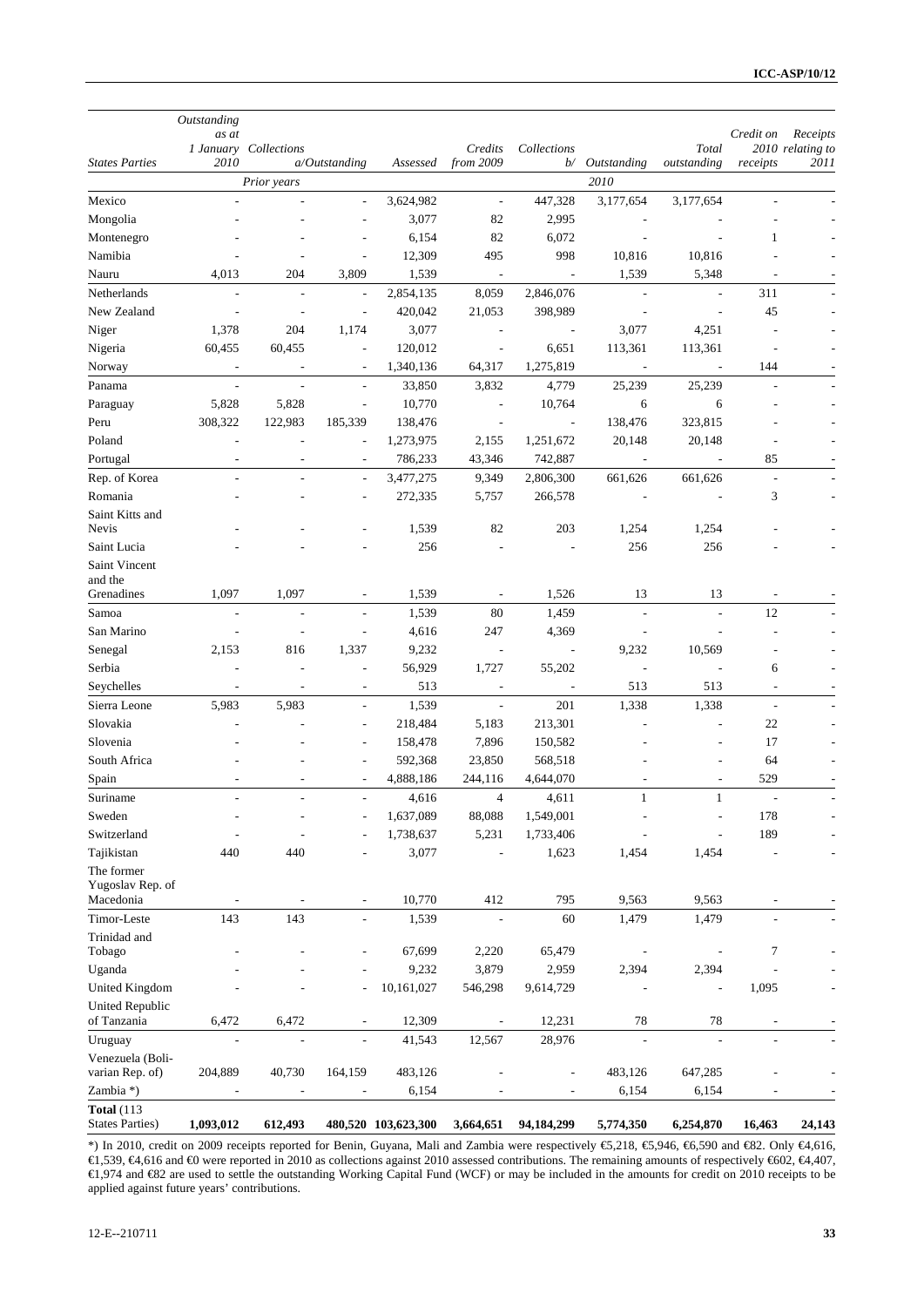# **Schedule 2**

# **International Criminal Court Status of Working Capital Fund as at 31 December 2010** *(in euros)*

|                                            | 2010      | 2009      |
|--------------------------------------------|-----------|-----------|
| Balance at beginning of financial period   | 7,405,713 | 7,405,382 |
| Receipts/(refunds)                         |           |           |
| <b>Receipts from States Parties</b>        | (19,319)  | 331       |
| Withdrawals                                |           |           |
| <b>Balance as at 31 December</b>           | 7,386,394 | 7,405,713 |
| <b>Established level</b>                   | 7,405,983 | 7,405,983 |
| Less: due from States Parties (Schedule 3) | 19,589    | 270       |
| <b>Balance as at 31 December</b>           | 7,386,394 | 7,405,713 |

# **Schedule 3**

# **International Criminal Court Status of advances to the Working Capital Fund as at 31 December 2010** *(in euros)*

| <b>States Parties</b>               |         |         |                | Working Capital Fund Cumulative payments Outstanding Receipts relating to 2011 |
|-------------------------------------|---------|---------|----------------|--------------------------------------------------------------------------------|
| Afghanistan                         | 440     | 440     |                |                                                                                |
| Albania                             | 1,100   | 1,100   |                |                                                                                |
| Andorra                             | 770     | 770     |                |                                                                                |
| Antigua and Barbuda                 | 220     | 220     |                |                                                                                |
| Argentina                           | 31,557  | 31,557  |                |                                                                                |
| Australia                           | 212,542 | 212,542 |                |                                                                                |
| Austria                             | 93,571  | 93,571  |                |                                                                                |
| Bangladesh                          | 1,099   | 1       | 1,098          |                                                                                |
| <b>Barbados</b>                     | 880     | 880     |                |                                                                                |
| Belgium                             | 118,201 | 118,201 |                |                                                                                |
| <b>Belize</b>                       | 110     | 110     |                |                                                                                |
| Benin                               | 330     | 330     |                |                                                                                |
| Bolivia (Plurinational<br>State of) | 770     | 770     |                |                                                                                |
| Bosnia & Herzegovina                | 1,539   | 1,539   |                |                                                                                |
| Botswana                            | 1,979   | 1,979   |                |                                                                                |
| <b>Brazil</b>                       | 177,137 | 177,137 |                |                                                                                |
| Bulgaria                            | 4,178   | 4,178   |                |                                                                                |
| Burkina Faso                        | 330     | 330     |                |                                                                                |
| Burundi                             | 110     | 109     | 1              |                                                                                |
| Cambodia                            | 330     | 330     |                |                                                                                |
| Canada                              | 352,624 | 352,624 | $\overline{a}$ |                                                                                |
| Central African Republic            | 110     | 91      | 19             |                                                                                |
| Chad                                | 220     | 109     | 111            |                                                                                |
| Chile                               | 25,949  | 25,949  |                |                                                                                |
| Colombia                            | 15,833  | 15,833  |                |                                                                                |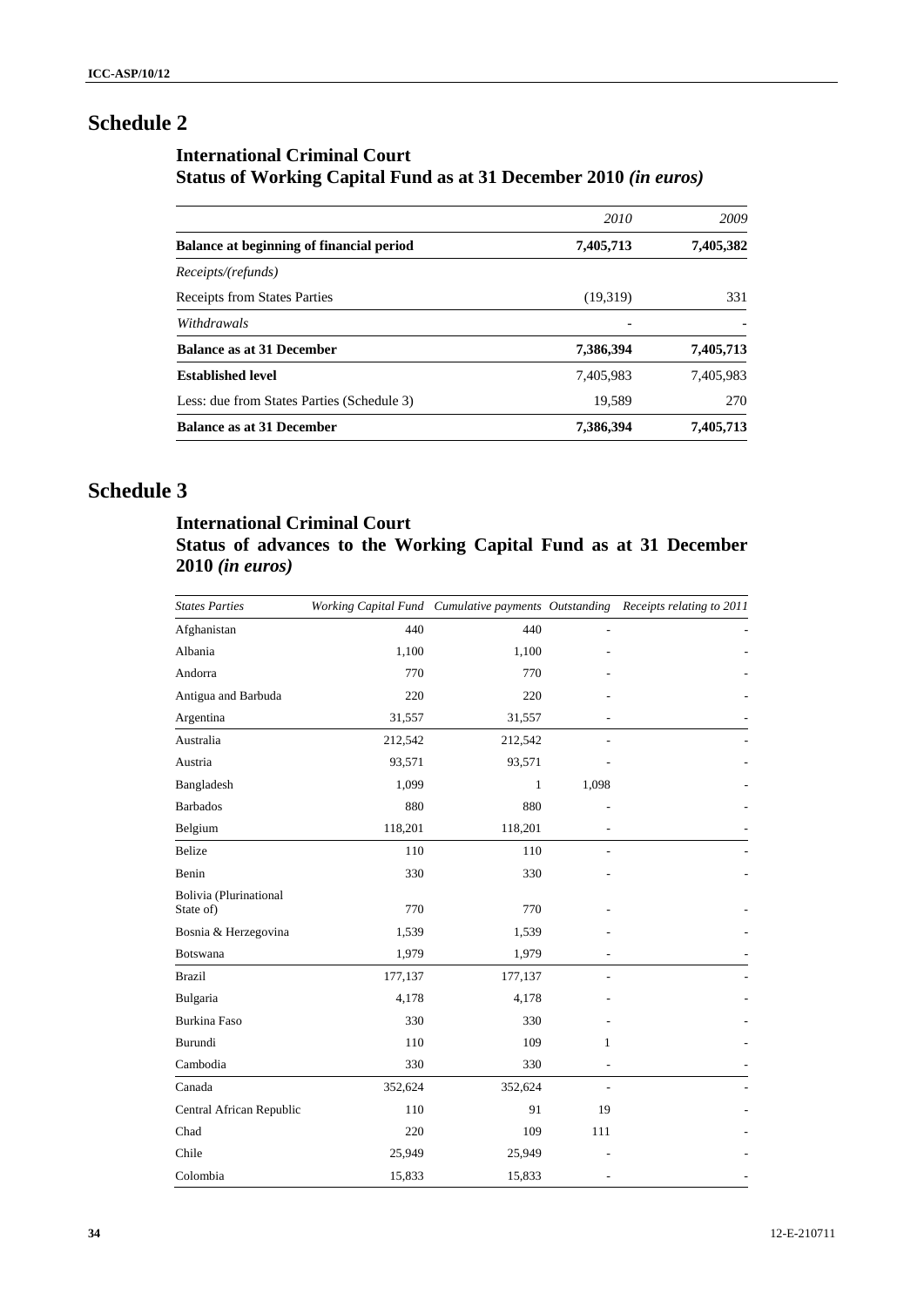| <b>States Parties</b>               |           |           |              | Working Capital Fund Cumulative payments Outstanding Receipts relating to 2011 |
|-------------------------------------|-----------|-----------|--------------|--------------------------------------------------------------------------------|
| Comoros                             | 110       | 109       | $\mathbf{1}$ |                                                                                |
| Congo                               | 330       | 109       | 221          |                                                                                |
| Cook Islands                        | 110       | 49        | 61           |                                                                                |
| Costa Rica                          | 3,738     | 3,738     |              |                                                                                |
| Croatia                             | 10,666    | 10,666    |              |                                                                                |
| Cyprus                              | 5,058     | 5,058     |              |                                                                                |
| Czech Republic                      | 38,374    | 38,374    |              |                                                                                |
| Democratic Republic of<br>the Congo | 330       | 330       |              |                                                                                |
| Denmark                             | 80,926    | 80,926    |              |                                                                                |
| Djibouti                            | 110       | 109       | 1            |                                                                                |
| Dominica                            | 110       | 110       |              |                                                                                |
| Dominican Republic                  | 4,617     | 2,624     | 1,993        |                                                                                |
| Ecuador                             | 4,398     | 4,398     |              |                                                                                |
| Estonia                             | 4,398     | 4,398     |              |                                                                                |
| Fiji                                | 440       | 440       |              |                                                                                |
| Finland                             | 62,234    | 62,234    |              |                                                                                |
| France                              | 673,251   | 673,251   |              |                                                                                |
| Gabon                               | 1,538     | 875       | 663          |                                                                                |
| Gambia                              | 110       | 110       |              |                                                                                |
| Georgia                             | 660       | 660       |              |                                                                                |
| Germany                             | 881,615   | 881,615   |              |                                                                                |
| Ghana                               | 660       | 660       |              |                                                                                |
| Greece                              | 75,979    | 75,979    |              |                                                                                |
| Guinea                              | 220       | (16)      | 236          |                                                                                |
| Guyana                              | 110       | 110       |              |                                                                                |
| Honduras                            | 880       | 547       | 333          |                                                                                |
| Hungary                             | 31,997    | 31,997    |              |                                                                                |
| Iceland                             | 4,618     | 4,618     |              |                                                                                |
| Ireland                             | 54,757    | 54,757    |              |                                                                                |
| Italy                               | 549,662   | 549,662   |              |                                                                                |
| Japan                               | 1,377,729 | 1,377,729 |              |                                                                                |
| Jordan                              | 1,539     | 1,539     |              |                                                                                |
| Kenya                               | 1,319     | 1,319     |              |                                                                                |
| Latvia                              | 4,178     | 4,178     |              |                                                                                |
| Lesotho                             | 110       | 109       | 1            |                                                                                |
| Liberia                             | 110       | 109       | $\mathbf{1}$ |                                                                                |
| Liechtenstein                       | 990       | 990       |              |                                                                                |
| Lithuania                           | 7,147     | 7,147     |              |                                                                                |
| Luxembourg                          | 9,896     | 9,896     |              |                                                                                |
| Madagascar                          | 330       | 219       | 111          |                                                                                |
| Malawi                              | 110       | 109       | $\mathbf{1}$ |                                                                                |
| Mali                                | 330       | 330       |              |                                                                                |
| Malta                               | 1,869     | 1,869     |              |                                                                                |
| Marshall Islands                    | 110       | 109       | $\mathbf{1}$ |                                                                                |
| Mauritius                           | 1,210     | 1,210     |              |                                                                                |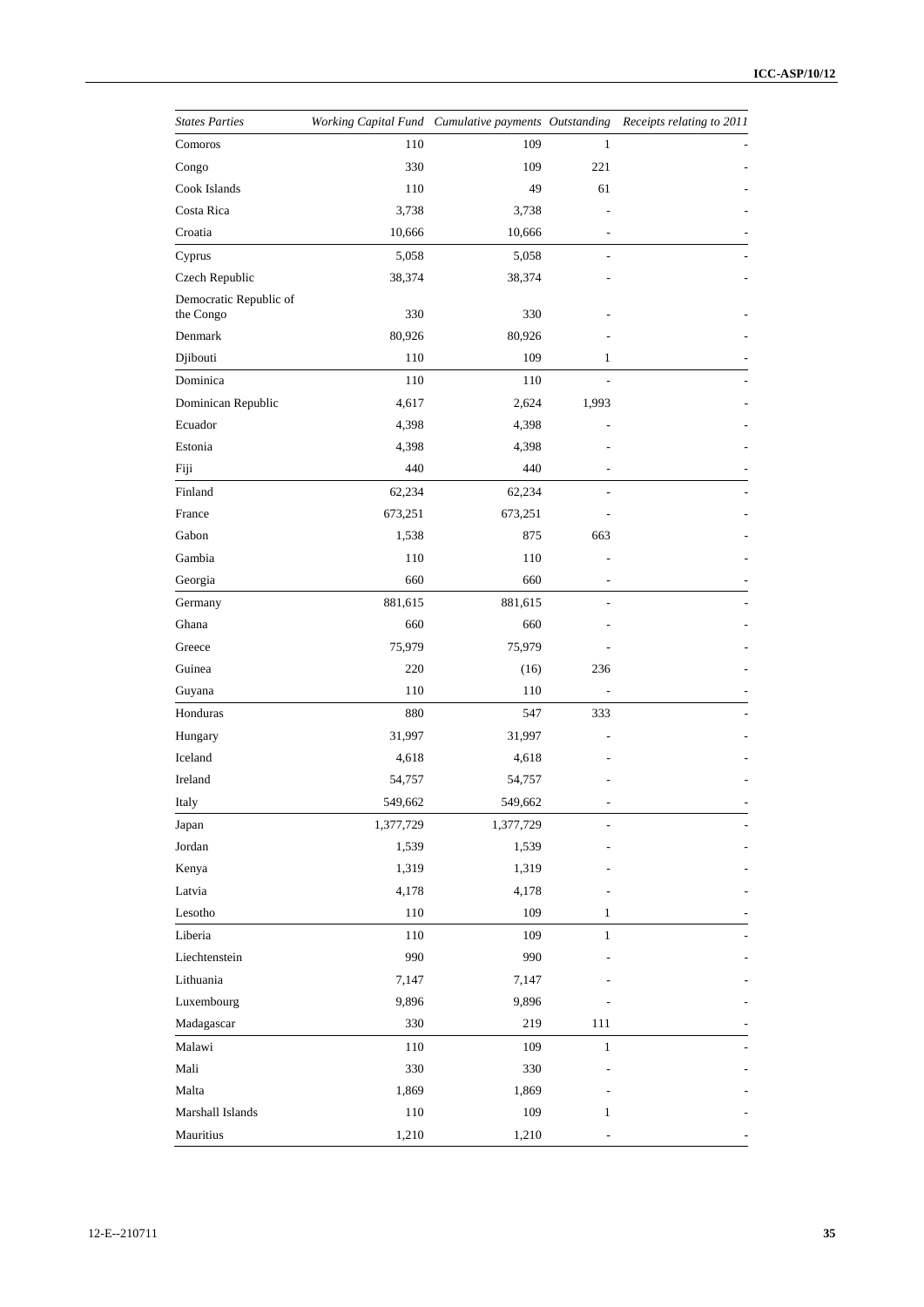| <b>States Parties</b>                    |           |           |        | Working Capital Fund Cumulative payments Outstanding Receipts relating to 2011 |
|------------------------------------------|-----------|-----------|--------|--------------------------------------------------------------------------------|
| Mexico                                   | 259,053   | 259,053   |        |                                                                                |
| Mongolia                                 | 220       | 220       |        |                                                                                |
| Montenegro                               | 440       | 440       |        |                                                                                |
| Namibia                                  | 880       | 880       |        |                                                                                |
| Nauru                                    | 110       | 109       | 1      |                                                                                |
| Netherlands                              | 203,966   | 203,966   |        |                                                                                |
| New Zealand                              | 30,018    | 30,018    |        |                                                                                |
| Niger                                    | 220       | 109       | 111    |                                                                                |
| Nigeria                                  | 8,576     | 8,576     |        |                                                                                |
| Norway                                   | 95,770    | 95,770    |        |                                                                                |
| Panama                                   | 2,419     | 2,419     |        |                                                                                |
| Paraguay                                 | 770       | 770       |        |                                                                                |
| Peru                                     | 9,895     | 8,528     | 1,367  |                                                                                |
| Poland                                   | 91,042    | 91,042    |        |                                                                                |
| Portugal                                 | 56,187    | 56,187    |        |                                                                                |
| Republic of Korea                        | 248,497   | 248,497   |        |                                                                                |
| Romania                                  | 19,462    | 19,462    |        |                                                                                |
| Saint Kitts and Nevis                    | 110       | 110       |        |                                                                                |
| Saint Lucia                              | 110       |           | 110    |                                                                                |
| Saint Vincent and the<br>Grenadines      | 110       | 110       |        |                                                                                |
| Samoa                                    | 110       | 110       |        |                                                                                |
| San Marino                               | 330       | 330       |        |                                                                                |
| Senegal                                  | 660       | 437       | 223    |                                                                                |
| Serbia                                   | 4,068     | 4,068     |        |                                                                                |
| Seychelles                               | 220       |           | 220    |                                                                                |
| Sierra Leone                             | 110       | 110       |        |                                                                                |
| Slovakia                                 | 15,614    | 15,614    |        |                                                                                |
| Slovenia                                 | 11,325    | 11,325    |        |                                                                                |
| South Africa                             | 42,332    | 42,332    |        |                                                                                |
| Spain                                    | 349,325   | 349,325   |        |                                                                                |
| Suriname                                 | 330       | 330       |        |                                                                                |
| Sweden                                   | 116,992   | 116,992   |        |                                                                                |
| Switzerland                              | 124,249   | 124,249   |        |                                                                                |
| Tajikistan                               | 220       | 220       |        |                                                                                |
| The former Yugoslav<br>Rep. of Macedonia | 770       | 770       |        |                                                                                |
| Timor-Leste                              | 110       | 110       |        |                                                                                |
| Trinidad and Tobago                      | 4,838     | 4,838     |        |                                                                                |
| Uganda                                   | 660       | 660       |        |                                                                                |
| United Kingdom                           | 726,139   | 726,139   |        |                                                                                |
| United Rep. of Tanzania                  | 880       | 880       |        |                                                                                |
| Uruguay                                  | 2,969     | 2,969     |        |                                                                                |
| Venezuela (Bolivarian<br>Republic of)    | 34,525    | 21,866    | 12,659 |                                                                                |
| Zambia                                   | 440       | 395       | 45     |                                                                                |
| <b>Total</b> (113 States Parties)        | 7,405,983 | 7,386,394 | 19,589 |                                                                                |

\*) The negative amount for the cumulative payments for Guinea is caused by the refund of the WCF portion of the cash surplus for 2005, being €290.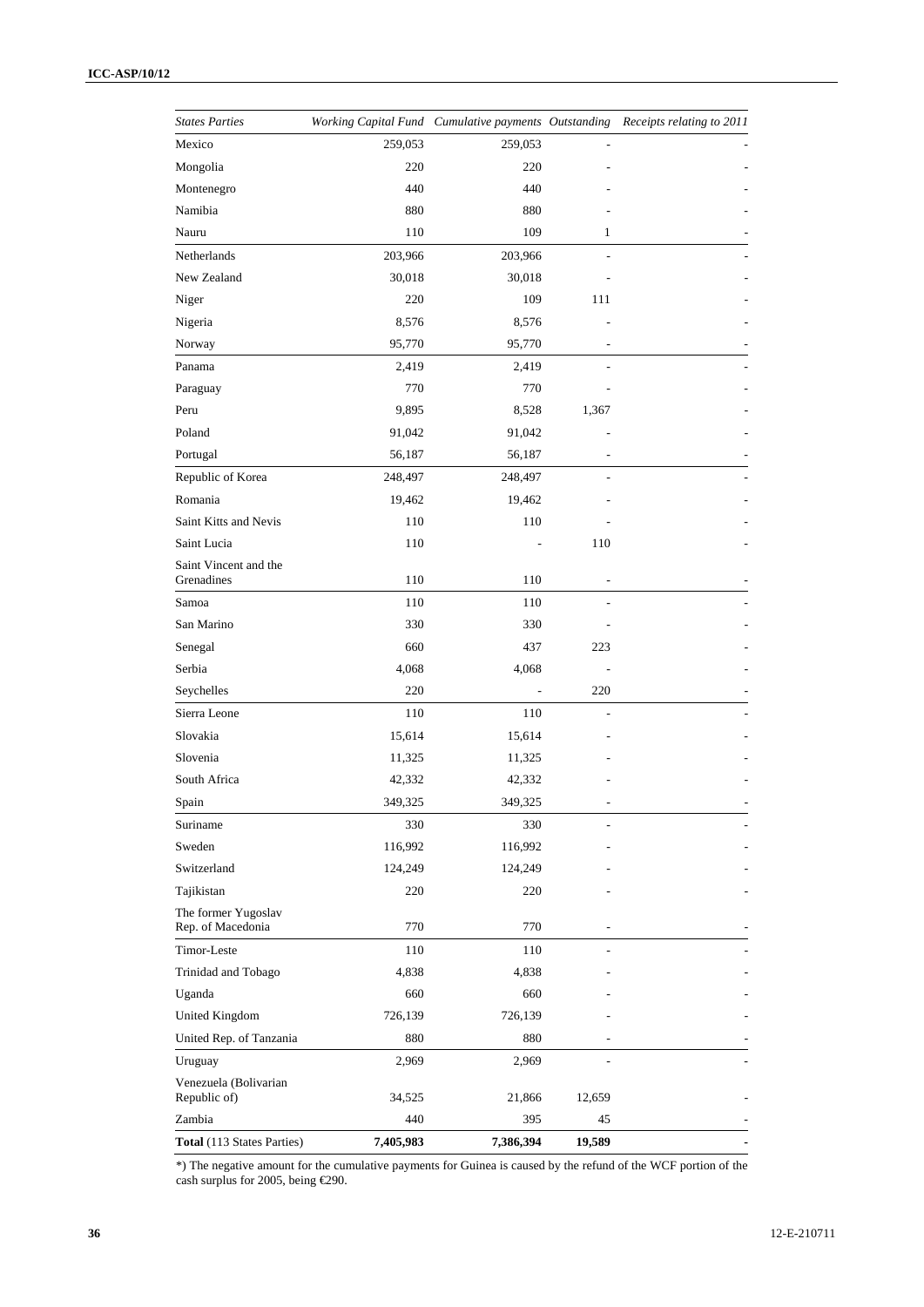# **Schedule 4**

# **International Criminal Court Status of cash surplus as at 31 December 2010** *(in euros)*

|                                                             | 2010          | 2009 restated |
|-------------------------------------------------------------|---------------|---------------|
| Current year                                                |               |               |
| Credits                                                     |               |               |
| Receipts of assessed contributions                          | 97,848,950    | 95,469,325    |
| Miscellaneous income                                        | 464,255       | 1,586,097     |
|                                                             | 98,313,205    | 97,055,422    |
| Charges                                                     |               |               |
| Disbursed expenditures                                      | 95,807,577    | 84,398,821    |
| Unliquidated obligations                                    | 5,722,544     | 7,714,050     |
| Provision for US tax liability                              | 53,156        | 60,161        |
| Provision for doubtful debt                                 | 510,491       |               |
| Provision for ILO cases                                     | 330,690       | 223,700       |
| Annual leave accrual                                        | 567,850       | 358,754       |
| Repatriation grant accrual                                  | 1,506,692     | 1,095,487     |
|                                                             | 104,499,000   | 93,850,973    |
| Provisional cash surplus/(deficit)                          | (6, 185, 795) | 66,428        |
| Contributions receivable                                    | 5,774,350     | 760,575       |
| Excess/(shortfall) of income over expenditure (Statement I) | (411, 445)    | 3,965,024     |
| Adjustment to opening reserve – <i>note</i> 4.5 <i>b</i> )  |               | 3,138,021     |
| Adjusted Excess/(shortfall) of income over expenditure      | (411, 445)    | 827,003       |
| Disposition of prior year's provisional surplus/(deficit)   |               |               |
| Prior year's provisional surplus/(deficit)                  | 66,428        | 11,292,593    |
| Plus: Receipt of prior periods' assessed contributions      | 612,492       | 225,024       |
| Savings on, or cancellation of, prior periods' obligations  | 2,146,787     | 2,161,500     |
| Prior year's cash surplus/(deficit)                         | 2,825,707     | 13,679,117    |
| Total cash surplus (Statement II)                           | 2,414,262     | 14,506,120    |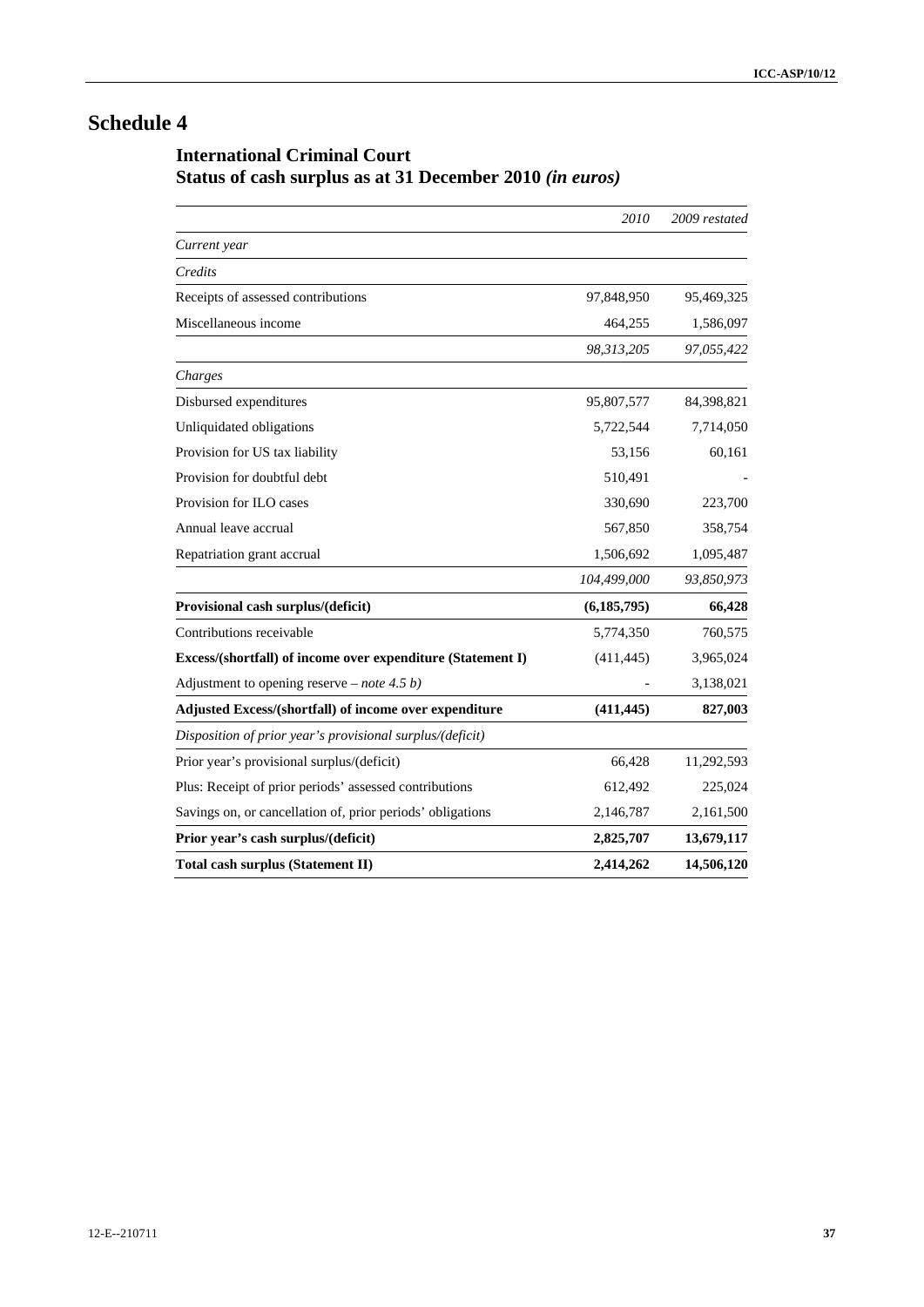# **Schedule 5**

# **International Criminal Court Shares of States Parties in the 2009 cash surplus** *(in euros)*

|                                  | <b>States Parties to the</b> | 2009 scale of      |              |
|----------------------------------|------------------------------|--------------------|--------------|
| <b>States Parties</b>            | Rome Statute since           | assessment         | Surplus      |
| Afghanistan                      | May-03                       | 0.00149            | 42           |
| Albania                          | May-03                       | 0.00891            | 252          |
| Andorra                          | Jul-02                       | 0.01188            | 336          |
| Antigua and Barbuda              | $Jul-02$                     | 0.00297            | 84           |
| Argentina                        | $Jul-02$                     | 0.48267            | 13,639       |
| Australia                        | Sep-02                       | 2.65396            | 74,993       |
| Austria                          | $Jul-02$                     | 1.31733            | 37,224       |
| <b>Barbados</b>                  | Mar-03                       | 0.01337            | 378          |
| Belgium                          | $Jul-02$                     | 1.63664            | 46,247       |
| Belize                           | $Jul-02$                     | 0.00149            | 42           |
| Benin                            | $Jul-02$                     | 0.00149            | 42           |
| Bolivia (Plurinational State of) | Sep-02                       | 0.00891            | 252          |
| Bosnia & Herzegovina             | $Jul-02$                     | 0.00891            | 252          |
| <b>Botswana</b>                  | $Jul-02$                     | 0.02079            | 587          |
| <b>Brazil</b>                    | $Sep-02$                     | 1.30099            | 36,762       |
| Bulgaria                         | $Jul-02$                     | 0.02970            | 839          |
| Burkina Faso                     | $Jul-04$                     | 0.00297            | 84           |
| Burundi                          | $Dec-04$                     | 0.00149            | 42           |
| Cambodia                         | $Jul-02$                     | 0.00149            | 42           |
| Canada                           | $Jul-02$                     | 4.42129            | 124,933      |
| Central African Republic         | $Jul-02$                     | 0.00149            | 42           |
| Chad                             | Jan-07                       | 0.00149            | 42           |
| Chile                            | Sep-09                       | 0.07970            | 2,252        |
| Colombia                         | $Nov-02$                     |                    |              |
|                                  | $Nov-06$                     | 0.15594            | 4,406        |
| Comoros                          |                              | 0.00149            | 42<br>42     |
| Congo                            | Aug-04                       | 0.00149            |              |
| Cook Islands<br>Costa Rica       | $Oct-08$                     | 0.00149            | 42           |
|                                  | $Jul-02$                     | 0.04752            | 1,343        |
| Croatia                          | Jul-02                       | 0.07426            | 2,098        |
| Cyprus                           | $Jul-02$                     | 0.06535            | 1,847        |
| Czech Republic                   | $Oct-09$                     | 0.10433            | 2,948        |
| Democratic Republic of the Congo | $Jul-02$                     | 0.00446            | 126          |
| Denmark                          | $Jul-02$                     | 1.09753<br>0.00149 | 31,013<br>42 |
| Djibouti                         | Feb-03                       |                    |              |
| Dominica                         | Jul-02                       | 0.00149            | 42           |
| Dominican Republic               | Aug-05<br>$Jul-02$           | 0.03564            | 1,007        |
| Ecuador                          |                              | 0.03119            | 881          |
| Estonia                          | $Jul-02$                     | 0.02376            | 671<br>126   |
| Fiji                             | Jul-02                       | 0.00446            |              |
| Finland                          | Jul-02                       | 0.83763            | 23,669       |
| France                           | Jul-02                       | 9.35794            | 264,427      |
| Gabon                            | $Jul-02$                     | 0.01188            | 336          |
| Gambia                           | Sep-02                       | 0.00149            | 42           |
| Georgia                          | Dec-03                       | 0.00446            | 126          |
| Germany                          | $Jul-02$                     | 12.73814           | 359,943      |
| Ghana                            | Jul-02                       | 0.00594            | 168          |
| Greece                           | Aug-02                       | 0.88515            | 25,012       |
| Guinea                           | Oct-03                       | 0.00149            | 42           |
| Guyana                           | Dec-04                       | 0.00149            | 42           |
| Honduras                         | $Sep-02$                     | 0.00743            | 210          |
| Hungary                          | $Jul-02$                     | 0.36238            | 10,240       |
| Iceland                          | $Jul-02$                     | 0.05495            | 1,553        |
| Ireland                          | $Jul-02$                     | 0.66089            | 18,675       |
| Italy                            | $Jul-02$                     | 7.54308            | 213,144      |
| Japan                            | Oct-07                       | 22.00000           | 621,656      |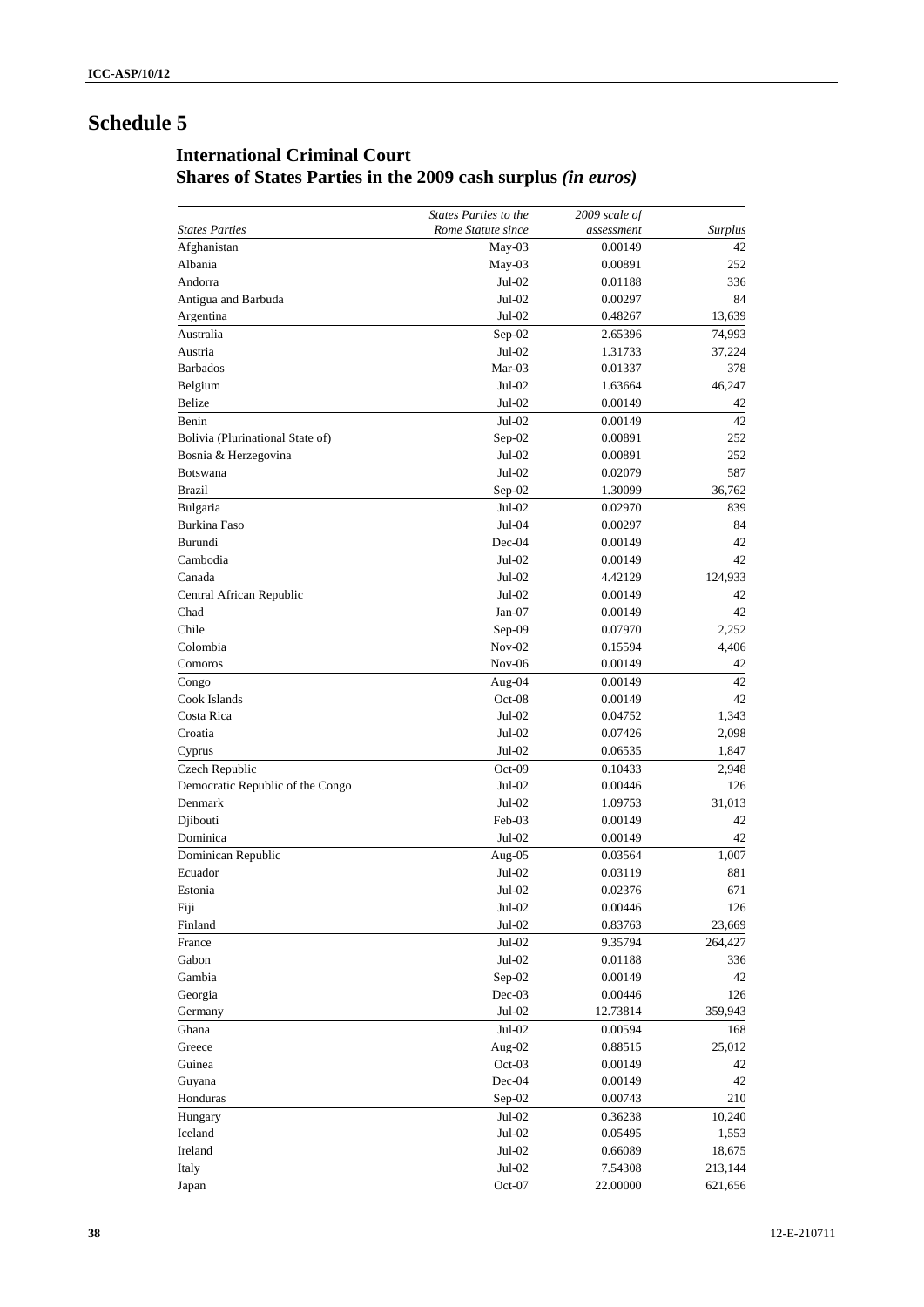|                                       | <b>States Parties to the</b> | 2009 scale of |                |
|---------------------------------------|------------------------------|---------------|----------------|
| <b>States Parties</b>                 | Rome Statute since           | assessment    | <b>Surplus</b> |
| Jordan                                | $Jul-02$                     | 0.01782       | 504            |
| Kenya                                 | $Jun-05$                     | 0.01485       | 420            |
| Latvia                                | $Sep-02$                     | 0.02673       | 755            |
| Lesotho                               | $Jul-02$                     | 0.00149       | 42             |
| Liberia                               | $Dec-04$                     | 0.00149       | 42             |
| Liechtenstein                         | $Jul-02$                     | 0.01485       | 420            |
| Lithuania                             | Aug- $03$                    | 0.04604       | 1,301          |
| Luxembourg                            | $Jul-02$                     | 0.12624       | 3,567          |
| Madagascar                            | $Jun-08$                     | 0.00297       | 84             |
| Malawi                                | $Dec-02$                     | 0.00149       | 42             |
| Mali                                  | $Jul-02$                     | 0.00149       | 42             |
| Malta                                 | Feb-03                       | 0.02525       | 713            |
| Marshall Islands                      | $Jul-02$                     | 0.00149       | 42             |
| Mauritius                             | $Jul-02$                     | 0.01634       | 462            |
| Mexico                                | Jan-06                       | 3.35199       | 94,717         |
| Mongolia                              | $Jul-02$                     | 0.00149       | 42             |
| Montenegro                            | $Jun-06$                     | 0.00149       | 42             |
| Namibia                               | $Sep-02$                     | 0.00891       | 252            |
| Nauru                                 | $Jul-02$                     | 0.00149       | 42             |
| Netherlands                           | $Jul-02$                     | 2.78169       | 78,602         |
| New Zealand                           | $Jul-02$                     | 0.38020       | 10,743         |
| Niger                                 | $Jul-02$                     | 0.00149       | 42             |
| Nigeria                               | $Jul-02$                     | 0.07129       | 2,014          |
| Norway                                | $Jul-02$                     | 1.16139       | 32,817         |
| Panama                                | Jul-02                       | 0.03416       | 965            |
| Paraguay                              | $Jul-02$                     | 0.00743       | 210            |
| Peru                                  | $Jul-02$                     | 0.11584       | 3,273          |
| Poland                                | $Jul-02$                     | 0.74406       | 21,025         |
| Portugal                              | $Jul-02$                     | 0.78267       | 22,116         |
| Republic of Korea                     | Feb-03                       | 3.22723       | 91,192         |
| Romania                               | $Jul-02$                     | 0.10396       | 2,938          |
| Saint Kitts and Nevis                 | $Nov-06$                     | 0.00149       | 42             |
| Saint Vincent and the Grenadines      | $Mar-03$                     | 0.00149       | 42             |
| Samoa                                 | $Dec-02$                     | 0.00149       | 42             |
| San Marino                            | $Jul-02$                     | 0.00446       | 126            |
| Senegal                               | $Jul-02$                     | 0.00594       | 168            |
| Serbia                                | Jul-02                       | 0.03119       | 881            |
| Sierra Leone                          | $Jul-02$                     | 0.00149       | 42             |
| Slovakia                              | Jul-02                       | 0.09356       | 2,644          |
| Slovenia                              | $Jul-02$                     | 0.14257       | 4,029          |
| South Africa                          | $Jul-02$                     | 0.43069       | 12,170         |
| Spain                                 | $Jul-02$                     | 4.40793       | 124,555        |
| Suriname                              | $Oct-08$                     | 0.00149       | 42             |
| Sweden                                | $Jul-02$                     | 1.59060       | 44,946         |
| Switzerland                           | $Jul-02$                     | 1.80594       | 51,031         |
| Tajikistan                            | $Jul-02$                     | 0.00149       | 42             |
| The former Yugoslav Rep. of Macedonia | $Jul-02$                     | 0.00743       | 210            |
| Timor-Leste                           | $Dec-02$                     | 0.00149       | 42             |
| Trinidad and Tobago                   | $Jul-02$                     | 0.04010       | 1,133          |
| Uganda                                | Sep-02                       | 0.00446       | 126            |
| United Kingdom                        | Jul-02                       | 9.86437       | 278,737        |
| United Republic of Tanzania           | $Nov-02$                     | 0.00891       | 252            |
| Uruguay                               | $Sep-02$                     | 0.04010       | 1,133          |
| Venezuela (Bolivarian Rep. of)        | $Jul-02$                     | 0.29703       | 8,393          |
| Zambia                                | Feb-03                       | 0.00149       | 42             |
| <b>Total</b> (110 States Parties)     |                              | 100.00000     | 2,825,707      |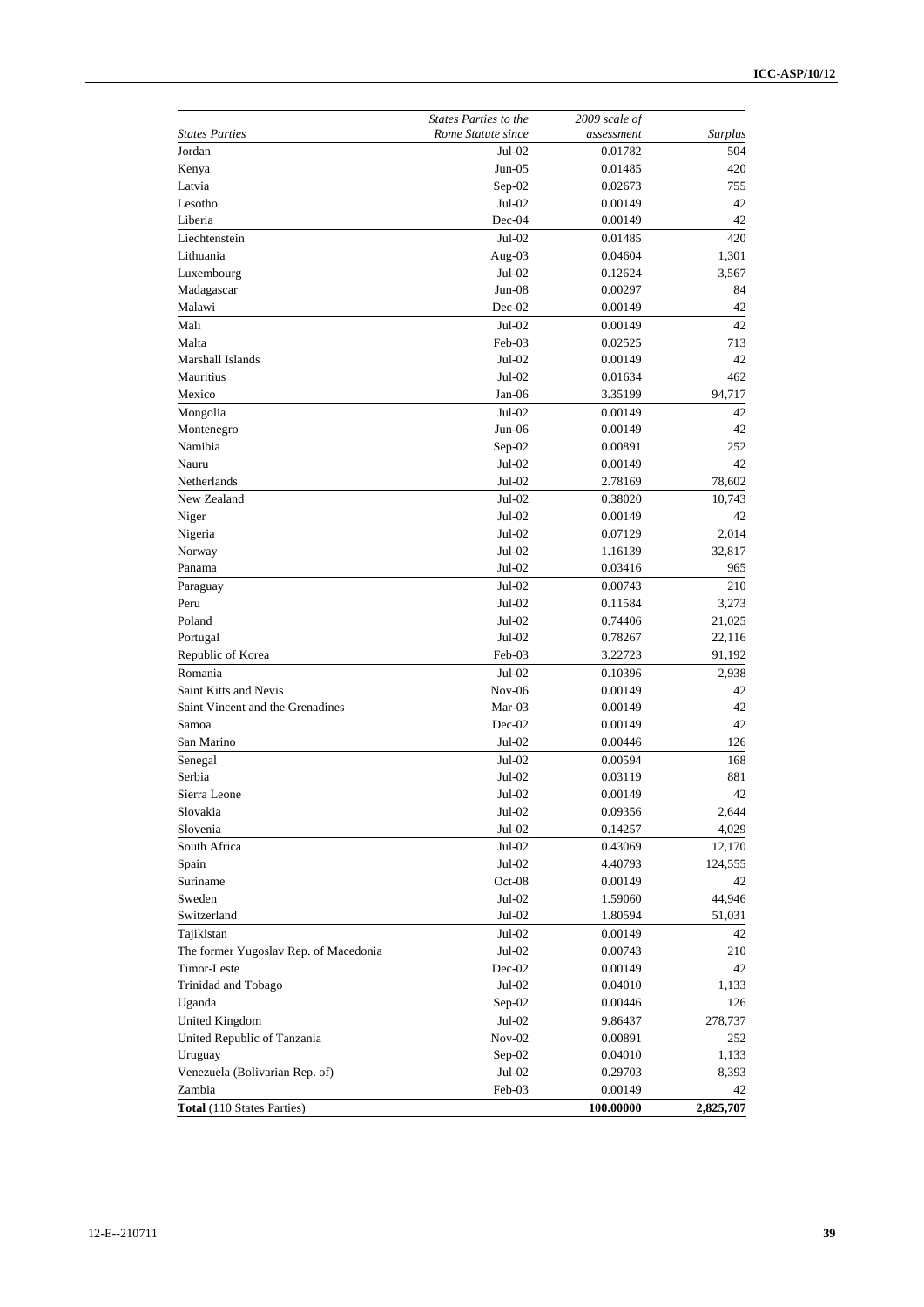# **Schedule 6 International Criminal Court Status of voluntary contributions as at 31 December 2010** *(in euros)*

|                                                   |                             |         |                     |                          | Receipts for Refund to              |        |
|---------------------------------------------------|-----------------------------|---------|---------------------|--------------------------|-------------------------------------|--------|
| Project                                           | Contributor                 | Pledges |                     |                          | Received Outstanding future periods | donors |
| Internship and Visiting Professionals             |                             |         |                     |                          |                                     |        |
| Programme*                                        | European Commission         | 796,092 | 846,581             | (50, 489)                | 210,691                             |        |
|                                                   | Finland                     | 27,300  | 27,300              |                          | 9,100                               | 1,231  |
|                                                   | Norway                      | 20,000  | 20,000              |                          |                                     | 1,855  |
|                                                   | Australia                   | 12,500  | 12,500              |                          |                                     |        |
|                                                   | Netherlands                 | 18,805  | 18,805              |                          | 4,602                               | 270    |
|                                                   | Belgium                     |         |                     |                          |                                     | 7,240  |
|                                                   | Rep. of Korea               | 5,670   | 5,670               |                          | 1,890                               |        |
|                                                   | Switzerland                 | 17,063  | 17,063              |                          | 5,688                               | 4,566  |
| Sub-total                                         |                             | 897,430 | 947,918             | (50, 489)                | 231,969                             | 15,162 |
| <b>Least Developed Countries</b>                  | Australia                   |         | 50,000              |                          |                                     |        |
|                                                   | Finland                     |         | 46,638              |                          |                                     |        |
|                                                   | Ireland                     |         | 25,000              |                          |                                     |        |
|                                                   | Luxembourg                  |         | 20,000              |                          |                                     |        |
|                                                   | Poland                      |         | 10,000              |                          |                                     |        |
| Sub-total                                         |                             |         | 151,638             |                          | $\overline{a}$                      |        |
| Regional Seminar in Yaoundé                       | France                      | 15,000  | 15,000              |                          |                                     |        |
|                                                   | Organisation Internationale |         |                     |                          |                                     |        |
|                                                   | de la Francophonie          | 59,403  | 59,403              |                          |                                     |        |
| Sub-total                                         |                             | 74,403  | 74,403              |                          |                                     |        |
| Dakar Seminar                                     | France                      |         |                     |                          |                                     |        |
|                                                   | Organisation Internationale |         |                     |                          |                                     |        |
|                                                   | de la Francophonie          | 3,580   | 3,580               |                          |                                     |        |
| Sub-total                                         |                             | 3,580   | 3,580               |                          |                                     |        |
| Legal Tools Project                               | European Commission         | 56,236  | 49,987              | 6,249                    | 69,982                              |        |
|                                                   | Finland                     | 35,000  | 35,000              |                          | 35,000                              | 2,528  |
|                                                   | Germany                     | 44,500  | 44,500              |                          |                                     |        |
|                                                   | Netherlands                 | 10,000  | 10,000              |                          | $\overline{a}$                      | 1,909  |
| Sub-total                                         |                             | 145,736 | 139,487             | 6,249                    | 104,982                             | 4,437  |
| Defence Counsel Seminar                           | European Commission         | 78,734  | 64,930              | 13,805                   | 21,643                              |        |
|                                                   | Rep. of Korea               | 17,744  | 17,744              |                          | 5,915                               |        |
|                                                   | Finland                     | 2,700   | 2,700               |                          | 900                                 |        |
|                                                   | Switzerland                 | 2,250   | 1,688               |                          | 563                                 |        |
|                                                   | Netherlands                 | 1,398   | 1,398               |                          | 466                                 |        |
| Sub-total                                         |                             | 102,827 | 88,459              | 13,805                   | 29,486                              |        |
| General trust fund                                | Austria                     |         | 10,000              |                          |                                     |        |
|                                                   | Rep. of Korea               |         | 10,549              |                          |                                     |        |
|                                                   | Uganda                      | 48,370  | 48,370              |                          |                                     |        |
|                                                   | Finland                     | 8,850   | 8,850               |                          |                                     |        |
|                                                   | Belgium                     |         | 35,475              |                          |                                     |        |
| Sub-total                                         |                             | 57,220  | 113,243             |                          |                                     |        |
| Special Fund for Relocations of Witnesses Denmark |                             |         |                     |                          | 131,881                             |        |
|                                                   | Germany                     |         |                     |                          | 200,000                             |        |
|                                                   | United Kingdom              |         |                     | $\overline{\phantom{a}}$ | 234,196                             |        |
| Sub-total                                         |                             |         |                     |                          | 566,077                             |        |
| Family visit for indigent detainees               | Germany                     |         | ۰                   |                          | 85,000                              |        |
| Sub-total                                         |                             |         |                     |                          | 85,000                              |        |
| <b>Total voluntary contributions</b>              |                             |         | 1,281,194 1,518,728 | (30, 436)                | 1,017,514                           | 19,599 |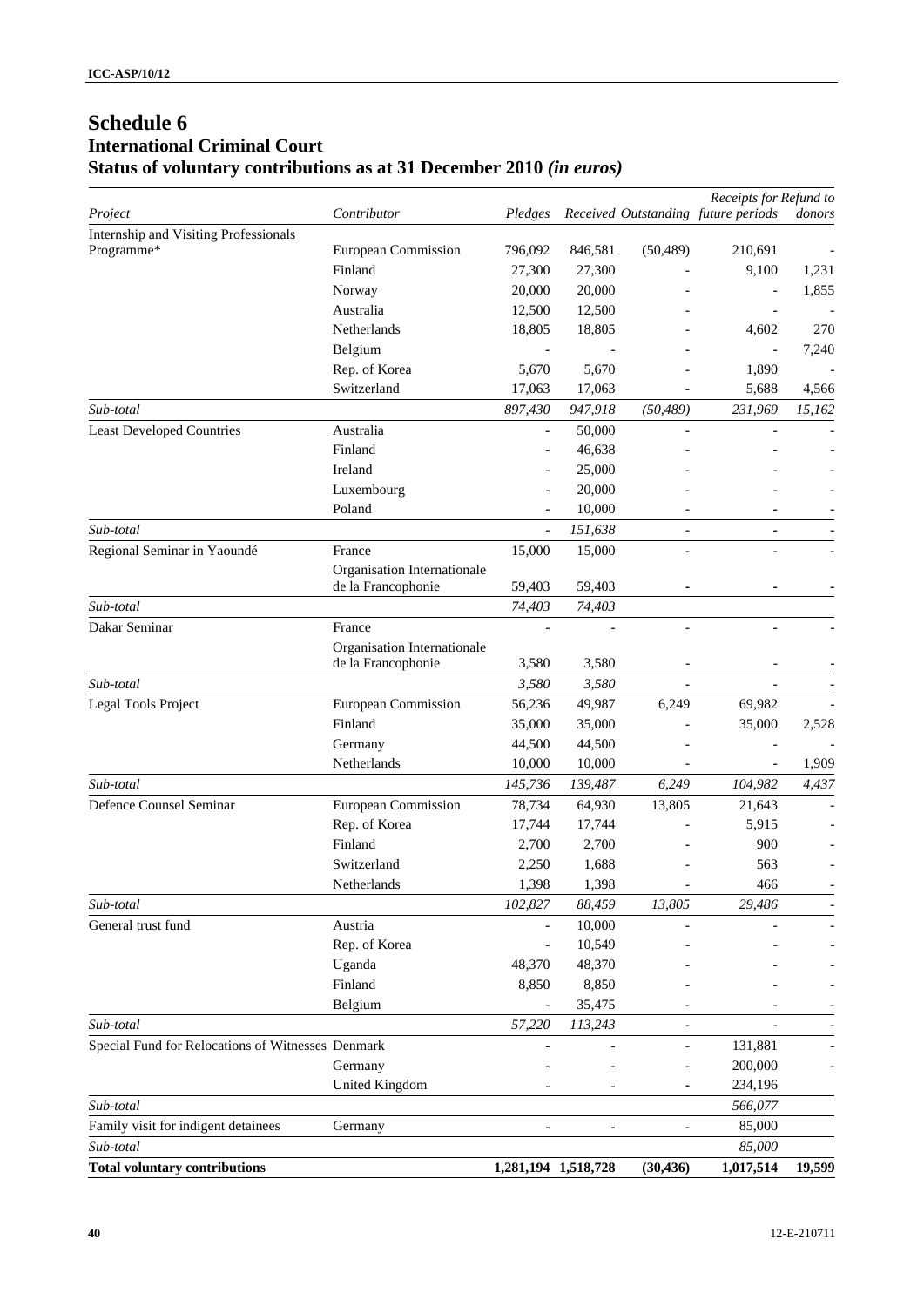# **Schedule 7**

# **International Criminal Court Status of trust funds as at 31 December 2010** *(in euros)*

| <b>Total</b>                                              |                                                             | 191,416 1,518,728 | 1,452,607                     | 125,162                               | (1,622)                  | 1,576,147             | 3,779                     |                                                                                  | 16,618 (19,599)          | 134,796                          |
|-----------------------------------------------------------|-------------------------------------------------------------|-------------------|-------------------------------|---------------------------------------|--------------------------|-----------------------|---------------------------|----------------------------------------------------------------------------------|--------------------------|----------------------------------|
| Family visit for<br>indigent detainees                    |                                                             |                   |                               |                                       |                          |                       |                           |                                                                                  |                          |                                  |
| Special Fund for<br>Relocations                           |                                                             |                   |                               |                                       |                          |                       | 228                       |                                                                                  |                          | 228                              |
| Defence counsel<br>seminar                                | 11,518                                                      | 88,459            | 114,471                       | 1,313                                 | $\overline{\phantom{a}}$ | 115,784               | 125                       | $\overline{\phantom{a}}$                                                         | $\overline{\phantom{a}}$ | (15,682)                         |
| Regional seminar in<br>Yaoundé                            | $\overline{\phantom{a}}$                                    | 74,403            | 40,782                        |                                       | $\overline{\phantom{a}}$ | 40,782                | 48                        | L                                                                                | $\overline{a}$           | 33,669                           |
| Dakar seminar                                             | (1,673)                                                     | 3,580             |                               |                                       |                          |                       | 3                         | 448                                                                              |                          | 2,358                            |
| Judicial Capacity<br>Strengthening<br>Programme           | 2,680                                                       | L,                |                               |                                       |                          |                       | 14                        |                                                                                  |                          | 2,694                            |
| Legal Tools Project                                       | 16,476                                                      | 139,487           | 159,781                       | 7,495                                 |                          | 167,277               | 246                       | 195                                                                              | (4, 437)                 | (15,309)                         |
| <b>Least Developed</b><br>Countries                       | 161,347                                                     | 151,638           | 9,889                         | 84,615                                | ٠                        | 94,504                | 546                       | 1,935                                                                            | ÷,                       | 220,962                          |
| Internship and<br>Visiting<br>Professionals<br>Programme* | 1,068                                                       | 947,918           | 1,070,140                     | 31,739                                | (1,622)                  | 1,100,257             | 2,506                     |                                                                                  | 14,040 (15,162)          | (149, 887)                       |
| General trust fund                                        |                                                             | 113,243           | 57,544                        |                                       |                          | 57,544                | 63                        |                                                                                  |                          | 55,762                           |
| <b>Trust Fund</b>                                         | <b>Balances</b><br>brought<br>forward<br>as at<br>1 January |                   | <b>Receipts Disbursements</b> | Unliquidated Provision<br>obligations | Accruals                 | Total<br>expenditures | <i>Interest</i><br>Earned | Savings on, or<br>cancellation<br>of, prior<br>periods'<br>obligations to donors |                          | Refunds Unencumbered<br>balances |

\* As from 1 April 2010, the full name of the Internship and Visiting Professionals Programme is Strengthening the International Criminal Court reinforcing the principle of complementarity and universality and building a high quality defence.

# **Notes to the financial statements**

# **1. The International Criminal Court and its objectives**

1.1 The International Criminal Court (ICC) was established by the Rome Statute of the International Criminal Court on 17 July 1998, when 120 States participating in the "United Nations Diplomatic Conference of Plenipotentiaries on the Establishment of an International Criminal Court" adopted the Statute. The Court is an independent permanent judicial institution with the power to exercise jurisdiction over perpetrators of the most serious crimes of international concern (genocide, crimes against humanity, war crimes and crimes of aggression once formally defined). The Court has four organs: the Presidency, Chambers (consisting of an Appeals Division, a Trial Division and a Pre-Trial Division), the Office of the Prosecutor and the Registry. In undertaking their tasks, the organs of the Court are guided by the framework set out in the Rome Statute, the Rules of Procedure and Evidence, and other relevant instruments.

The seat of the Court has been established at The Hague in the Netherlands in accordance with article 3 of the Rome Statute. The Court has also established seven field offices to enable it to conduct its field operations. These field offices are operational in Uganda, Democratic Republic of the Congo (2), Chad (2), Central African Republic and, since December 2010, Kenya.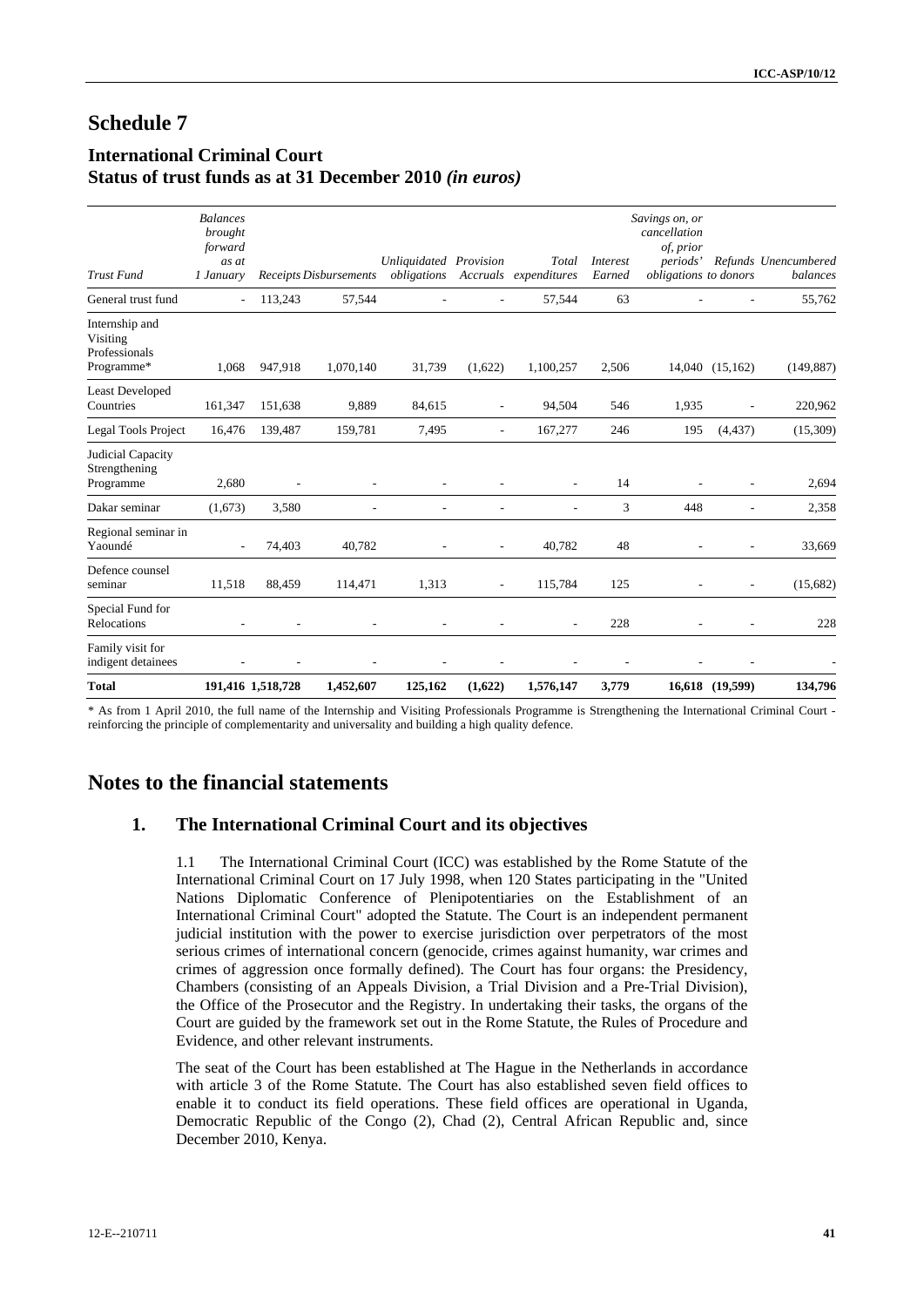For the purposes of the 2010 financial period, the appropriations were divided into seven Major Programmes: the Judiciary (Presidency and Chambers), the Office of the Prosecutor, the Registry, the Secretariat of the Assembly of States Parties, the Secretariat of the Trust Fund for Victims, the Permanent Premises Project Office and the Independent Oversight Mechanism. The composition and objectives pursued by each Major Programme of the Court are as follows:

#### (a) **Presidency**

(i) The Presidency, comprising the President and the First and Second Vice-Presidents.

(ii) To ensure the proper administration of the Court through means of managerial oversight, coordination and cooperation;

(iii) To oversee and support the fair, open and effective conduct of proceedings and to fulfil all exclusive judicial functions assigned to the Presidency;

(iv) To broaden global understanding of and support for the work of the Court by representing it in the international arena.

#### (b) **Chambers**

(i) The Chambers, comprising an Appeals Division, a Trial Division and a Pre-Trial Division; the Appeals Division is composed of the President and four other judges; the Trial Division is composed of not less than six judges, as is the Pre-Trial Division.

(ii) To ensure the conduct of fair, effective and open proceedings, safeguarding the rights of all parties.

#### (c) **Office of the Prosecutor**

The Office of the Prosecutor, which acts independently as a separate organ of the Court, is responsible for the investigation and prosecution of crimes within the jurisdiction of the Court.

(ii) To promote national efforts and international cooperation to prevent and punish genocide, crimes against humanity and war crimes;

(iii) To build universal consensus on the principles and purposes of the Rome Statute.

#### (d) **Registry**

(i) To provide efficient, effective and high-quality judicial and administrative support services to the Presidency and Chambers, the Office of the Prosecutor, the defence, and victims and witnesses;

(ii) Management of the internal security of the Court;

(iii) The implementation of mechanisms to assist and safeguard the rights of victims, witnesses and defence.

#### (e) **Secretariat of the Assembly of States Parties**

In its resolution ICC-ASP/2/Res.3 adopted in September 2003, the Assembly of States Parties established the Secretariat of the Assembly of States Parties (the Secretariat), to begin its operations on 1 January 2004. The Secretariat, which provides the Assembly and its Bureau, the Credentials Committee, the Committee on Budget and Finance, the Special Group on the Crime of Aggression, as well as, upon explicit decision by the Assembly, any subsidiary body that may be established by the Assembly, with independent substantive servicing as well as administrative and technical assistance.

(i) To organize conferences of the Assembly and meetings of the subsidiary bodies of the Assembly, including the Bureau and the Committee on Budget and Finance;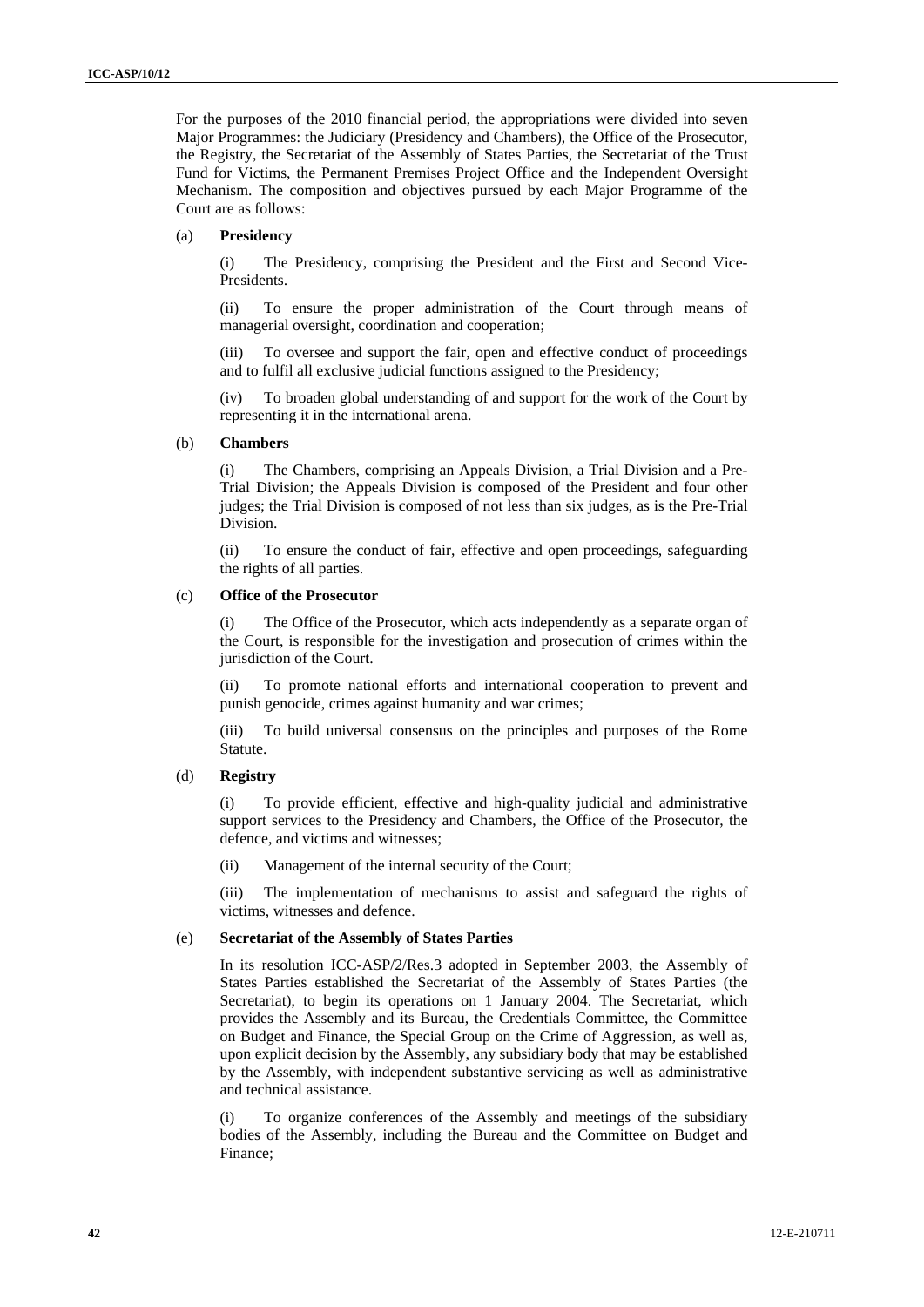(ii) To assist the Assembly, including its Bureau and subsidiary bodies in all matters relating to their work, with particular emphasis on the effective scheduling and procedurally correct conduct of meetings as well as consultations;

(iii) To enable the Assembly and its subsidiary bodies to carry out their mandate more effectively by providing them with high-quality substantive secretariat servicing and support, including technical secretariat services.

### (f) **Secretariat of the Trust Fund for Victims**

The Secretariat of the Trust Fund for Victims administers the Trust Fund for Victims and offers administrative support to the Board and its meetings. For more information regarding the Trust Fund for Victims, please refer to the Financial Statements of 2010 for the Trust Fund for Victims which was established by the Assembly of States Parties in its resolution ICC-ASP/1/Res.6.

#### (g) **Permanent Premises Project Office**

In annex IV and V of resolution ICC-ASP/6/Res.1, the Assembly of States Parties decided to establish the Project Director's Office within the annual proposed programme budget of the Court to cover the staff costs and other operational costs related to the Permanent Premises Project. The Project Director's Office operates under the full authority of the Assembly of State Parties, it reports directly to and is accountable to the Assembly through the Oversight Committee. For more information regarding the Permanent Premises Project, please refer to note 14 of these financial statements.

### (h) **Independent Oversight Mechanism**

By resolution ICC-ASP/8/Res.1 the Assembly of State Parties established the Independent Oversight Mechanism (IOM) as a new Major Programme. This Independent Oversight Mechanism shall be co-located with (but not integrated into or subordinated to) the Office of Internal Audit at the seat of the Court in The Hague. The scope of the Independent Oversight Mechanism, as envisaged under article 112, paragraph 4, of the Rome Statute includes investigation, evaluation and inspection.

# **2. Summary of significant accounting and financial reporting policies**

2.1 The accounts of the International Criminal Court are maintained in accordance with the Financial Regulations and Rules of the Court, as adopted by the Assembly of States Parties at its first session in September 2002, and amendments thereto. The accounts of the Court are currently in conformity with the United Nations System Accounting Standards. These notes form an integral part of the Court's financial statements.

2.2 **Fund accounting**: the organization's accounts are maintained on a fund accounting basis. Separate funds for general or special purposes may be established by the Assembly of States Parties, trust funds and special accounts funded wholly by voluntary contributions may be established and closed by the Registrar.

2.3 **Financial period**: the financial period of the organization is one calendar year, unless otherwise decided by the Assembly of States Parties.

2.4 **Accrual basis**: with the exception of voluntary contributions, as defined in subparagraph 2.16(b) below, income, expenditure, assets and liabilities are recognized on an accrual basis.

2.5 **Historical cost basis**: the accounts are prepared on the historical cost basis of accounting and are not adjusted to reflect the effects of changing prices for goods and services.

2.6 **Currency of accounts and treatment of exchange rate movements**: the accounts of the organization are presented in euros. Accounting records kept in other currencies are converted into euros at the United Nations operational rate of exchange in effect at the date of the financial statement. Transactions in other currencies are converted into euros at the United Nations operational rate of exchange in effect at the date of transaction.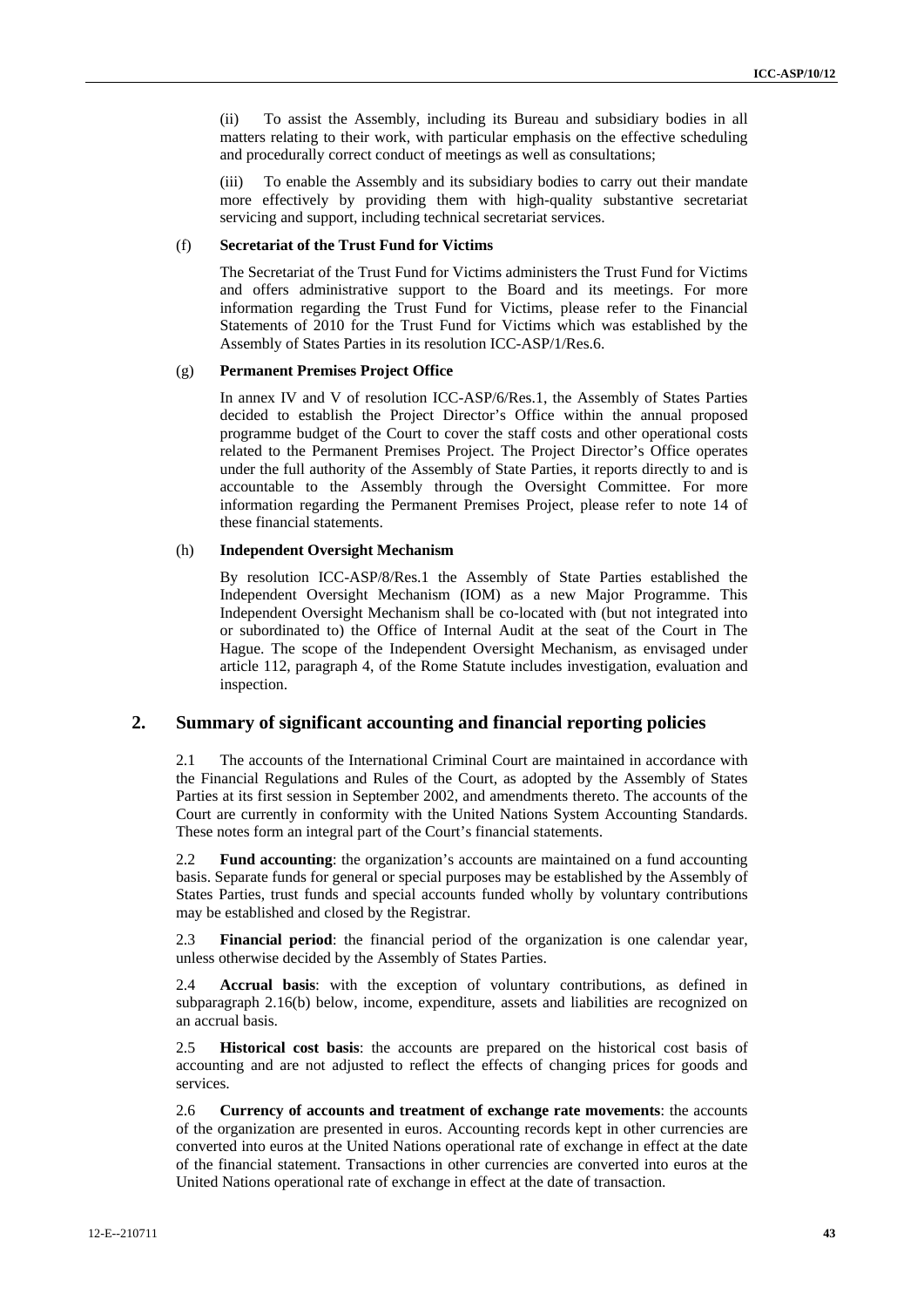Exchange rate gains and losses are treated as follows:

(a) Realized gains and losses resulting from the purchase of other currencies are recorded as miscellaneous income;

(b) Realized losses on transactions are reflected in the expenditures of the main programme;

(c) Unrealized gains and losses resulting from the revaluation of cash and other assets and liabilities are recorded as a provision in the balance sheet. At year-end, a cumulative net gain is left as a provision in the balance sheet, whereas a net loss is specifically provided for and recorded as expenditure;

(d) Unrealized gains and losses relating to the revaluation of unliquidated obligations are recorded as expenditure and adjusted in the corresponding programme budgets.

2.7 **The General Fund** was established for the purpose of accounting for the expenditures of the Court. The General Fund includes assessed contributions, funds provided by the United Nations, voluntary contributions, miscellaneous income and advances made from the Working Capital Fund to finance expenditures.

2.8 **The Working Capital Fund** is the fund established to ensure capital for the Court to meet short-term liquidity problems pending receipt of assessed contributions. The amount of the Working Capital Fund is determined by the Assembly of States Parties for each financial period and is assessed in accordance with the scale of assessments used for the appropriations of the Court, in accordance with financial regulation 6.2.

2.9 **The Contingency Fund** in the maximum amount of €10,000,000 was established by the Assembly of States Parties in September 2004 to be effective 1 January 2005, to ensure that the Court can meet:

(a) Costs associated with an unforeseen situation following a decision by the Prosecutor to open an investigation; or

(b) Unavoidable expenses for developments in existing situations that could not be foreseen or could not be accurately estimated at the time of adoption of the budget; or

(c) Costs associated with an unforeseen meeting of the Assembly of States Parties.

The level of the Contingency Fund is determined by the Assembly of States Parties and is financed by assessed contributions or by applying cash surpluses, as determined by the Assembly of States Parties.

2.10 **The trust funds and special accounts** are established and closed by the Registrar, and are reported to the Presidency and, through the Committee on Budget and Finance, to the Assembly of States Parties. They are funded wholly by voluntary contributions in accordance with specific terms and agreements with the donors.

Reserve accounts and special accounts funded wholly or in part by assessed contributions may be established by the Assembly of States Parties.

#### 2.11 **The Permanent Premises Project is funded by:**

a) Ministry of Foreign Affairs of the host State Netherlands: through the provision to the Court of a loan of up to a maximum of €200 million, to be repaid over a period of 30 years at an interest rate of 2.5 per cent, on the basis of annex II to resolution ICC-ASP/7/Res.1. The interest is to be paid annually, as of the first utilization of the host State loan. Repayment of the loan, through regular annual instalments, will commence after expiration of the existing or future leases of the interim premises. In the event of the  $\epsilon 200$ million not being fully utilized at the end of the project, the host State will reduce the amount of the loan to be repaid by an amount that corresponds to 17.5 per cent.

b) Assessed contributions based on the principles laid out in resolution ICC-ASP/7/Res.1, annex III for one-time payments of the assessed share.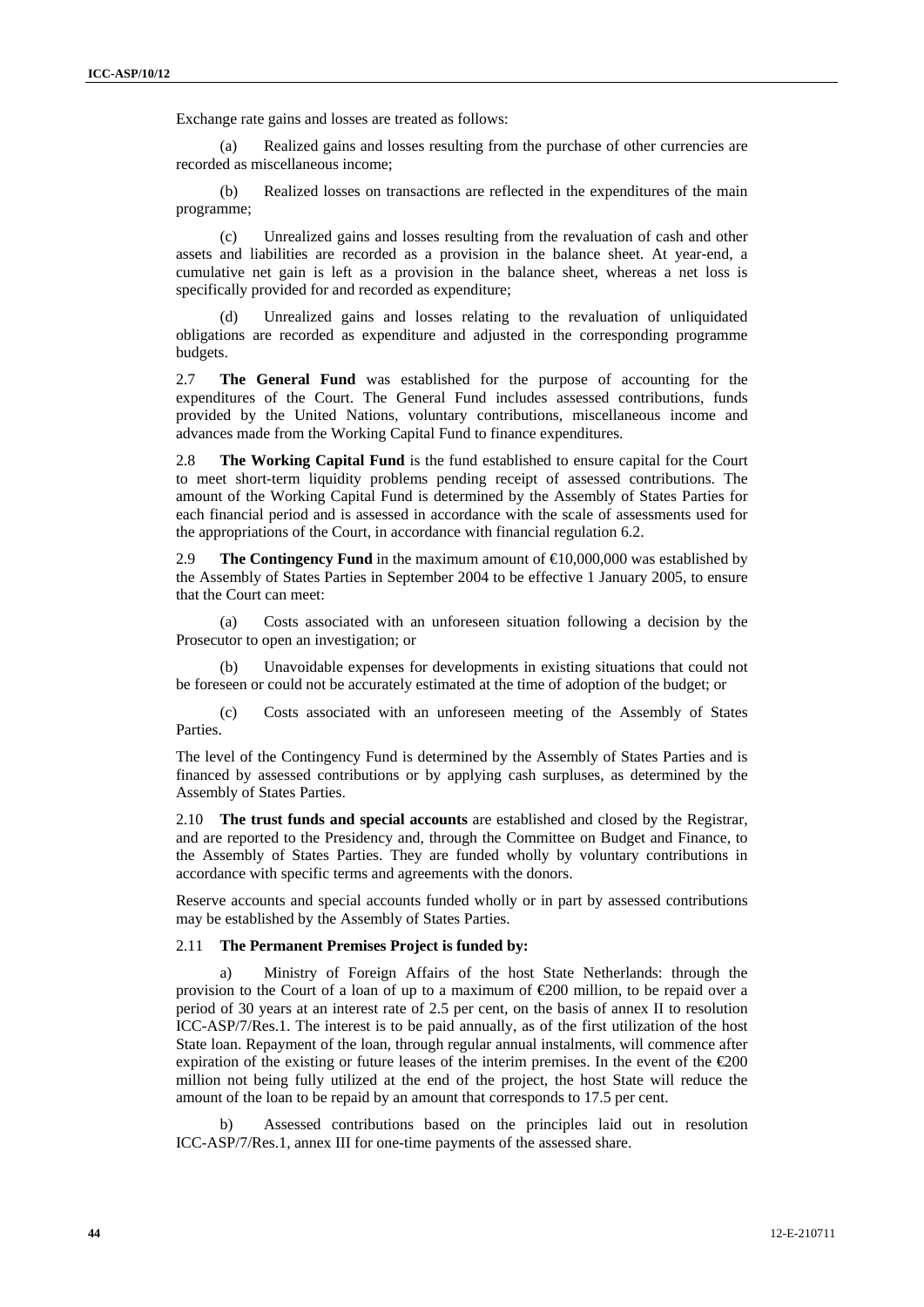c) Voluntary contributions from governments, international organizations, individuals, corporations and other entities, in accordance with annex VI of ICC-ASP/6/Res.1 adopted by the Assembly of States Parties on the establishment of a permanent premises construction trust fund.

d) Alternative resources as the Assembly of States Parties may decide to allocate.

### 2.12 **Assessed contributions:**

(a) In accordance with financial regulation 5.2, the appropriations are assessed to States Parties in accordance with the scale of assessments adopted by the United Nations for its regular budget, adjusted to reflect differences in membership between the United Nations and the Court;

(b) In accordance with financial regulation 5.8, payments made by a State Party are credited first to the Working Capital Fund and then to the contributions due to the General Fund, and then to the Contingency Fund, in the order in which the State Party was assessed;

(c) Contributions paid in other currencies are converted into euros at the rate of exchange in effect at the date of payment;

New States Parties to the Rome Statute are assessed for the year in which they became States Parties for the Working Capital Fund and the regular budget, in accordance with financial regulation 5.10.

2.13 **Surpluses due to States Parties** for a given financial period are funds arising from:

- (a) Unencumbered balances of appropriations;
- (b) Savings on, or cancellation of, prior periods' obligations;
- (c) Contributions resulting from the assessment of new States Parties;
- (d) Revisions to the scale of assessments taking effect during the financial year; and
- (e) Miscellaneous income as defined in subparagraph 2.16(e) below.

Unless otherwise determined by the Assembly of States Parties, surpluses at the end of the financial period, after deducting therefrom any assessed contributions for that financial period which remain unpaid, are apportioned to the States Parties based on the scale of assessments applicable for the financial period to which the surplus relates. As of 1 January following the year in which the audit of the accounts of the financial period is completed, the amount of surplus apportioned to a State Party is surrendered if its contribution for that financial period has been paid in full. In such cases, the credit is used to offset, in whole or in part, contributions due to the Working Capital Fund and assessed contributions due for the calendar year following the financial period to which the surplus relates.

2.14 **Reserve for unpaid assessed contributions:** a reserve in the amount of assessed contributions remaining unpaid for prior financial periods is shown on the balance sheet as a deduction from the cumulative surplus.

2.15 **Contributions received in advance:** contributions received in advance are shown on the balance sheet as a liability. Contributions received in advance are applied in the following financial period, first against any advances due to the Working Capital Fund and second, to the assessed contributions.

2.16 **Income:** the organization's income consists of:

Assessed contributions: for the purposes of the financial statements, income is recognized when the assessments to the States Parties of the adopted programme budget have been approved by the Assembly of States Parties;

Voluntary contributions are recorded as income on the basis of a written commitment to pay monetary contributions during the current financial year, except where contributions are not preceded by a pledge. For these funds, income is recorded at the time that the actual contributions are received from the donors;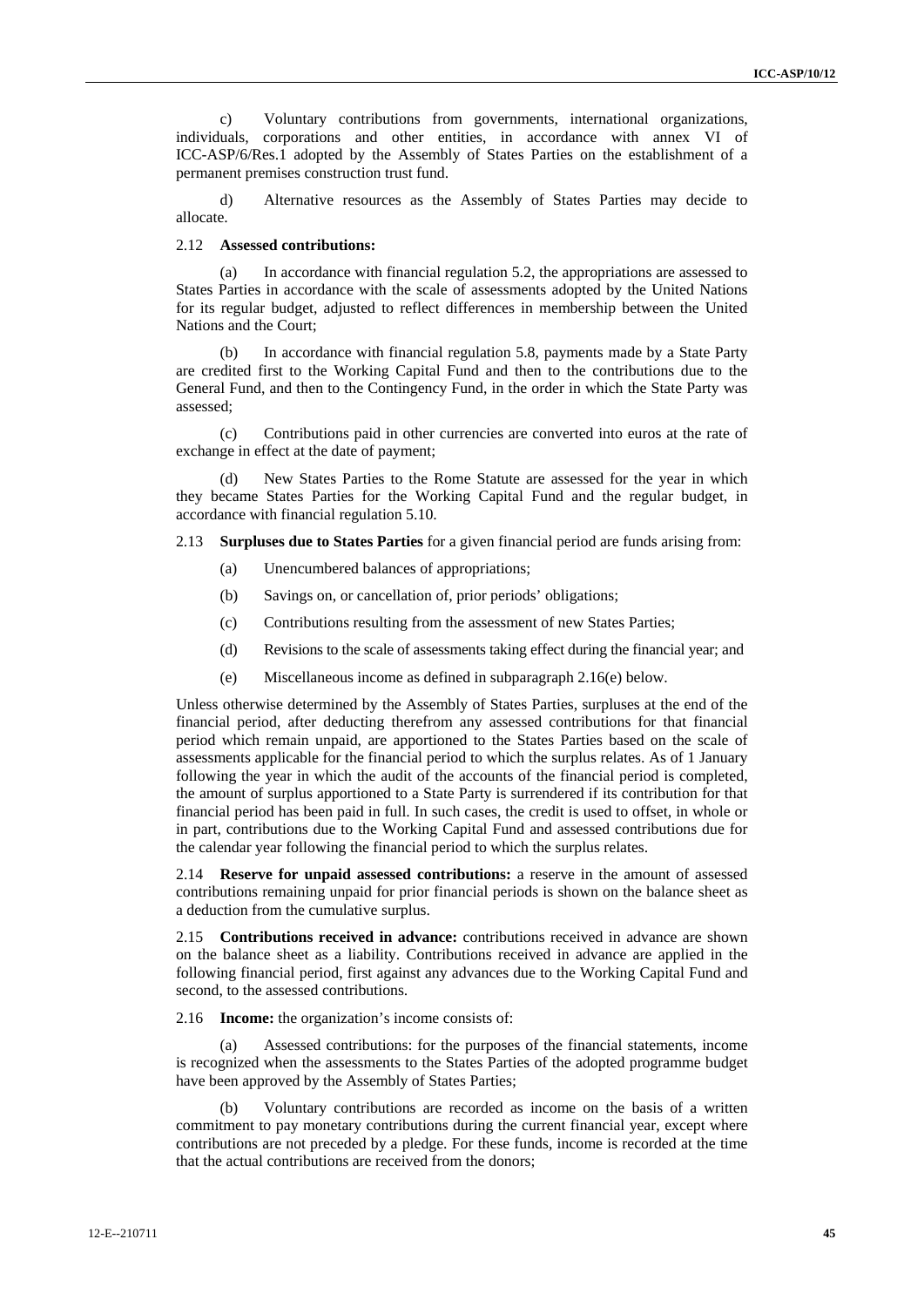(c) Permanent Premises Project contributions received as one-time payments contributions are recorded as income at the time that the actual contributions are received from the States Parties;

(d) Funds provided by the United Nations in accordance with article 115, subparagraph (b), of the Rome Statute;

(e) Miscellaneous income includes:

(i) Refunds of actual expenditures incurred in prior financial periods;

(ii) Interest income includes all interest earned on deposits in interestbearing bank accounts and time deposits;

(iii) Income derived from investments of the General Fund, the Working Capital Fund and the Contingency Fund;

(iv) At the end of the financial period, a net positive balance of the account for loss or gain on exchange resulting from currency exchange, or revaluation and devaluation of currency is credited to miscellaneous income, a net negative balance is charged to the relevant expenditure account;

(v) Proceeds from the sale of property and;

(vi) Voluntary contributions for which no purpose is specified.

#### 2.17 **Expenditure:**

(a) Expenditures are incurred against authorized allotments in accordance with financial rule 104.1. Total expenditures reported include disbursement expenditures and unliquidated obligations;

(b) Expenditures incurred for non-expendable property are charged to the budget of the period when acquired and are not capitalized, inventory of such non-expendable property is maintained at the historical cost;

(c) Obligations pertaining to future financial periods are recorded against a deferred charge account, in accordance with financial rule 111.7.

2.18 **Unliquidated obligations** are commitments entered into that have not been disbursed during the financial period. Obligations are based on a formal contract, agreement, purchase order or other form of undertaking, or on a liability recognized by the Court. Current period obligations remain valid for 12 months after the end of the financial year to which they relate.

#### 2.19 **Provision for pension liabilities for judges:**

During its seventh session, held from 9 to 13 October 2006, the Committee on Budget and Finance recommended that the Court should accept the tender of Allianz/NL to provide the judges' pension scheme. The CBF recommendation was accepted by the Assembly during its fifth session (see ICC-ASP/5/32, part II.D, paragraph 31). Allianz have been appointed as the Judges Pension Scheme Administrators and the commencement date for the contract is 31 December 2008.

In 2010, the Court pays Allianz an annual premium of  $E$ ,059,670. Based on the premium paid the scheme is a defined benefit scheme which provides the following benefits for scheme members: a defined retirement pension for judges after the completion of the nineyear term (pro-rated if nine-year term is not completed); the surviving spouse pension of 50 per cent of the judge's entitlement and a disability pension for judges aged 65 and under.

2.20 **Cash and term deposits** comprise funds held in interest-bearing bank accounts, time deposits and call accounts.

2.21 **Deferred income** includes pledged contributions for future financial periods and other income received but not yet earned.

2.22 **Prepaid expenses comprise:** That portion of the education grant advance which is assumed to pertain to the scholastic year completed at the date of the financial statement is reported as prepaid expenses for the purposes of the balance sheet statement only. The full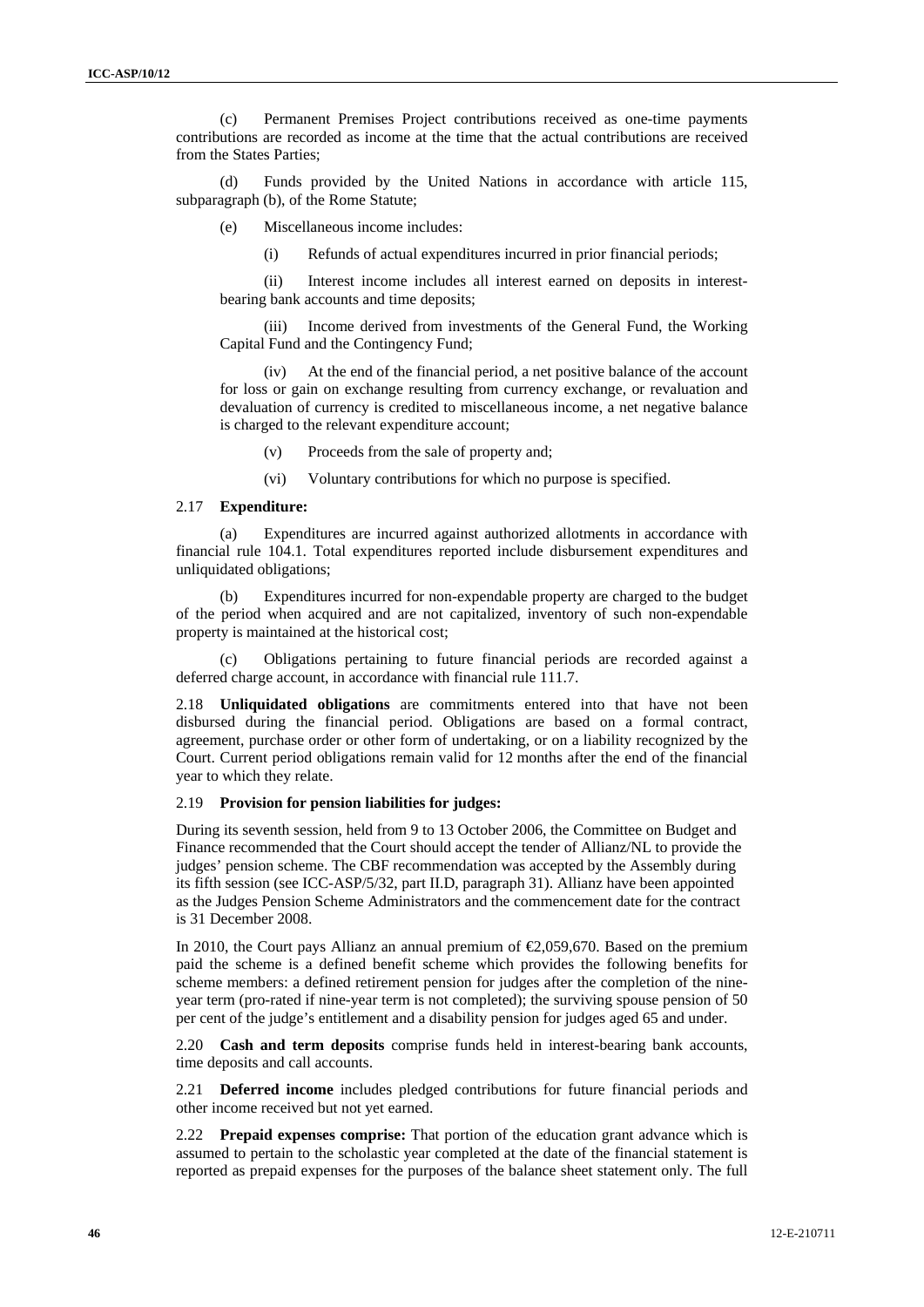amount of the advance is maintained in the accounts receivable of staff members and officials of the Court until the required evidence of entitlement is produced, at which time the budgetary account is charged and the advance settled.

The following methods of estimating the liability are in line with International Standards for employee benefits, where the underlying principle is that the cost of providing employee benefits should be recognized in the period in which the benefit is earned by the employee, rather than when it is paid or payable.

2.23 **Repatriation grant liability:** internationally recruited staff members who separate become entitled to repatriation grants after one year of service. Similarly, judges become entitled to receive a relocation allowance after five years of service, upon termination of duty.

2.24 **Change in accounting policy for the annual leave accrual:** in 2010, the Court changed its accounting policy for the treatment of untaken annual leave balance for Court staff members and elected officials. In previous periods this estimate was only disclosed in a note to the financial statements. The Court has now decided to recognize the costs of untaken annual leave by Court employees at 31 December 2010. Management judges that the new policy is preferable because it results in a more transparent treatment of the costs related to annual leave. The 2009 financial statements have been restated to reflect this change of accounting policy in the opening reserve of 2009 by  $\epsilon$ ,138,021 which represents the accumulated annual leave accrual for all staff members of the Court since its start in 2002. The costs related to untaken annual leave of 2009 has been recognized as an expenditure of  $\text{\textsterling}58,754$  in the income statement of 2009. This adjustment to the 2009 opening reserve has an impact on the calculation of the 2009 cash surplus which has been restated in schedule 4. The amount accrued for 2010 is recognized as an expenditure of €567,850 in the income statement of 2010.

2.25 **Contingent liabilities,** if any, are disclosed in the notes to the financial statements.

2.26 **United Nations Joint Staff Pension Fund (UNJSPF)**: in accordance with decision ICC-ASP/1/Decision 3 of the Assembly of States Parties and United Nations General Assembly resolution 58/262 adopted on 23 December 2003, the Court became a member organization of the UNJSPF with effect from 1 January 2004. The UNJSPF provides retirement, death, disability and related benefits to Court staff.

The Pension Fund is a funded defined benefit plan. The financial obligation of the organization to the Fund consists of its mandated contribution at the rate established by the United Nations General Assembly of 15.8 per cent of pensionable remuneration, together with any share of any actuarial deficiency payments under article 26 of the Regulations of the Fund. Such deficiency payments are only payable if and when the United Nations General Assembly has invoked the provision of article 26, following determination that there is a requirement for deficiency payments based on an assessment of the actuarial sufficiency of the Fund as of the valuation date. At the time of this report, the United Nations General Assembly has not invoked this provision.

# **3. The International Criminal Court (statements I-IV)**

3.1 The financial period of the organization is one calendar year unless otherwise decided by the Assembly of States Parties.

3.2 Statement I reports the income and expenditure and changes in reserve and fund balances during the financial period. It includes the calculation of the excess or shortfall of income over expenditure for the current period and prior period adjustments of income or expenditure.

3.3 Statement II shows the assets, liabilities, reserves and fund balances as at 31 December 2010, the value of non-expendable property is excluded from the assets (see note 6).

3.4 Statement III is the cash flow summary statement prepared using the indirect method of International Accounting Standard 7.

3.5 Statement IV reports on expenditures against the appropriation approved for the financial period.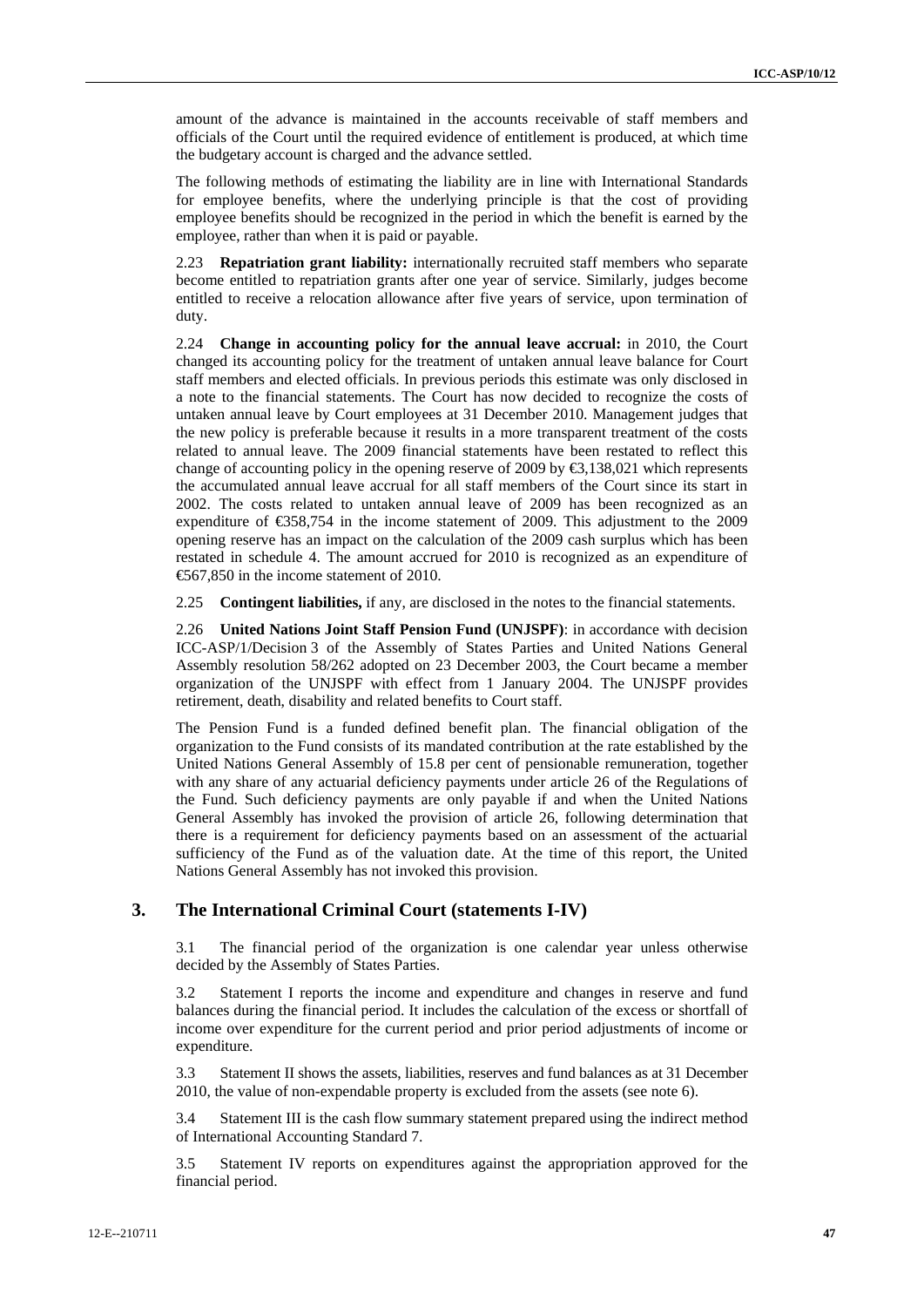# **4. General Fund, Working Capital Fund and Contingency Fund**

4.1 **Assessed contributions:** the Assembly of States Parties, in its resolution ICC-ASP/8/Res.7, approved the funding of the appropriations of the Court for the financial period 1 January to 31 December 2010 in the total amount of €103,623,300. As at 31 December 2010, there were 113 States Parties to the Rome Statute.

4.2 **Interest income:** interest in the amount of €343,042 represents interest accrued on the Court's bank accounts for the General Fund, the Working Capital Fund and the Contingency Fund.

4.3 **Miscellaneous income:** the total miscellaneous income of €121,214 represents the following:

#### **Table 1: Details of miscellaneous income (in euros)**

| Miscellaneous income                                       | Amount (euros) |
|------------------------------------------------------------|----------------|
| Refund of expenditures incurred in prior financial periods | 70.597         |
| Miscellaneous income                                       | 50.617         |
| <b>Total</b>                                               | 121,214        |

4.4 **Expenditures:** the total amount of expenditures, €104,499,000, comprises total disbursements of  $\Theta$ 5,807,577, outstanding obligations of  $\Theta$ ,722,544 and accruals or provisions for liabilities of  $\epsilon$ ,968,879. The expenditures are detailed in table 2 below. The total disbursements include  $\epsilon$  (2004,677 accounts payable at 31 December 2010 as explained in note 4.16.

| Category of expenditure      | Appropriation<br>amount | <b>Disbursed</b><br>expenditures | <i>Unliquidated</i> | Accruals.<br>obligations Provisions <sup>(a)</sup> | Total<br>expenditures |
|------------------------------|-------------------------|----------------------------------|---------------------|----------------------------------------------------|-----------------------|
| Salaries & other staff costs | 76,290,500              | 72,539,552                       | 933, 363            | 2,458,388                                          | 75,931,303            |
| Travel & hospitality         | 5,309,100               | 4,178,658                        | 1,061,976           |                                                    | 5,240,634             |
| Contractual services         | 7,787,200               | 7,063,464                        | 2,023,309           | 510,491                                            | 9,597,264             |
| Operating expenses           | 12,198,400              | 9,771,951                        | 1,521,020           |                                                    | 11,292,971            |
| Acquisitions                 | 2,038,100               | 2,253,952                        | 182,876             |                                                    | 2,436,828             |
| <b>Total</b>                 | 103,623,300             | 95,807,577                       | 5,722,544           | 2,968,879                                          | 104,499,000           |

### **Table 2: Details of expenditures (in euros)**

(a) The amount of  $\epsilon$ 2,968,879 is recorded in the accounts as the sum of the following provisions: a provision for US tax liability for staff of €53,156; a provision for ILO cases of €330,690; a provision for doubtful debt of €510,491; an accrual for repatriation grant of  $\text{ } \infty$ ,506,692 and an accrual for annual leave of  $\text{ } \infty$ 667,850 as stated in notes 4.5 and 4.6 below.

**Pension expenditures:** the pension scheme of the judges' pension changed in 2008 from an accrual basis system to the payment of an annual premium to Allianz. The accrual amount premium for 2010 was paid to Allianz and recorded as disbursed expenditure for  $€2,059,670.$ 

# 4.5 **Accruals**

(a) **Repatriation Grant Accrual:** The Repatriation Grant Liability has been subdivided into a Repatriation Grant Accrual of €4,660,418 and Repatriation Grant Liability of €367,979 under Other Accounts Payable. The distinction being that the Repatriation Grant Liability refers to amounts owed to staff as of 31 December 2010 who have already left the Court and the amounts are therefore due and payable. The Repatriation Grant Accrual refers to amounts earned by eligible employees as at 31 December 2010 but are not payable as at 31 December as the staff are still employed by the Court. The amount charged to the budget in 2010 for Repatriation Grant Accrual was €1,506,692, which was split between the different organs of the Court.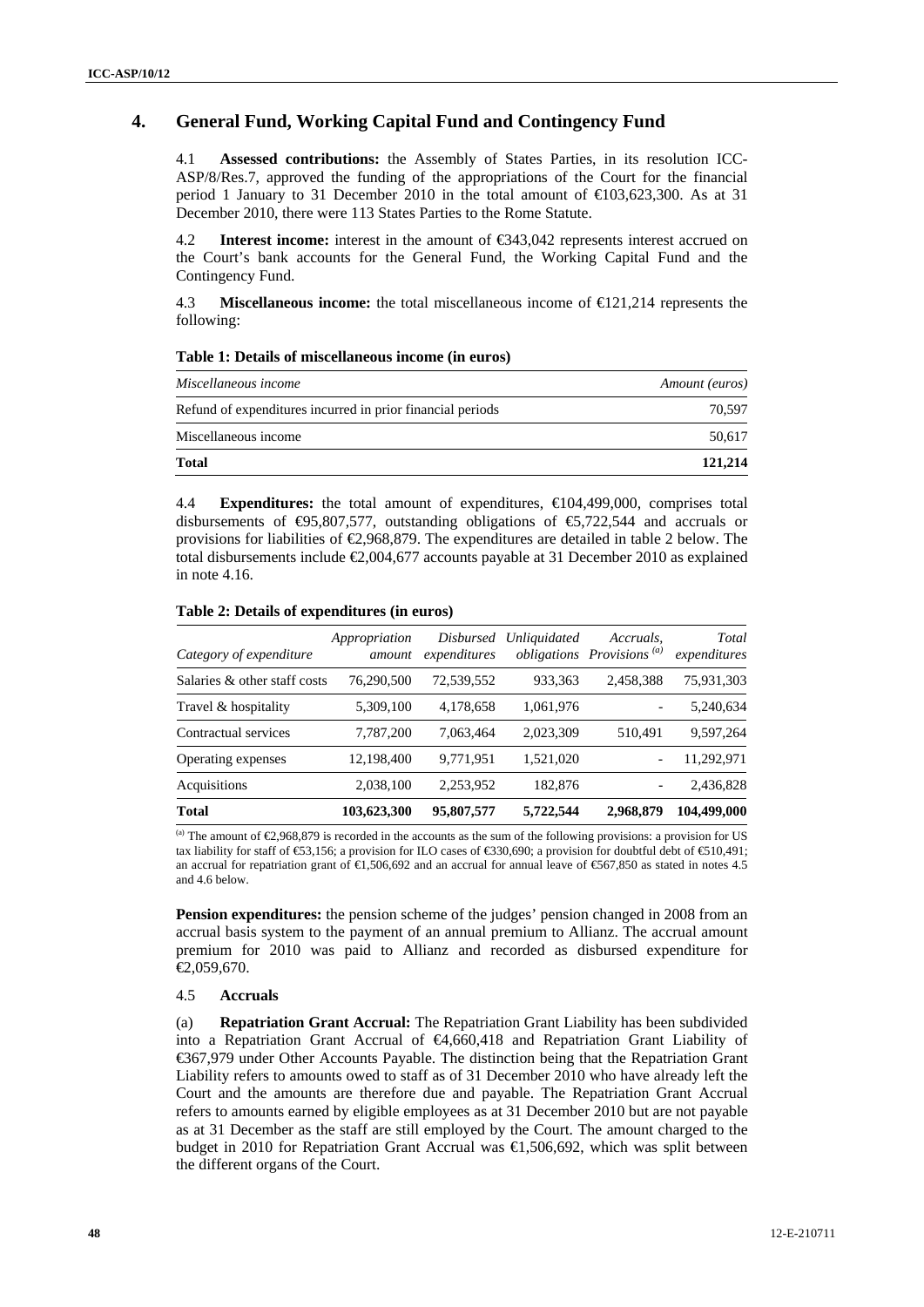(b) **Annual Leave Accrual:** The 2009 financial statements have been restated to reflect this change of accounting policy in the opening reserve of 2009 by  $\epsilon$ 3,138,021 which represents the accumulated annual leave accrual for all staff members of the Court since its start in 2002. The costs related to untaken annual leave of 2009 has been recognized as an expenditure of €358,754 in the income statement of 2009. This adjustment to the 2009 opening reserve has an impact on the calculation of the 2009 cash surplus, which has been restated in schedule 4. The amount accrued for 2010 is recognized as an expenditure of €567,850 in the income statement of 2010.

#### 4.6 **Provisions**

### (a) **Provisions for ILO cases:**

During 2010 five cases (including three cases reported last year as contingent liability) were filed with the International Labour Organization Administrative Tribunal (ILOAT) by former staff members of the Court The Court's Legal Department have assessed that it is probable that a payment will have to be made to those staff members and based upon the Court's experience of such cases an amount of €330,690 has been provided for in 2010.

#### (b) **Provisions for US tax liability**:

According to the practice and fundamental principles of the International Civil Service, as adjudicated upon by the International Labour Organization Administrative Tribunal (ILOAT), all employees of the Court are entitled to exemption from taxation on Court salaries, emoluments and allowances paid by the Court. The calculated tax liability is €53,156 that estimated for the year 2010 for six United States taxpayers on the payroll of the Court during this period.

# (c) **Provision for doubtful debt:**

**Under other accounts receivable** an amount of €510,491 has been deducted and charged to the legal aid costs because recovery of this amount is uncertain. Based on a judicial decision dated 20 October 2009 (Trial chamber III, number ICC-01/05-01/08-568), the Court advanced an amount of  $\epsilon$ 510,491 for legal costs to cover the legal representation of an accused person in 2010 whose assets have been frozen.

4.7 **Savings on, or cancellation of, prior periods' obligations:** actual disbursements of prior periods' obligations of  $\epsilon$ 7,714,050 amounted to  $\epsilon$ 5,567,263 due to savings on or cancellation of obligations in the amount of  $\epsilon$ 2,146,787.

4.8 **Credits to States Parties:** cash surplus credited to eligible States Parties amounted to €13,679,117. This comprises cash surpluses from 2008 and had been apportioned to States Parties in accordance with their respective assessments for that financial period. The sum of  $\bigoplus$  of this cash surplus had been returned to States Parties and the full amount of €13,679,117 was credited towards assessed contributions due and is included in the total amount of collections during 2010 (Schedule 1).

4.9 **Working Capital Fund:** the Assembly of States Parties, in its resolution ICC-ASP/7/Res.4, established the Working Capital Fund for the financial period 1 January to 31 December 2010 in the amount of  $\epsilon$ 7,405,983 at the same level compared to the previous financial period.

4.10 **Assessed contributions receivable:** the outstanding balance of contributions of  $\text{\textsterling}6,254,870$  comprises  $\text{\textsterling}480,520$  due for prior financial periods and  $\text{\textsterling}5,774,350$  due for 2010 (Schedule 1). Contributions received from States Parties in excess of contributions due in the amount of  $\epsilon 40,606$  are reported as contributions received in advance (see note 4.15 below).

4.11 **Other contributions receivable** refer to the outstanding balance due to the Working Capital Fund. The outstanding balance as at 31 December 2010 was €19,589 (Schedules 2 and 3).

4.12 **Interfund balances receivable** to the General Fund as at 31 December 2010 amount to €219,792 from the trust funds for which there are separate accounts.

4.13 **Other accounts receivable** in the total amount of €3,089,604 are detailed in table 3 below.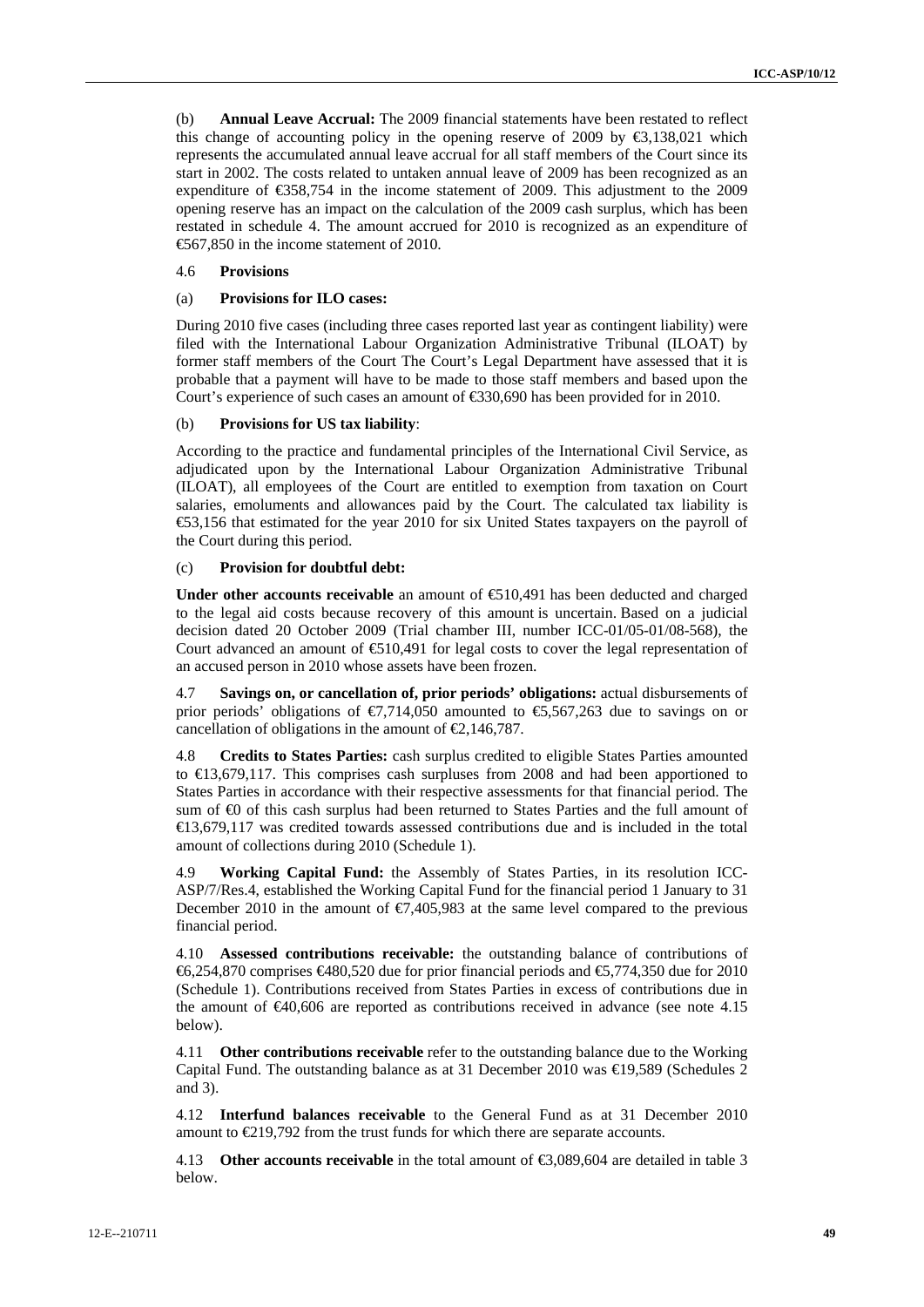#### **Table 3: Details of other accounts receivable (in euros)**

| Accounts receivable                                                 | 2010 Amount | 2009 Amount |
|---------------------------------------------------------------------|-------------|-------------|
| Governments (value-added tax) <sup>(a)</sup>                        | 924,005     | 1,127,297   |
| <b>Staff</b>                                                        | 384,967     | 277,681     |
| Vendors                                                             | 31,732      | 9,921       |
| Interest accrued                                                    | 111.754     | 97,439      |
| Travel advances (other than cash advances) <sup>(b)</sup>           | 671,505     | 513,251     |
| Advances to vendors for travel-related expenses (c)                 | 766,427     | 565,848     |
| Others <sup>(d)</sup>                                               | 102,048     | 219,810     |
| Deferred payment from Special Court for Sierra Leone <sup>(e)</sup> | 97,166      |             |
| <b>Total</b>                                                        | 3,089,604   | 2,811,247   |

<sup>(a)</sup> **Value-added tax:** the amount of ⊕24,005 recorded in the accounts as receivable from government for valueadded tax (VAT) paid on goods and services doesn't include the amount of €216,745 representing VAT for purchases in Uganda during 2005, 2006, 2007, 2008 and 2009 any longer. This amount is still a receivable from the Ugandan Government, but the Court has not been able to retrieve the amount to date. The law granting VAT exemption status to the Court in Uganda was signed on 18 October 2008 and entered into force on 1 July 2008. Efforts were made for retroactively VAT reimbursement on the basis that the Court was entitled to VAT exemption status from the beginning of its operations in Uganda and that the delays in formally recognizing that status were not caused by the Court. The fact though, that reimbursement has not been achieved to date, led to the conclusion to no longer state it as an account receivable. In the case the money would be retrieved in the future, it will have a positive effect on the Income and Expenditure Statement.

(b) Travel advances (other than cash advances): represent the amount of travel advances for which the travellers had not submitted travel expense claims to be recorded in the accounts as expenditure in 2010. This is the amount of travel advances with the exception of those paid in the form of cash. Cash advances are recorded as receivables from the travellers and are included in the total amounts for "Staff", "Vendors", or "Others" receivables.

(c) **Advances to vendors for travel-related expenses:** represent the amounts paid to vendors for travel-related expenses such as tickets and shipments for which the travel claims had not been submitted by the travellers to be recorded as expenditure in the accounts as at 31 December 2010.

(d) **Within the others accounts receivable** an amount of  $\bigoplus$ 10,491 is not included any longer as it is related to the Defence Counsel Costs of an accused. As a result of a judicial decision dated 20 October 2009 (Trial chamber III, number ICC-01/05-01/08-568), the Court advanced an amount of  $$10,491$  for legal costs to cover the legal representation of an accused person whose assets have been frozen. It is doubtful that a full recovery of the amount will be possible when the Court applies for all the assets to be released; therefore a provision for doubtful debt was booked in 2010.

(e) **Deferred payment from the Special Court for Sierra Leone:** on 29 March 2006, the Cout received a request from the President of the Special Court for Sierra Leone (Special Court) to provide temporary assistance with regard to the provision of courtroom and detention services and facilities and support for the conduct of the trial of Charles Taylor. After consultations with the Bureau of the Assembly of States Parties, the Court agreed to provide the services and facilities on condition that full payment in advance would be made before services are rendered. Based on this decision, the Court and the Special Court signed a Memorandum of Understanding (MOU) on 13 April 2006 regarding the administrative arrangements between the two Courts. The amount of ⊕7,166 is the balance of the advance payment which was not yet received at 31 December 2010 from the Special Court less the expenditures incurred by the Special Court as at 31 December 2010. This amount was received in January 2011.

4.14 **Education grant advances:** prepaid expenses contain the amount of €987,157 which is the portion of the education grant advance that is assumed to pertain to the scholastic years completed as at 31 December 2010 and 2011.

4.15 **Contributions or payments received in advance:** a total of €40,606 was received from States Parties to be applied to the next financial period. This comprises:

(a) €16,463 received from States Parties in advance for 2010 assessed contributions (Schedule 1);

(b) €24,143 representing contributions received in excess of assessed contributions for 2010 resulting from assessment of new States Parties, overpayments or the distribution of 2008 cash surplus (Schedule 1).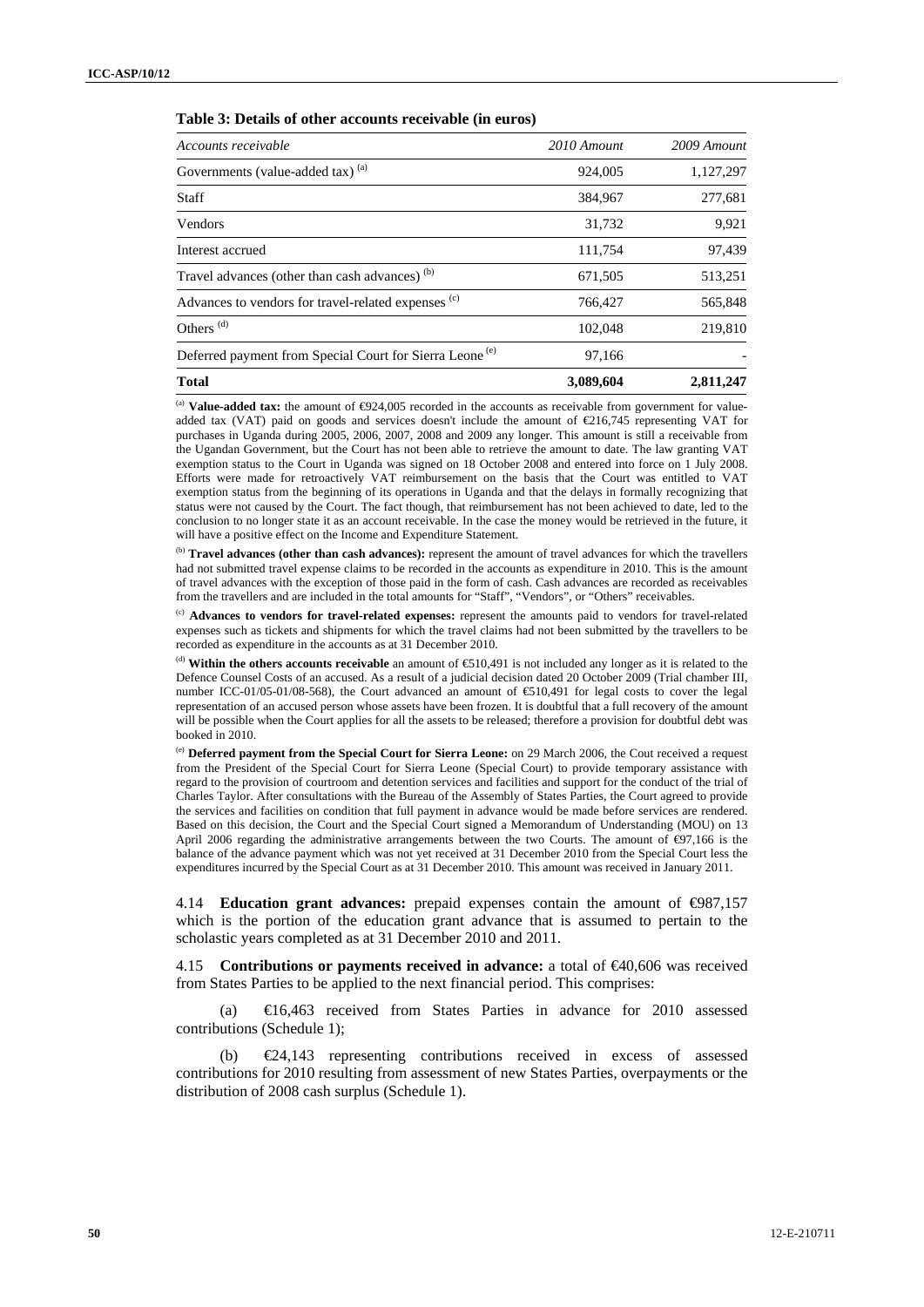4.16 **Other accounts payable** in the total amount of €2,950,229 are detailed in table 4 below.

| Accounts payable                                            | 2010                | 2009      |
|-------------------------------------------------------------|---------------------|-----------|
| <b>Staff</b>                                                | 340,448             | 161,520   |
| Vendors <sup>(c)</sup>                                      | 2,004,677           | 447,034   |
| Deferred payment from Special Court for Sierra Leone        | Refer to $4.13$ (e) | 386,039   |
| Repatriation grant liability <sup>(a)</sup>                 | 368.914             | 283,544   |
| Others <sup><math>(c)</math></sup>                          | 218,817             | 50,745    |
| Interest accrued (loan from MFA Netherlands) <sup>(b)</sup> | 17,373              | 9,877     |
| <b>Total</b>                                                | 2,950,229           | 1,338,759 |

#### **Table 4: Details of other accounts payable (in euros)**

(a) **Repatriation grant liability:** The accounting for repatriation grants has been adjusted in 2008 to increase financial statement transparency. The Repatriation Grant Liability has been subdivided into a Repatriation Grant Accrual of €4,660,418 and Repatriation Grant Liability of €368,914 under Other Accounts Payable. The distinction being that the Repatriation Grant Liability refers to amounts owed to staff as of 31 December 2010 who have already left the Court and the amounts are therefore due and payable. The Repatriation Grant Accrual refers to amounts earned by eligible employees as at 31 December 2010 but are not payable as at 31 December as the staff are still employed by the Court.

(b) **Interest Accrued:** the amount of €17,373 is the interest accrued on the utilization of the host State loan of €1,425,000 which was fully refunded to the host State on 28 June 2010.

This interest was paid to the Netherlands Ministry of Foreign Affairs (MFA) in January 2011 in accordance with annex II to resolution ICC-ASP/7/Res.1. The interest is to be paid annually, as of the first utilization of the host State loan. Repayment of the loan, through regular annual instalments, will commence after expiration of the existing or future leases of the interim premises. For more information regarding the Permanent Premises Project, please refer to point 14. of the present report.

(c) **Vendors and others accounts payable:** Based on the principle of accrual based accounting, all invoices dated until 31 December 2010 represent an account payable of the Court and were booked in the accounting system in 2010, those invoices were paid in January and February 2011.

4.17 **Contingency Fund:** the amount of €9,168,567 representing the cash surplus for 2002-2003 financial periods had been credited to establish the Contingency Fund in accordance with part B of resolution ICC-ASP/3/Res.4. In 2010, the total expenditure exceeds the approved budget by  $\mathcal{R}76,000$  (Statement IV).  $\mathcal{L}464,000$  recorded as interests and miscellaneous income offsets part of this. The remaining €412,000 has been moved from the general fund for Contingency Fund to a temporary reserve to identify the possible requirement of actually using these funds. The final amount will be determined in the same way as the cash surplus, 12 months after the end of the year. At that time the temporary reserve will be adjusted accordingly.

4.18 **Reserve for unpaid assessed contributions**: an amount of €480,520, being the amount of outstanding assessed contributions for prior financial periods (Schedule 1), is deducted from the cumulative surplus to derive the cash surplus for 2009 for distribution to States Parties (Schedule 4).

# **5. Trust Funds**

5.1 **General description and purpose** of the different trust funds disclosed in Schedules 6 and 7:

**Internship and Visiting Professionals Programme** supports interns and visiting professional in Judiciary, Office of the Prosecutor and Registry at the Court. This programme runs from April through March of the period for two years. As from 1 April 2010, the full name of the Internship and Visiting Professionals Programme is Strengthening the International Criminal Court - reinforcing the principle of complementarity and universality and building a high quality defence.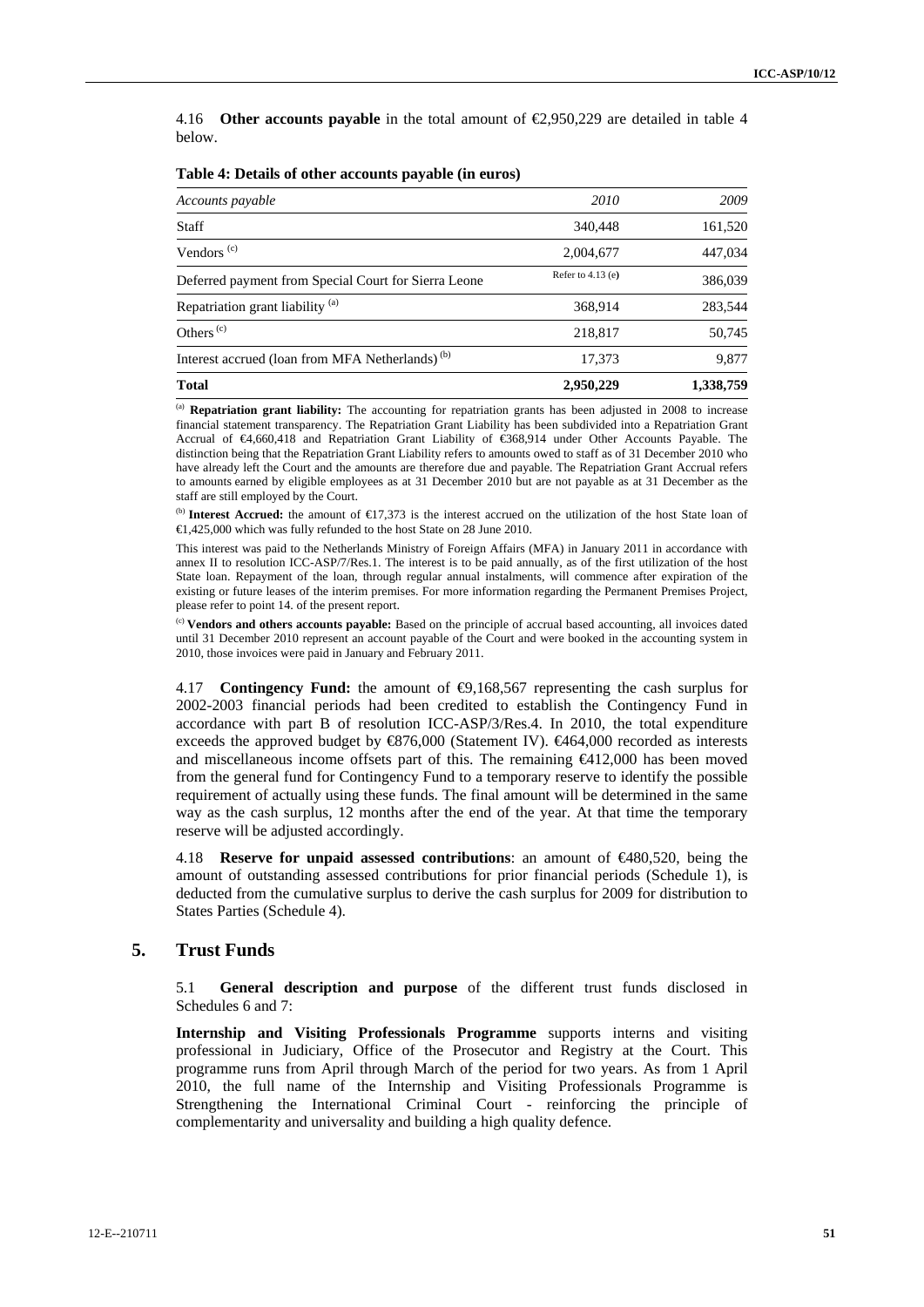**Least Developed Countries** is run by the Secretariat of the Assembly of State Parties and covers travel costs related to the participation of representatives of least developed countries and other developing States at sessions of the Assembly of States Parties. This is an ongoing programme.

**Regional seminar in Yaoundé** is run by the Registry to support the organization of local seminars for local experts (judges, lawyers, politicians, NGOs, etc…) to raise awareness and knowledge of the Court around the world. The first seminar took place in Senegal (Dakar) at the end of 2009.

**Legal Tools Project** is run by the Office of the Prosecutor to facilitate and coordinate the introduction, implementation and use of the Legal Tools Project, in particular the Case matrix, by users outside the Court.

**Defence Counsel Seminar** is run by the Registry to finance the consultations between the Court and the legal professional represented by the counsels on the Court's list of counsel.

**General Trust Fund** is used for Victims and Witnesses Unit to organize a one-day seminar on protection in November 2010.

**Special Fund for Relocations** is established to assist States which are willing but do not have the capacity to enter into relocation agreements with the Court with cost neutral solutions, aimed at increasing the number of effective relocations and building local capacity to protect witnesses. This Special Fund will be resourced by voluntary donations from willing States Parties.

**Family visit for indigent detainees** was established within the Registry by the Assembly of States Parties in its resolution ICC-ASP/8/Res.4. The purpose is to fund family visits for indigent detainees entirely through voluntary donations, with contributions from States Parties, other States, non-governmental organizations, civil society or individuals.

5.2 **Voluntary contributions:** contributions in the amount of €1,488,292 have been pledged and/or received for 2010 projects.

5.3 **Interest income:** interest in the amount of €3,779 represents interest earned on the Court's bank account for the Trust Funds.

5.4 **Expenditure:** the total amount of €1,576,147 comprises total disbursements of €1,452,607, outstanding obligations of €125,162 and repatriation grant accrual of €1,622.

5.5 **Refund to donors:** the amount of €19,599 was refunded to donors, being the amount in excess of the requirements of the specific projects completed (Schedules 6 and 7).

5.6 **Other accounts receivable:** the amount of  $\bigoplus$ 13 is the interest earned but not received yet with regard to the bank account of the Trust Funds.

5.7 **Contributions or payments received in advance:** the Court received voluntary contributions in the total amount of  $\in$  0.017,514 for projects starting after 31 December 2010 (Schedule 6).

5.8 **Interfund balances payable:** as at 31 December 2010, interfund balances between the Trust Fund and the General Fund amounted to a payable of  $\in 219,792$ .

# **6. Non-expendable property**

6.1 A summary of non-expendable property, at historical cost, as at 31 December 2010 is provided in table 5 below. In accordance with the Court's current accounting policies, non-expendable property is not included in the fixed assets of the organization, but is directly charged to the budget upon acquisition.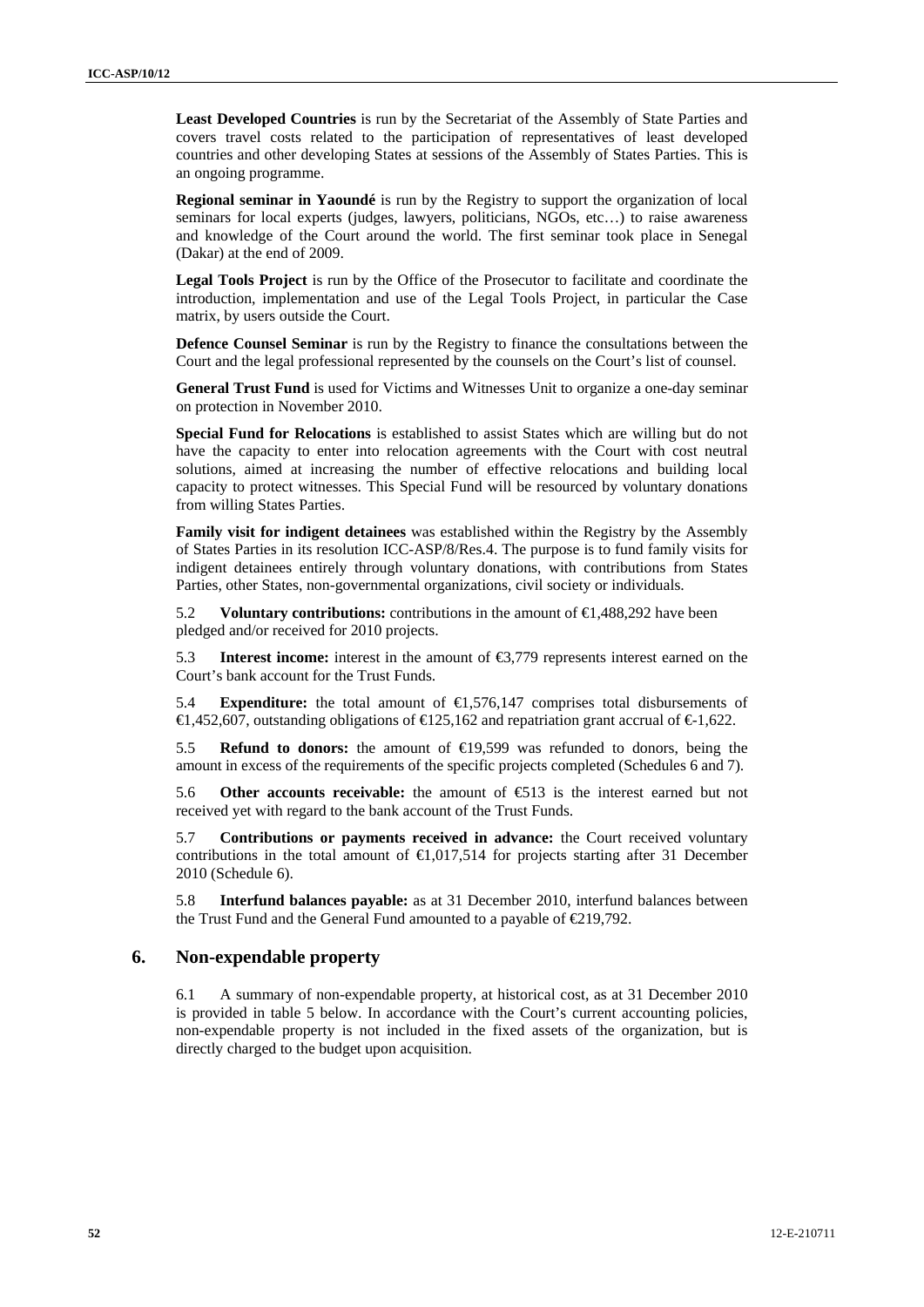|                                                         | <i><b>Opening</b></i><br>balance as at<br>1 January | Acquisitions/ | Written-off                     | Closing balance<br>as at<br>31 December |
|---------------------------------------------------------|-----------------------------------------------------|---------------|---------------------------------|-----------------------------------------|
| Asset management category                               | 2010                                                | adjustments   | items <sup><math>a</math></sup> | 2010                                    |
| Information, technology and<br>communications equipment | 7,261,015                                           | 924,442       | (410,981)                       | 7,774,476                               |
| Security and safety equipment                           | 821,911                                             | (23, 127)     |                                 | 798,784                                 |
| General services equipment                              | 1,075,832                                           | 63,426        | (37,057)                        | 1,102,201                               |
| Vehicles and transportation equipment                   | 864,543                                             |               |                                 | 864,543                                 |
| Office of the Prosecutor equipment                      | 1,348,041                                           | 78,149        | (3,717)                         | 1,422,473                               |
| Other equipment                                         | 1,426,240                                           | 113,326       | (682)                           | 1,538,884                               |
| Courtrooms and Pre-Trial Chamber*                       | 1,362,918                                           |               |                                 | 1,362,918                               |
| <b>Total</b>                                            | 14,160,500                                          | 1,156,216     | (452, 437)                      | 14,864,279                              |

#### **Table 5: Summary of non-expendable property (in euros)**

\* Courtrooms and Pre-Trial Chamber – courtroom elements constituting an integral part of the installation.

In addition to the above, the Court's records include the following non-expendable property acquired from voluntary contributions:

#### **Table 6: Summary of non-expendable property funded by other sources (in euros)**

| Asset management category  | Opening balance as<br>at 1 January 2010 |           | Closing balance as at<br>Written-off items $\alpha$ 31 December 2010 |
|----------------------------|-----------------------------------------|-----------|----------------------------------------------------------------------|
| Advance team budget        | 17.560                                  | (7,938)   | 9.622                                                                |
| Donations to the the Court | 328,175                                 | (44,800)  | 283,375                                                              |
| Total                      | 345,735                                 | (52, 738) | 292,997                                                              |

<sup>a'</sup> During 2010, items valued at a total amount of  $\epsilon$  605,175 had been written off.

# **7. Write-off losses of cash, receivables and property**

7.1 In addition to the items written off during 2010 as stated in 6.1 above, a total amount of €12,894 had been written off as irrecoverable accounts receivable since 2008. As stated in 4.13 a) above, VAT Uganda receivable from 2005 to 2009 of  $\text{\textsterling}16,745$  had also been written off for transparency reasons even though this amount is still a receivable from the Ugandan Government, but the Court has not been able to retrieve the amount to date.

# **8. Ex gratia payments**

8.1 No ex gratia payments were made by the Court during the financial period.

# **9. Gratis personnel**

9.1 No services of gratis personnel were received during the financial period.

# **10. Contingent liabilities**

10.1 No contingent liability was identified during the financial period.

10.2 During 2009 three potential cases have been identified where a former staff member of the Court may consider filing actions with the International Labour Organization Administrative Tribunal (ILOAT). In 2010 those three cases were filed with the International Labour Organization Administrative Tribunal (ILOAT) and the estimated claims have been booked as ILO provisions (see point 4.6 above).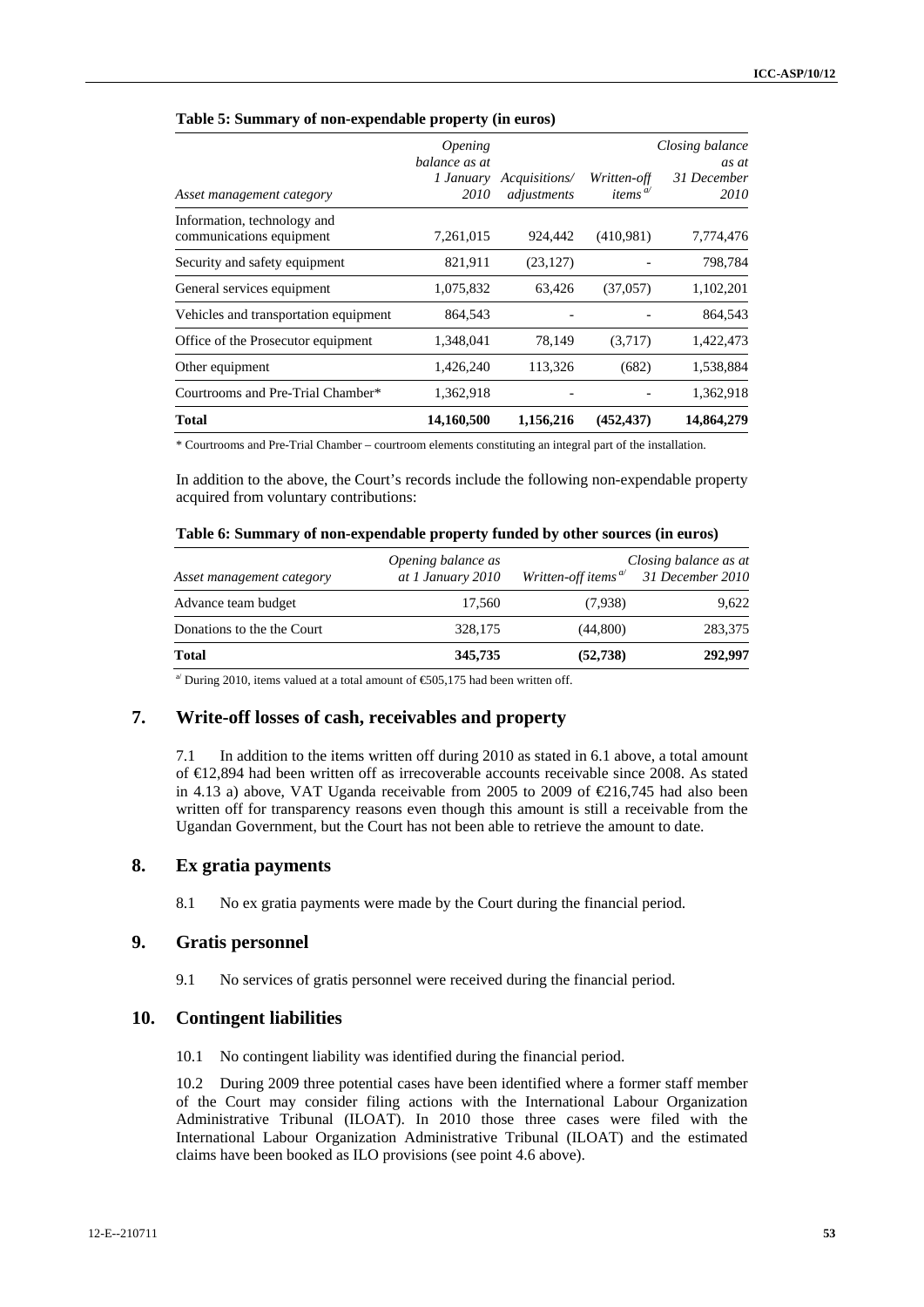# **11. Service-incurred injury**

11.1 The Court entered into an agreement with an insurance company to offer coverage for service-incurred injuries for Court staff, judges, consultants and temporary assistants. The insurance premium, calculated as a percentage of the pensionable remuneration for the staff members and a comparable percentage for judges, consultants and temporary assistants, is charged to the organization's budget and is reflected in the accounts under expenditures. The total premium paid during 2010 for this insurance was  $\Theta$ 41,230.

# **12. Contributions in kind**

12.1 The following are the significant (higher than  $\epsilon$ 25,000) contributions in kind received by the Court during the financial period:

As reported in the financial statements for the prior financial periods, the Court continues to receive the following contributions from the host State:

(i) Premises to the Court free of rent for a period of 10 years, starting 1 July 2002;

(ii) Costs associated with the interim premises of the Court to a maximum of €33 million, including the costs of building a courtroom.

# **13. Contributions to the Trust Fund for Victims**

13.1 In its resolution ICC-ASP/1/Res.6, the Assembly of States Parties established the Trust Fund for Victims for the benefit of victims of crimes within the jurisdiction of the Court, and the families of such victims.

In the annex to that resolution, the Assembly established a Board of Directors, which is responsible for the management of the Trust Fund, and decided that the Registrar of the Court should be responsible for providing such assistance as is necessary for the proper functioning of the Board in carrying out its tasks and should participate in the meetings of the Board in an advisory capacity.

In 2010, the Assembly approved an appropriation of  $\bigoplus$ , 221,600 for the Secretariat of the Trust Fund for Victims which administers the Trust Fund and offers administrative support to the Board and its meetings. Expenditures recorded in the accounts for the Secretariat during the financial period are  $\Theta$ 39,827.

# **14. The Permanent Premises Project: General description**

14.1 The Permanent Premises Project was established by the Assembly of States Parties in its resolution ICC-ASP/4/Res.2, which emphasized that "the Court is a permanent judicial institution and as such requires functional permanent premises to enable the Court to discharge its duties effectively and to reflect the significance of the Court for the fight against impunity", and reiterating the importance of permanent premises to the future of the Court.

14.2 In its resolution ICC-ASP/6/Res.1, the Assembly further recalled that the overall construction costs, which include a contingency reserve, fees for the consultants and contractors, pre-tender and post-tender inflation, any fees for permits and dues and a fund for integrated, specialized representational features were estimated to be no more than  $\epsilon 0$ million at the 2014 price level. In annex II to resolution ICC-ASP/6/Res.1, the Assembly established an Oversight Committee of States Parties which is established as a subsidiary body of the Assembly of States Parties pursuant to article 112, paragraph 4, of the Rome Statute.

14.3 The mandate of the Oversight Committee is to provide a standing body to act on behalf of the Assembly in the construction of the permanent premises of the International Criminal Court. The role of the Oversight Committee will be strategic oversight, with routine management of the project resting with the Project Director. The Oversight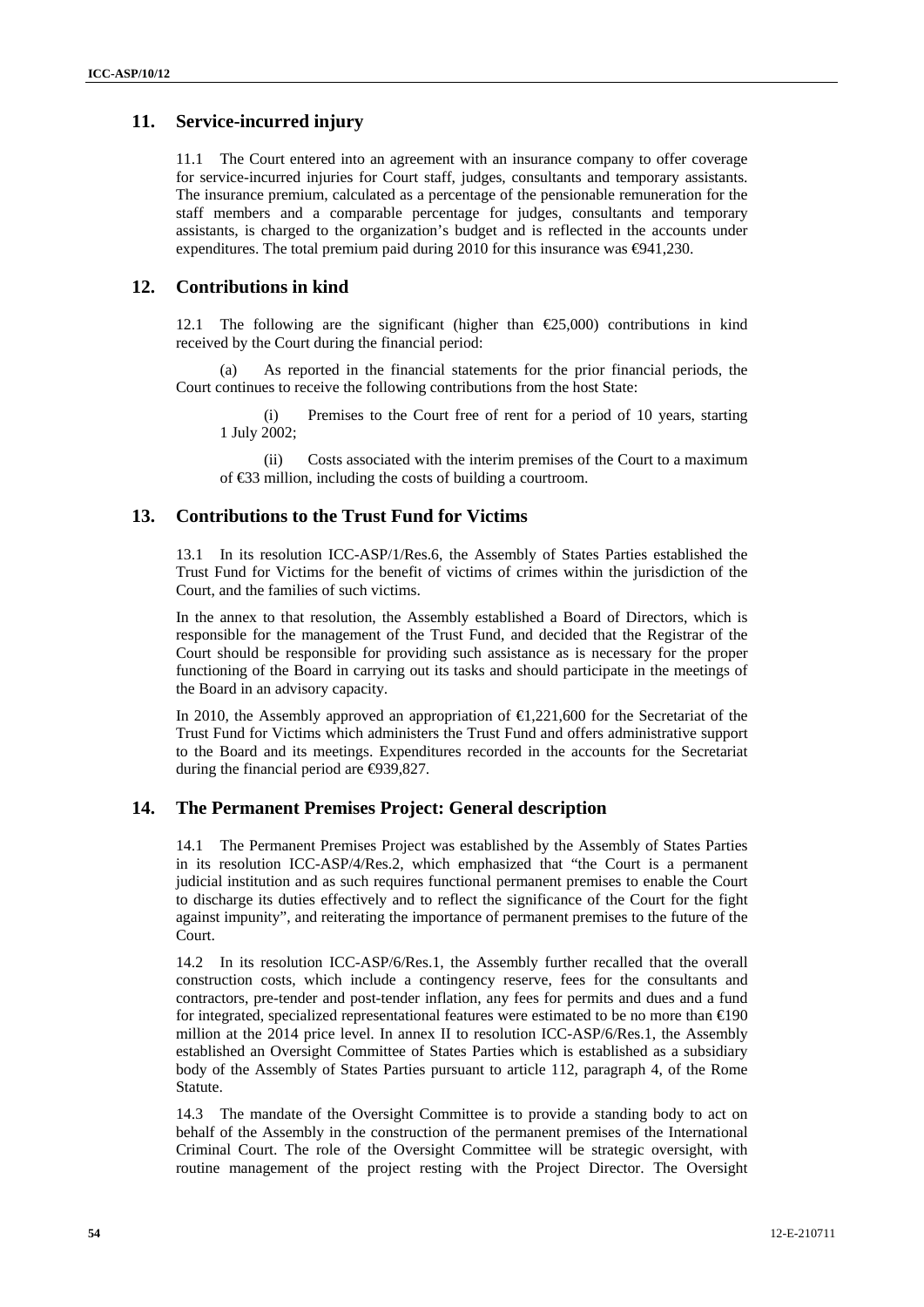Committee is a body consisting of 10 States Parties, with at least one member from each regional group.

# **15. The Permanent Premises Project: Notes to statements I-III**

15.1 **Statement I** reports the income and expenditure and changes in reserve and fund balances during the financial period. It includes the calculation of the excess of income over expenditure for the current period and prior-period adjustments of income or expenditure.

15.2 **Statement II** shows the assets, liabilities, reserves and fund balances as at 31 December 2010.

15.3 **Statement III** is the cash flow summary statement prepared using the indirect method of International Accounting Standard 7.

15.4 **Assessed contributions** in the total amount of €15,547,836 were received from States Parties as one-time payments and are detailed in the table 1 below.

**Table 7: One-time payments received from States Parties, in euros** 

| <b>States Parties</b>                      | 2010       | 2009      | Total      |
|--------------------------------------------|------------|-----------|------------|
|                                            |            |           |            |
| Albania                                    |            |           |            |
| Andorra                                    | 18,305     |           | 18,305     |
| Australia                                  | 2,725,921  |           | 2,725,921  |
| Benin                                      |            |           |            |
| Bolivia (Pluri-<br>national State of)      | 13,729     |           | 13,729     |
| Burkina Faso                               |            |           |            |
| Cambodia                                   | 2,288      |           | 2,288      |
| Canada                                     | 6,811,751  |           | 6,811,751  |
| Czech Republic                             |            |           |            |
| Djibouti                                   |            |           |            |
| Finland                                    | 1,290,503  |           | 1,290,503  |
| Hungary                                    |            |           |            |
| Iceland                                    |            |           |            |
| Italy                                      | 1,781,707  | 2,092,090 | 3,873,797  |
| Jordan                                     | 9,152      |           | 9,152      |
| Liechtenstein                              | 22,881     |           | 22,881     |
| Lithuania                                  |            |           |            |
| Mauritius                                  | 25,169     |           | 25,169     |
| Mexico                                     | 1,721,434  |           | 1,721,434  |
| Montenegro                                 | 2,288      |           | 2,268      |
| Portugal                                   | 401,948    |           | 401,948    |
| Samoa                                      | 2,288      |           | 2,288      |
| San Marino                                 | 6,864      |           | 6,864      |
| Serbia                                     | 48,051     |           | 48,051     |
| South Africa                               | 663,557    |           | 663,557    |
| <b>Total one-time</b><br>payments received | 15,547,836 | 2,092,090 | 17,639,906 |